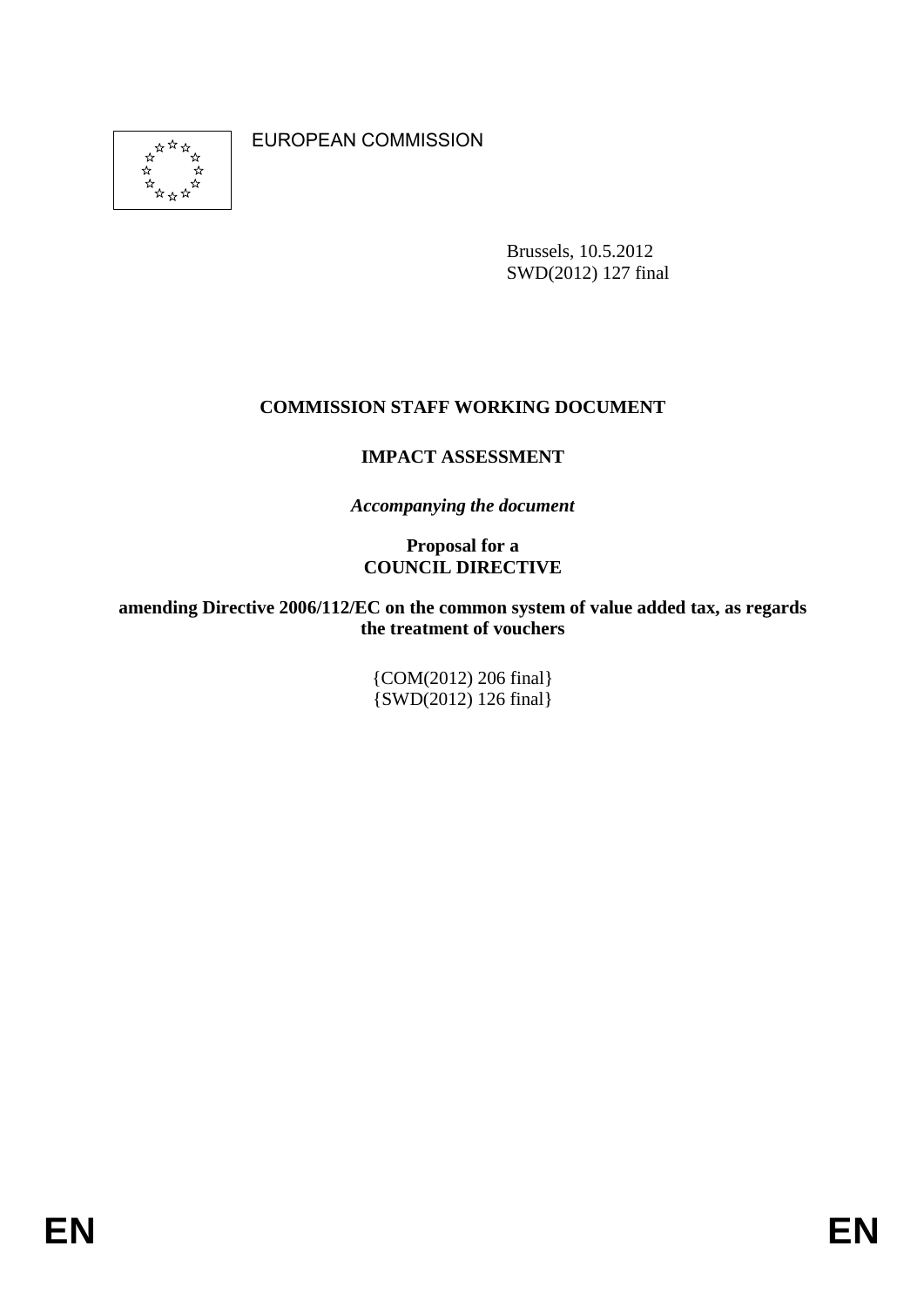# **TABLE OF CONTENTS**

| 1.     |                                                                                      |    |
|--------|--------------------------------------------------------------------------------------|----|
| 1.1.   |                                                                                      |    |
| 1.1.1. |                                                                                      |    |
| 1.2.   |                                                                                      |    |
| 1.3.   |                                                                                      |    |
| 1.4.   |                                                                                      |    |
| 2.     |                                                                                      |    |
| 2.1.   | Why is there an issue in relation to the VAT treatment of vouchers which needs to be |    |
| 2.2.   |                                                                                      |    |
| 2.3.   | Situation today – decisions of the ECJ which relate to vouchers  14                  |    |
| 2.4.   |                                                                                      |    |
| 2.5.   | Tension between protecting revenue and ensuring the absence of barriers to           |    |
| 2.5.1. |                                                                                      |    |
| 2.6.   |                                                                                      |    |
| 2.7.   |                                                                                      |    |
| 2.8.   |                                                                                      |    |
| 2.9.   |                                                                                      |    |
| 2.9.1. |                                                                                      |    |
| 2.9.2  | Premium call services and charity donations                                          | 25 |
| 2.9.3. |                                                                                      |    |
| 2.10.  |                                                                                      |    |
| 2.11.  |                                                                                      |    |
| 3.     |                                                                                      |    |
| 4.     |                                                                                      |    |
| 4.1.   |                                                                                      |    |
| 4.2.   |                                                                                      |    |
| 4.3.   |                                                                                      |    |
| 4.3.1. |                                                                                      |    |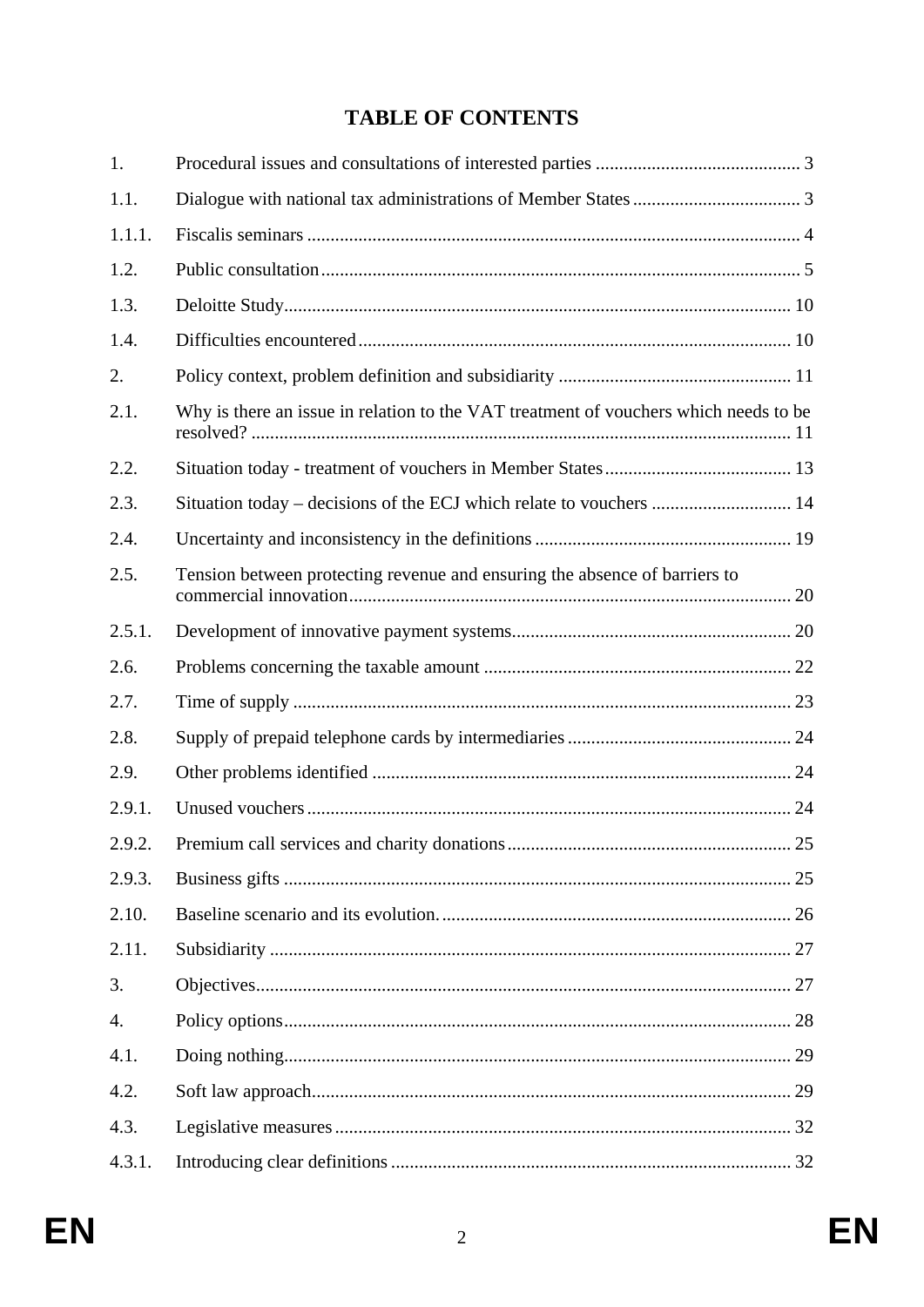| 4.3.2. |                                                                                   |
|--------|-----------------------------------------------------------------------------------|
| 4.3.3. |                                                                                   |
| 4.3.4. |                                                                                   |
| 4.3.5. |                                                                                   |
| 4.3.6. |                                                                                   |
| 5.     |                                                                                   |
| 5.1.   | Main impacts of proposal to reform the treatment of vouchers in the VAT system 40 |
| 5.1.1. | Table A - Impacts on the main market players (prepaid mobile telecommunications). |
| 5.1.2. |                                                                                   |
| 5.2.   |                                                                                   |
| 5.3.   | Distribution of vouchers through a chain and the distributor's margin 47          |
| 5.4.   |                                                                                   |
| 5.5.   |                                                                                   |
| 5.6.   |                                                                                   |
| 6.     |                                                                                   |
| 7.     |                                                                                   |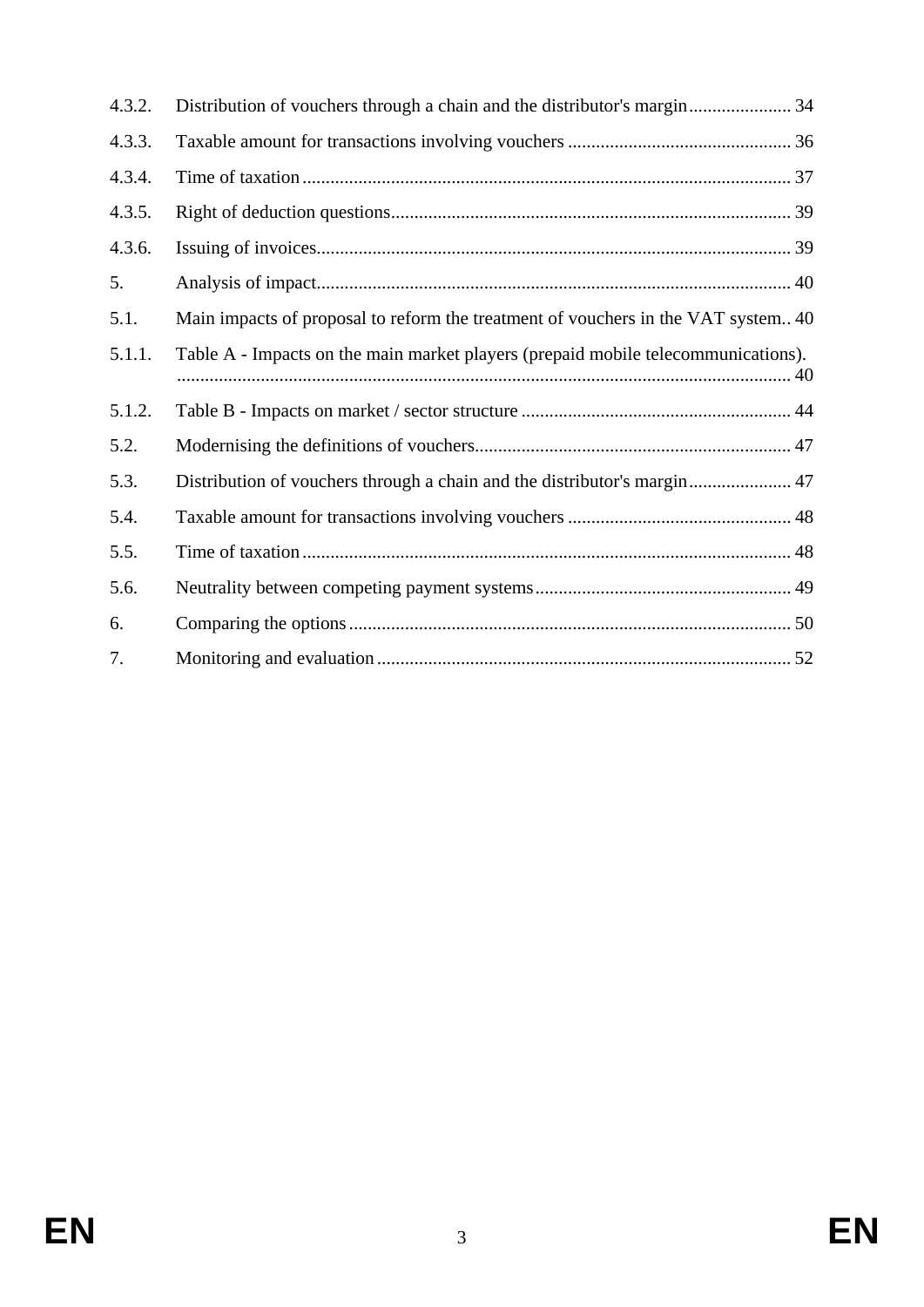#### **MODIFICATIONS FOLLOWING THE OPINION OF THE IMPACT ASSESSMENT BOARD**

A first submission of this impact assessment was discussed by the Impact Assessment Board at its meeting of 12 January 2011. The opinion of the Board issued on 14 January indicated areas where improvements were needed. It was suggested that the evidence of the existence of problems at EU level needed further development and that this should be supported by the available evidence in order to sustain the case for EU action. It was also suggested that the report should consider whether there were different ways of modifying the VAT Directive and that the analysis of the economic impact on the different actors in the VAT chain should be strengthened.

In order to take into account the recommendations of the Board a number of changes have been made. In section 1.2 (starting page 5), evidence is adduced on the basis of documented instances of mismatches in taxation or competitive distortions to justify the need for action at EU level. Because of difficulties in sourcing data on tax mismatches, it is qualitative rather than quantative. This notwithstanding, the quality of the anecdotal evidence is sufficiently strong and broad-based to establish the need for action. In section 4.3 (starting page 27) the approach to modifying the VAT Directive is developed and explained in the context of the need to work within its existing structure and which imposes constraints on choice. The suggestions raised in the IAB's opinion about possible choices in modifying the VAT Directive are addressed in the expanded text. The deliverable however is to bring the VAT treatment of vouchers within the established VAT methodology in a consistent manner rather than to develop specific new VAT provisions for vouchers. The difficulties encountered through scarcity of reliable economic data have had negative consequences in developing the quality of the analysis of the impact on the different actors in the VAT chain and this relies heavily on qualitative evidence. This is addressed in section 1.4. The background to the baseline scenario is addressed in section 2.10 and also under the *status quo* option in section 6, albeit that the shortcomings in the availability of data mean that this is assessed in qualitative terms. Finally two tables (starting page 32) seek to strengthen the analysis of the economic impacts by setting out in schematic form, the main impacts of the preferred choices on the different actors.

# <span id="page-3-0"></span>**1. PROCEDURAL ISSUES AND CONSULTATIONS OF INTERESTED PARTIES**

# <span id="page-3-1"></span>**1.1. Dialogue with national tax administrations of Member States**

Because of the technical nature of the taxation of vouchers<sup>1</sup> and concerns about increasing diversity in treatment, preparatory work had to involve national tax administrations. Vouchers were first discussed in DG TAXUD's VAT Working Party No 1 in 2004. The initial analysis concluded that, for VAT purposes, vouchers fell into defined categories. A distinction can be drawn on where goods or services supplied are sufficiently defined that the VAT consequences are clear from the moment the voucher is issued and where the VAT consequences can only be known at the time of redemption. The former can be referred to as a single purpose voucher (SPV) and the latter as a multi purpose voucher (MPV).

Since VAT is a tax on consumption, it is not the supply of a voucher but rather the underlying goods or services to which it carries an entitlement that should be taxed. The practicalities of achieving just such an outcome require a distinction between SPVs and MPVs. Furthermore,

1

1

The question of what constitutes a voucher for VAT purposes is addressed in section 2.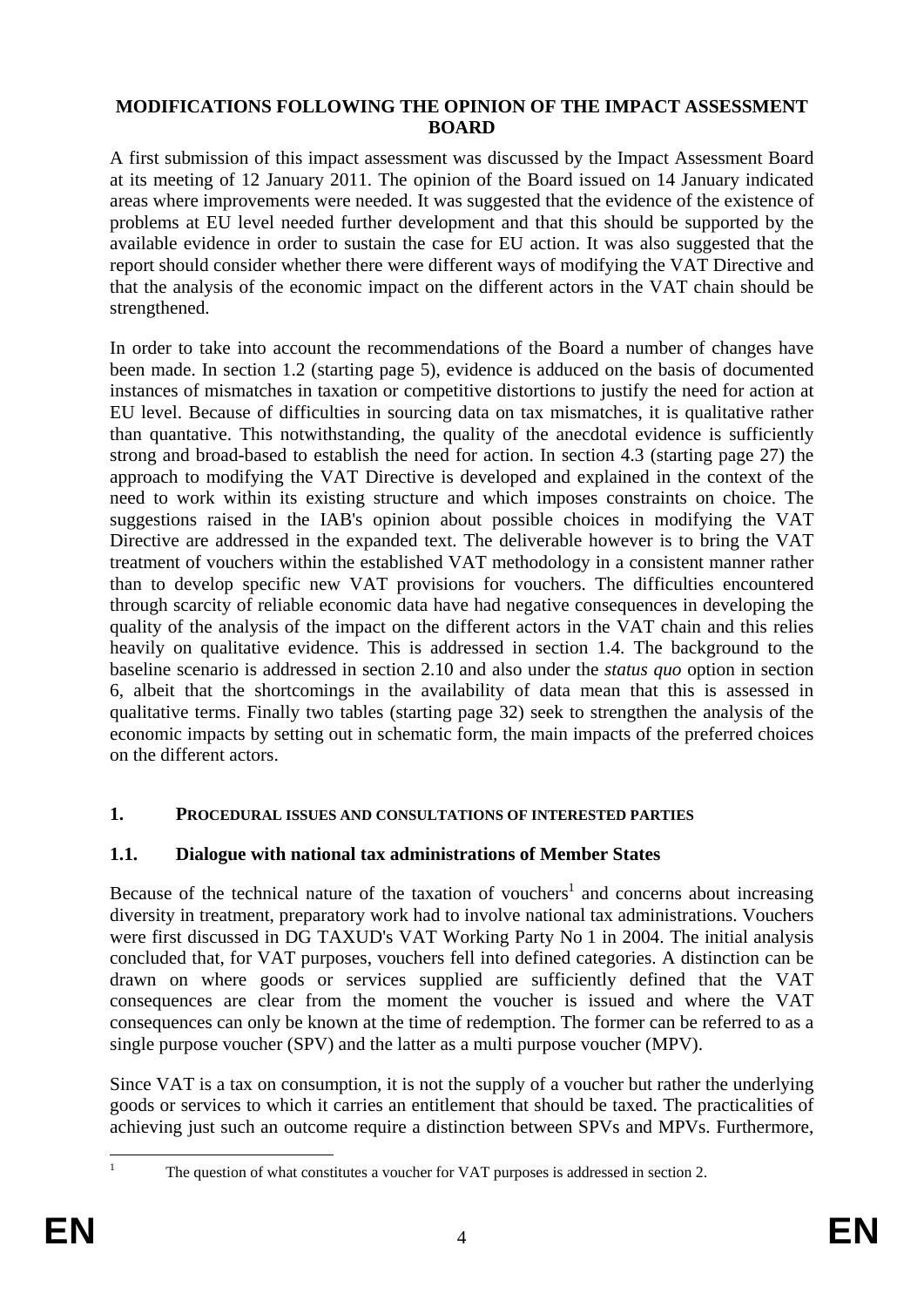the taxable amount for the supply of goods or services should be the sum paid by the final purchaser using the voucher. For certainty and simplicity, the face value of the voucher is in principle the presumptive taxable amount (after allowing for the VAT element) of the supply. The redeemer of the voucher, whether or not he has the issued it, should be the person liable to pay VAT. It was also posited however that circumstances might arise where someone else than the redeemer can be held jointly and severally liable for payment of the VAT (the issuer or an intermediary for instance).

Member States agreed with this broad line of approach but asked the Commission to take account also of VAT treatment in distribution of vouchers.

Three further meetings with Member States followed during 2004 and 2005. These explored the chargeability of the tax, the treatment of distribution chains, the taxable amount for the supply of redeemed goods or services, cash-back and money-off vouchers, as well as general compliance issues. Within a distribution chain of MPVs the Commission suggested that the taxable amount of the distribution service will be the difference between the face value of the vouchers and the purchase price paid. Furthermore, it argued that transactions involving vouchers are not to be regarded as (exempt) financial services. Alternative solutions for the treatment of cash-back and money-off vouchers were considered, taking account of relevant ECJ judgments.

Additional discussions with Member States took place during 2006 and 2007, covering, *inter alia,* the preparation and outcome of a public consultation.

A final meeting discussed the general principles for taxing transactions involving vouchers and considered an early draft outline of legislative provisions. As such transactions can be relatively complex, involving changes in the value of a voucher as it progresses though a chain, different economic models of distribution, the margins or fees of intermediaries as well as resolving uncertainty regarding the taxable amount, they were held on the basis of a paper outlining examples of multilayered transactions involving vouchers.

### <span id="page-4-0"></span>*1.1.1. Fiscalis seminars*

In addition to these meetings, vouchers were discussed at two Fiscalis<sup>2</sup> seminars.

During a seminar held in 2002 on schemes for the artificial reduction of the taxable amount for VAT avoidance purposes, participants outlined concerns about the use of vouchers in the course of promotional schemes. The Commission was urged by Member States to investigate the risks to tax revenue and to consider whether action was needed.

A second seminar was held in 2006, specifically on the tax treatment of vouchers. It examined the detailed VAT treatment of vouchers, the use of vouchers in promotion schemes and innovative payment systems which raises issues about the limits of vouchers. Attention was given to the potential for cross-border mismatches as well as practical problems arising from differences in national interpretations attributable to shortcomings in the VAT Directive.

To develop an appreciation of evolving commercial practices, speakers and discussants from business were invited. This helped to identify and raise awareness of VAT problems with vouchers because of the increasing sophistication and functionality of these instruments but

 $\frac{1}{2}$  The Fiscalis programme is a Community programme aimed at improving the operation of tax systems in the internal market. Seminars on tax issues have been a regular feature.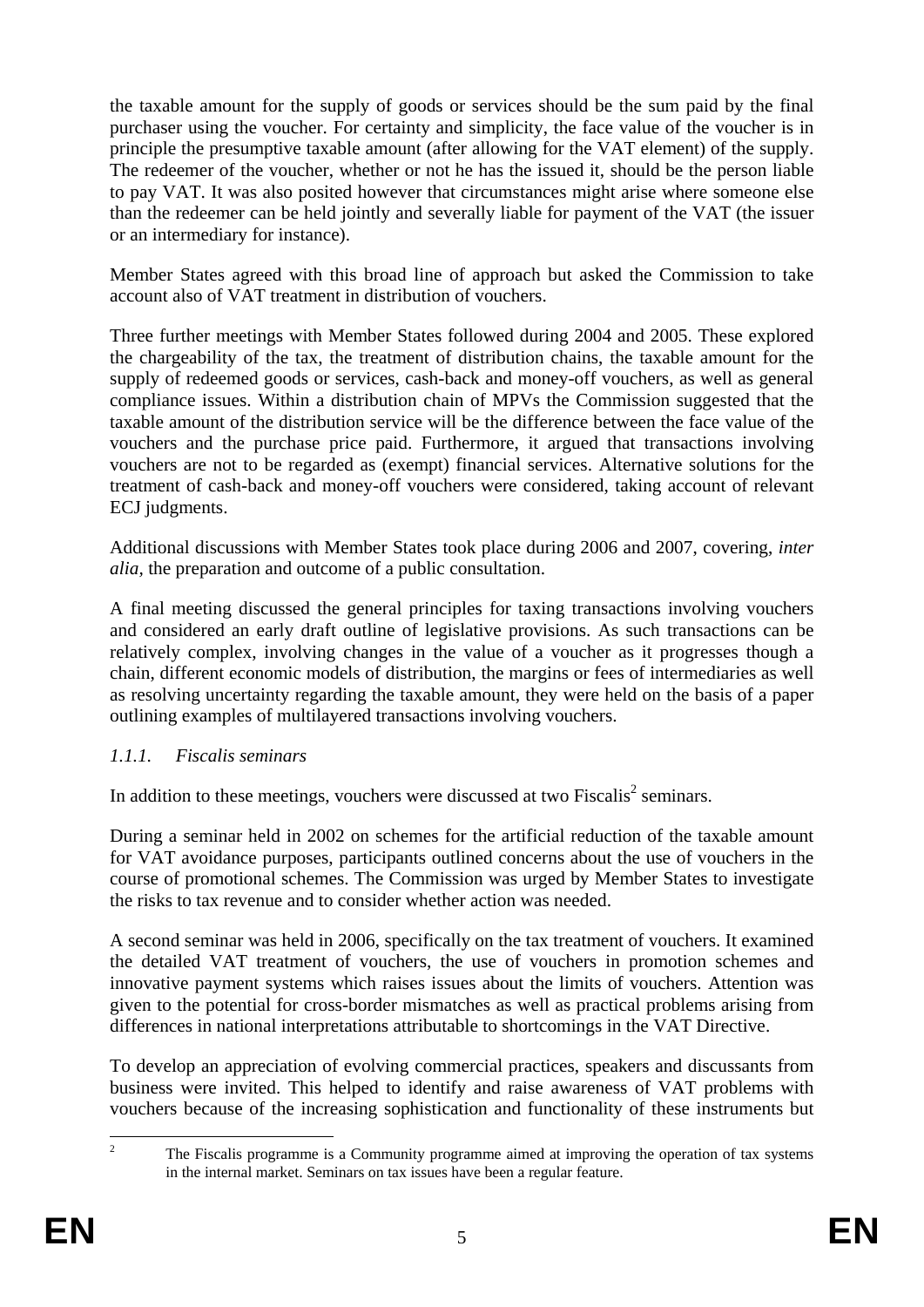also concerns about the technical difficulties in securing an equitable charging of VAT. The seminar also addressed issues relating to the practical implementation of the ECJ judgments.

The discussions emphasised the following points.

- The need for a dividing line between the issue and the distribution of MPVs and more complex innovative payment systems which fall under exempt financial service. A level playing field for tax is however required between suppliers of broadly similar services.
- Any future proposal should ensure clear, correct and consistent taxation through the distribution chain of an MPV.
- Some harmonisation of the technical qualification of vouchers is needed. The time of taxation should be aligned so that it would normally be predicated on the ultimate supply of the underlying goods or services rather than the sale or supply of the voucher itself. This can only be assured by updating the EU legislation.

### <span id="page-5-0"></span>**1.2. Public consultation**

In November 2006 the Taxation and Customs Union Directorate-General issued a consultation paper seeking views from the public and business. It described the inconsistencies in the VAT treatment of vouchers between Member States, explaining that these inconsistencies may offer opportunities for tax avoidance or may raise situations of double taxation or non-taxation (for cross-border transactions).

In describing several kinds of vouchers the consultation paper analysed possible options for their VAT treatment taking into account such fundamental elements as the place and the time of supply and the taxable amount. Also the dividing line between vouchers and more generalised means of payment was analysed in order to avoid unwelcome distortions.

Mention was made of existing ECJ case-law to clarify the understanding of the interpretation of the current legal framework.

The paper was addressed to stakeholders who issue or deal in vouchers of all kinds, and businesses operating or using payment systems as well as their advisors.

The purposes of consulting the public on this issue were to:

- check the accuracy of the analysis;
- gather relevant feedback; and
- assist the Commission's services in developing their thinking on the subject.

Over 30 responses were received.

Virtually all agreed with the analysis and tentative definitions put forward and no strong negative comments were expressed on the options proposed. Technical complexity of this sector and the diversity of the respondents' business models meant that the results did not however point to a clear course of action. Nevertheless, a number of priority areas were highlighted as needing attention in any legislative initiative. These included: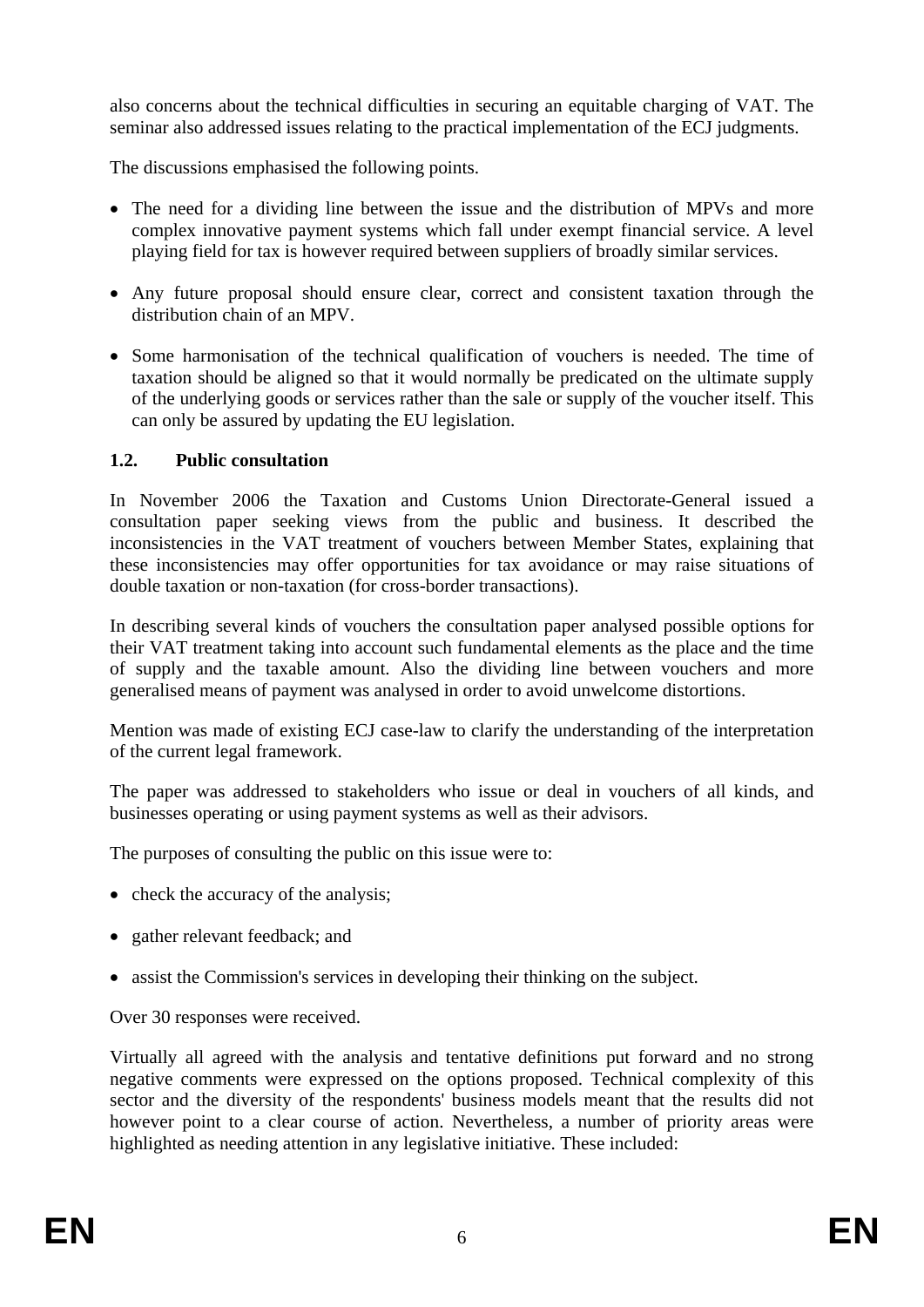- The competitive balance between some more developed forms of vouchers (particularly offered by a number of telecommunications operators) and the classic means of payment such as credit and debit cards is considered particularly important. The neutrality of treatment between systems having the same functionalities is considered fundamental and any change in the legislation should not disregard this principle.
- Strong emphasis from business respondents on the need to clarify the VAT treatment of vouchers in a market which is constantly increasing and constantly evolving and indication of the misunderstandings and misapplications of the VAT rules with which they are faced.
- Divergence of national rules affects the development of the market.
- Change in the VAT treatment should take into account the time needed by business for adaptation of their systems. A transitional period should be considered.

The consultation document itself and a summary of the responses can be found at [http://ec.europa.eu/taxation\\_customs/common/consultations/](http://ec.europa.eu/taxation_customs/common/consultations/) and should be seen as annexes to this Impact Assessment.

In addition, the work leading to the preparation of the Impact Assessment has unearthed a significant body of well documented individual cases where the consequences of shortcoming in VAT legislation at an EU level and be substantiated and shown to be economically significant (see box below). In the absence of hard data, these documented examples describe disruptive or distortive scenarios which are of sufficient materiality to warrant action. Although the evidence presented, as is typical of information on tax avoidance activities, is largely anecdotal, it is both sufficiently diverse and representative to sustain the existence of a systemic problem

### • **Problems currently being experienced by a pan-EU telecommunications operator.**

A recent (2011) contribution from a large multi-national telecommunications group gave the following details. The company has given this information on the basis that it will not be identified<sup>3</sup>.

*The company systematically tries to avoid double taxation as this will either reduce its margins or make its prices unattractive. Moreover, even if the VAT Directive and its related jurisprudence do not countenance double taxation, it is often impractical to recover a part of the double charge, particularly where this is composed of myriad small sums even if he overall total is significant. Moreover, it would be difficult to reach agreement with the Member States concerned on who has the taxing rights with going to litigation. Where double taxation is inescapable, it is usually commercially impossible to pass the full cost on to customers (as some of the competitors do not face this problem,) so the company absorbs a large part of it. The company identifies recurrent double taxation in the following instances:* 

• *Customers of Member State A using vouchers issued in Member State B to top up their mobile accounts in Member State A. Double taxation occurs where Member State A* 

 $\frac{1}{3}$ 

In order to respect confidentiality, these examples of existing difficulties to not identify specific operators or individual Member States. Each case however is a description of documented cases of such problems received directly from authentic sources.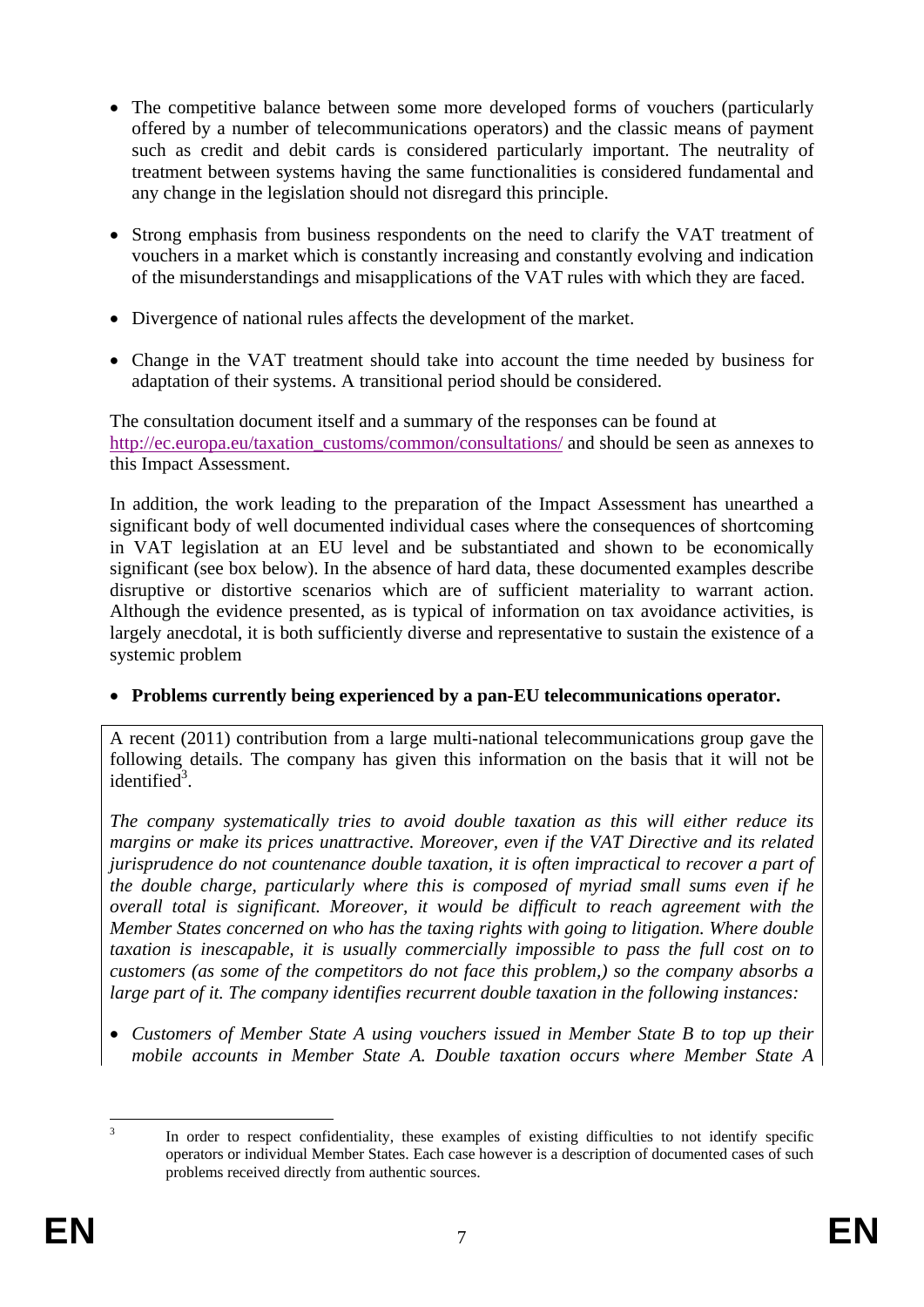*requires VAT to be accounted on usage while Member State B collects VAT at point of sale.* 

• *Where a Member State collects VAT on top ups at point of sale but the top up is subsequently used to purchase goods or services that are not subject to VAT (or are not subject to VAT at the standard rate) or to purchase goods or services from a 3rd party.* 

*The company estimates that within the EU, it overpays around*  $\epsilon$ *3,500,000 because of unavoidable double taxation. Their 2011 submission to the Commission gives a detailed breakdown (not for publication) of how this figure is made up from detailed figures for UK, Germany, Netherlands, Spain, Italy, Czech Republic, Greece, Hungary, Ireland, Malta, Portugal and Romania. The company has a significant presence in these markets.* 

This figure may seem relatively small if not given proper context. Even if extrapolated, based on the market share of this company, to the total market, quantifiable double taxation would probably not exceed  $\epsilon$ 20,000,000. This however would be a gross understatement of the significance of the problem.

Businesses however will seldom tolerate high levels of double taxation on an ongoing basis. They may lobby to change the rules which cause this but for small and medium-sized firms the typical response would simply be to avoid such situations. A frequent result of double taxation is to kill the market and the relatively low reported figures for actual double taxation need to be seen in this context. Hence, the real economic cost is the opportunity cost of ventures not pursued due to the shortcomings in the current VAT rules. This will be particularly marked for sectors with a high share of smaller operators or for new entrants to the market who need attractive pricing offers to attract customers and can neither absorb nor pass on the consequences of double taxation.

• **Market access problems experienced by content provider**.

A further recent example given to TAXUD concerns the take up of  $3<sup>rd</sup>$  party purchases in countries which tax mobile recharges at point of sale. A UK provider of ring-tones attempting to sell to the Italian market and collect payment from the customers' prepay balances will find the fact that Italian VAT has to be accounted for by the network operator (without any viable mechanism for avoiding or recovering UK VAT) a significant commercial obstacle. The source did not offer any figures for double taxation suffered but made the point that the commercial reaction would be simply to close down this line of business as unsustainable.

# • **Tax losses being experienced by Member State**.

The following example of non-taxation was recently (2010) brought to the attention of TAXUD by a Member State which was suffering revenue losses because the provisions in the VAT Directive were open to more than one interpretation:

Member State A (the source of this information) applies a system of taxation upon redemption system which leaves it open to tax arbitraging in the cross-border sale of prepaid telecommunications vouchers resulting in non-taxation of the service. Prepaid vouchers are marketed on the domestic market by telecommunicationss operators established in Member State B which normally charges taxation upon the sale of vouchers. In practice, these vouchers are for a fungible service and can be widely used, including in other Member States. Where a voucher is sold in Member State B to an intermediary established there in Member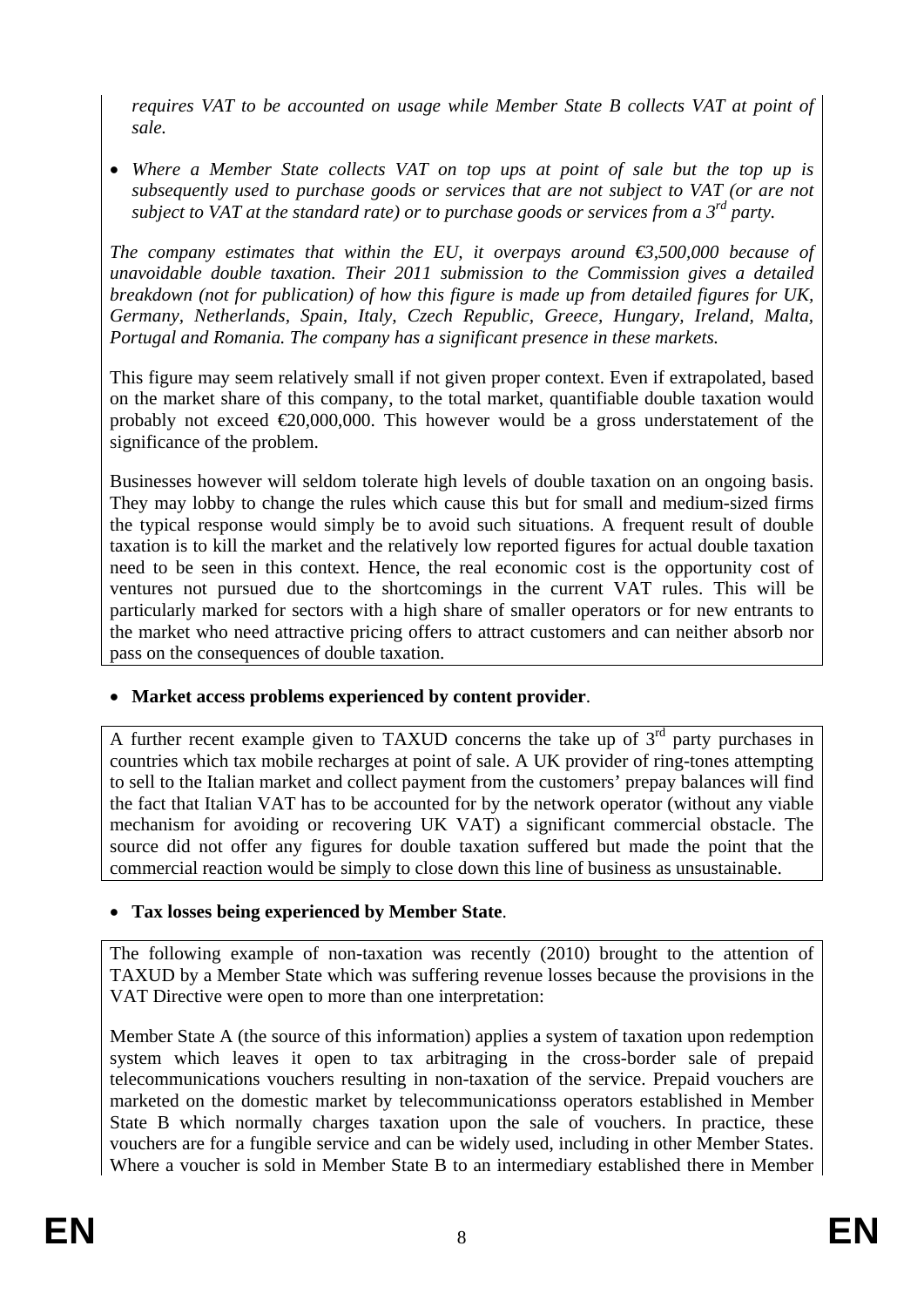State A, the sale is not taxable in Member State B because under the general rule on the chargeability of VAT for B2B services, this service occurs in the Member State of the recipient. Under the current rules, VAT will not be collected in the Member State A (where taxation is on redemption) if the voucher is redeemed against a telecommunications service by a private individual in this Member State. Following the general rule on the chargeability of VAT on B2C services, this telecommunications service is deemed to take place in the Member State of the telecommunicationss operator but there is no mechanism for collecting VAT when the private individual using the service does so in another Member State.

The tax losses suffered have not been disclosed to the Commission but were sufficiently significant that Member State B (at the behest of Member State A) gave consideration to changing its VAT law to end the mismatch. In the event, the legislative change was very limited (seemingly, Member State B did not want to expose itself to another mismatch elsewhere) and this has not ended the tax losses for Member State A.

#### • **Telecommunications operator complains that inconsistency in VAT rules for prepaid mobile exposes it to unfair competition**.

The Commission has recently received a complaint from a big telecommunications company Q established in Member State X. The complaint related to non-taxation of prepaid cards sold by retailers in Member State X of prepaid phone cards issued by another telecommunications company R established in Member State Y. This is possible through exploitation of differences in the time of taxation between the two countries. Since the sale of prepaid phone cards by company Q in Member State X carry VAT, a serious distortion of competition between companies Q and R has developed.

The authorities in Member State X have also drawn the attention of the Commission to this specific problem which is leading to tax losses. The level of these losses was not disclosed but the Member State stressed the absolute need to establish a level playing field for vouchers since the current situation distorts competition within the Community and leads to tax losses.

• **National tax administration informs Commission of systemic tax losses which can only be closed off by modernising the provisions of the VAT Directive**.

Member State M reports significant ongoing problems with prepaid mobile credit vouchers originating in Member State K and which escape all VAT. Member States K taxes on redemption and Member State M taxes on issue. The mismatch is systematically exploited by an important number of small distributors who see an opportunity to either increase margins or offer lower prices. In many instances, they sell vouchers aimed at ethnic or emigrant communities with attractive rates for calls to particular countries. The authorities in Member State M have had some limited success in closing off tax losses by initiating prosecutions under the abuse of rights principle. This however is proving to be a cumbersome way of addressing the issue and falls well short of being a panacea. There are a large number of small operators distributing the vouchers which meet a demand for cheap calls. If one is prosecuted successfully, another will fill the space here. The problem can only be resolved definitively by reforming the EU VAT rules.

• **A company which markets games downloads, generally paid for by vouchers, finds that it has to contend with persistent double taxation in developing its presence across the EU single market**.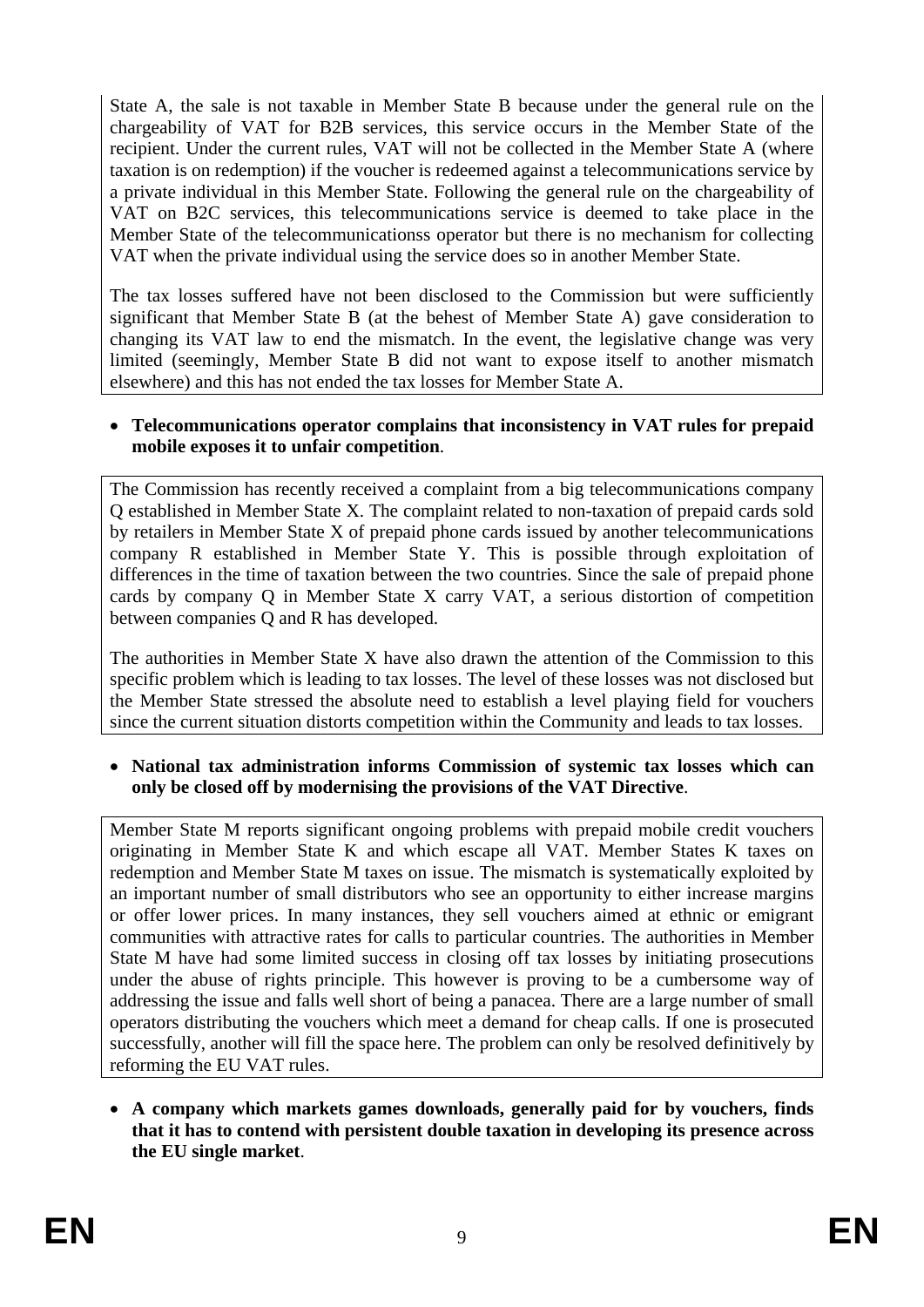Company D is an established VAT registered entity in EU Member State E where it operates a games download business. Customers are young people who do not generally have credit cards. Payments for downloads can however be made using pre-paid cards (vouchers) which are distributed by retailers. The interpretation of the VAT rules applied in the Member State where the company is established mean that VAT will always be due there. As however different interpretations apply in other Member States, the distributors in several of these Member States also have to account for VAT, notwithstanding that VAT has already been paid in E. It is impractical to recover this double taxation and as the retail price of the voucher is constant, the cost is absorbed by the company. The economic impact varies according to the combination of Member States concerned but can involve up to 35% of gross revenue from vouchers going to fund the VAT liability. Although this has not finally prevented the business model from proceeding, the company continues to face barriers in understanding the different rules and reconciling the variable margins (which also impact distributors) caused by double taxation.

### • **Position of EBF on distortion in the EU payment service sector**.

The European Banking Federation wrote: "that a consistent VAT-treatment is highly desirable to ensure a level playing field for payment service providers that active in the Single European Payments Area. (…) At present we observe that the VAT-regimes in Member States are different between Member States for similar payment services." The EBF concludes that this can only be rectified by modernising the VAT Directive.

### • **Observations of the BBA on competitive imbalances**.

The British Bankers' Association "considers that it is imperative that a new definition (or definitions) of what constitutes a voucher is introduced at the earliest opportunity. This would avoid potential distortions in the way exemptions are currently applied.(…) .Compared to the telecommunications operators the financial services companies suffer the additional costs of both irrecoverable VAT and regulation." The BBA sees the current lack of clarity and consistency as conducive to unfair competition.4

In the view of DG TAXUD, the problems described here are clearly of an EU nature, generally extending across more than one Member State and cannot adequately be resolved at Member State level. They are sufficiently documented and sufficiently serious to warrant action. The evidence here is also consistent with other, albeit less documented, examples of mismatches and competitive problems encountered by business, something which confirms the representative nature of the examples cited here.

# <span id="page-9-0"></span>**1.3. Deloitte Study**

The study commissioned from Deloitte<sup>5</sup> addressed two questions – firstly what economic significance attaches to vouchers and secondly why there are VAT consequences.

As far as the quantitative part of the study is concerned, the objective was to provide an economic justification for making a legislative proposal remedying the problems identified.

 $\frac{1}{4}$  Letter of 26 January 2007 from the BBA to the Commission. 5

 <sup>&</sup>quot;Study of the VAT treatment and quantification of vouchers at an EU level for the provision of economic analysis in the area of taxation" Final Report of 14 July 2010 (as revised). This study is annexed to this Impact Assessment.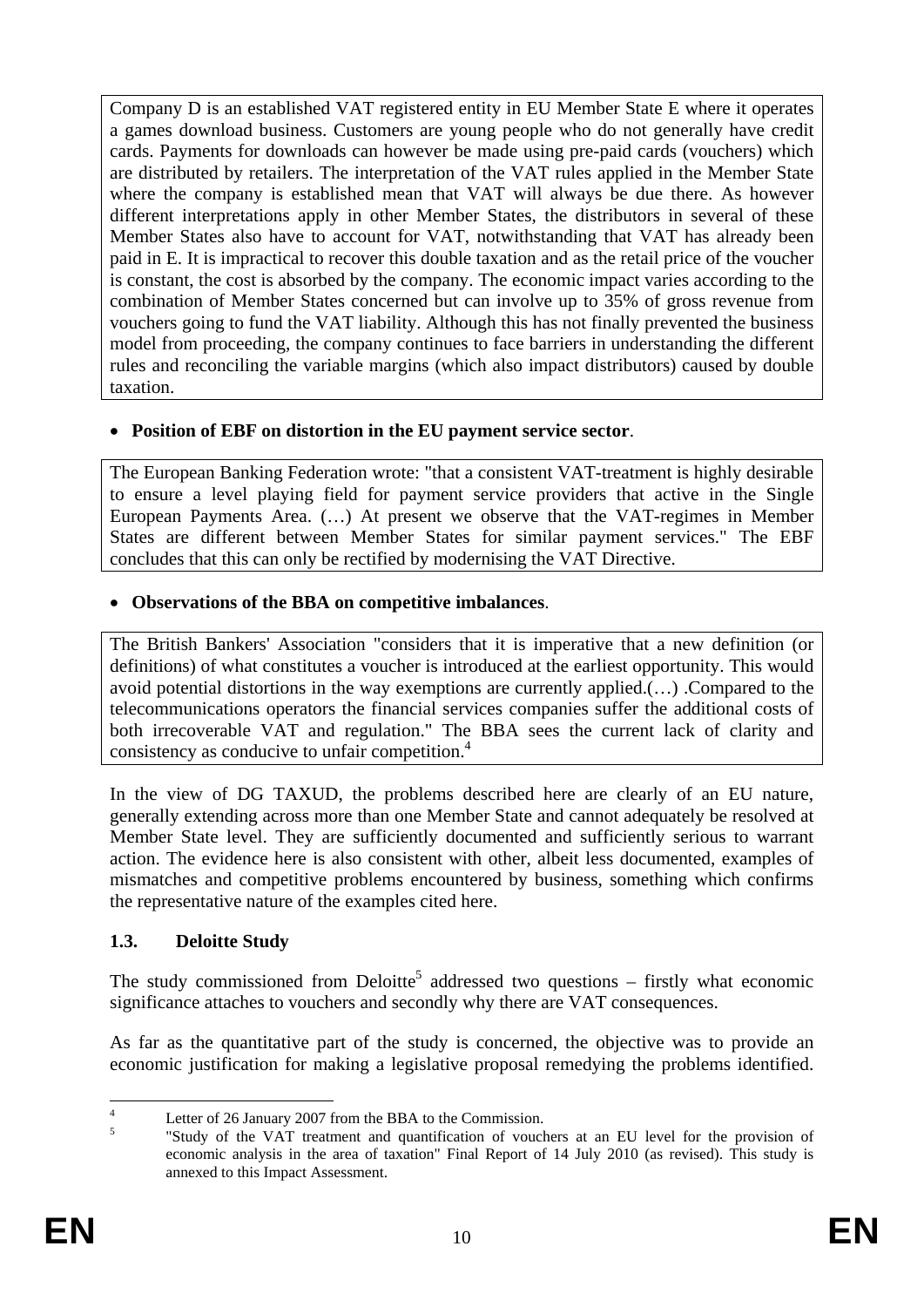The highest justification is in mismatches, whether actual or potential, between Member States which might have tax consequences. Therefore the study focuses on both actual and potential cross-border exposure. Even in cases where there is limited evidence of actual crossborder trade involving vouchers, the potential may be sufficient to justify legislative change in order to close off sources of mischief but also to give certainty to compliant businesses.

As is often the case in studies of this nature, particularly where tax policy is concerned, willingness to share data is not always optimal. Obtaining comprehensive and accurate detailed figures was not always possible. The pragmatic objective however was to establish an indicative overview of the relative importance, in monetary value of the main European voucher markets. The methodologies applied were evaluated against this perspective.

The study confirmed that pre-paid telecommunications services were by far the single most important category of vouchers with an annual value well in excess of other categories combined. For 2008 (the most recent year where reasonably complete figures are available), the total value of pre-paid mobile credits issued in the EU is approximately  $\epsilon$ 37 billion<sup>6</sup>. This is also the field where concerns about tax problems have been most frequently identified.

The next most significant category are gift vouchers where the EU total is between  $\epsilon$ 6 billion to €20 billion. Limited data precluded a more specific finding. The methodology used to arrive at this range is explained in the study. Gift vouchers have not generally seen as a source of VAT problems<sup>7</sup>. There are however some developing issues arising from inconsistency in national VAT treatments, particularly for retailers who operate in several Member States or who have pan-EU business models which may act as a barrier to wider market penetration.

Discount vouchers are estimated at a minimum of  $\bigoplus$  billion.

The qualitative part of the study is limited to the most economically significant area. It provides an overview of the VAT rules throughout the EU 27 for prepaid telephone vouchers, identified as by far the most important category of vouchers in monetary terms.

### <span id="page-10-0"></span>**1.4. Difficulties encountered**

Accessing data has been a recurrent problem in this exercise. The limitations this imposed are set out in the introduction to the Deloitte study.

For the most part, there has been little centralised collection of data for these activities. In consequence, the consultant was often dependent on direct approaches where responses were often just adequate. This could be attributed to commercial confidentiality but also perhaps to misguided (but largely unvoiced) concerns about provoking more onerous taxation.

Given the significance of prepaid telecommunications, an approach was made to that industry's representative body to assist but this was not fruitful. Some individual companies were cooperative. The consultant drew extensively on existing Commission documents on the industry $\overline{s}$ , without which the value of the study would have been greatly diluted.

 $\frac{1}{6}$ Deloitte study, page 12.

<sup>7</sup> See however paragraph 2.9.1 below on unused vouchers.

<sup>8</sup> Notably, COM (2009) 140 final: *14th Report on the implementation of the telecom regulatory package*  which is credited at several points in the Deloitte study.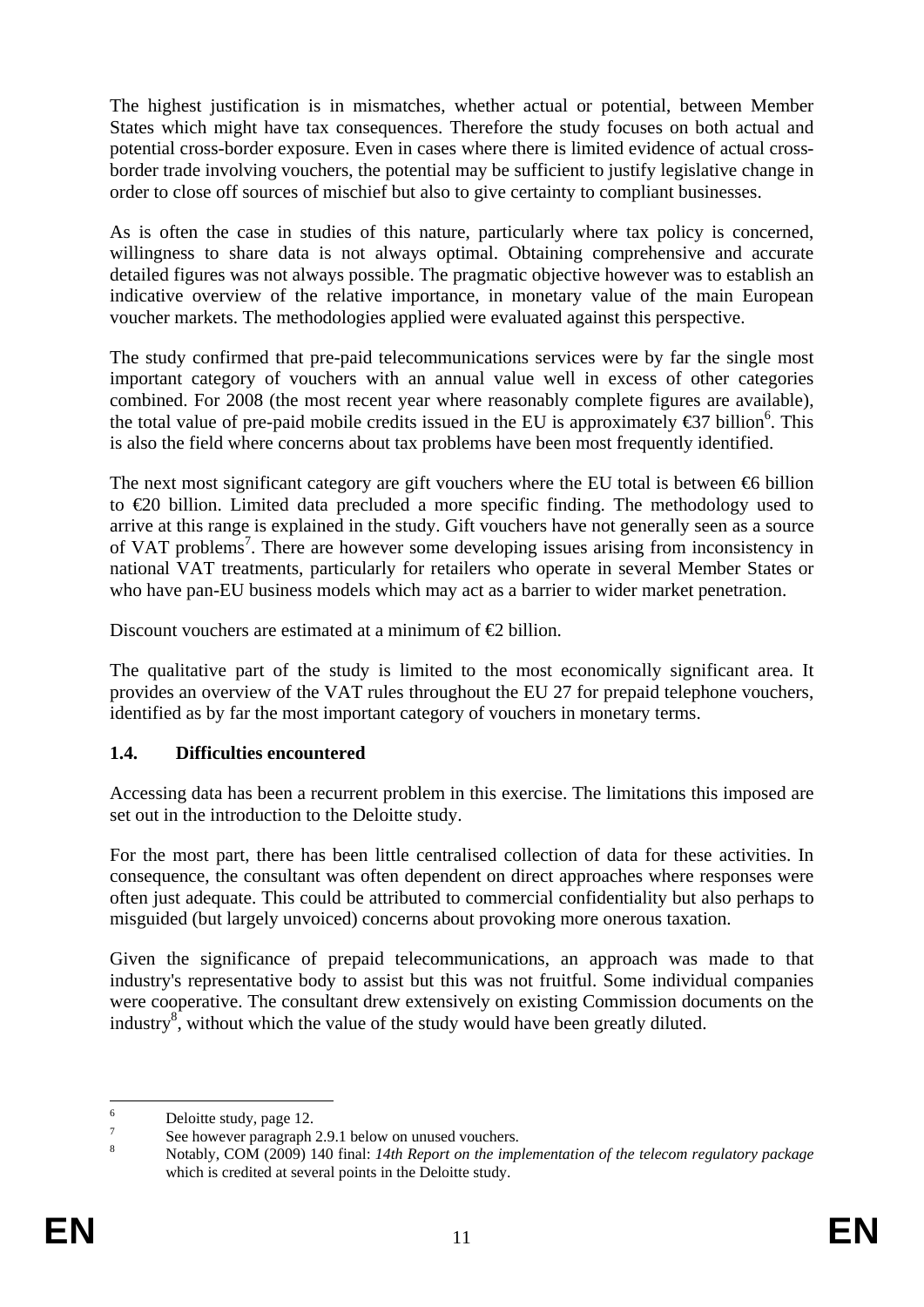Because of these difficulties and, general budget constraints the quantative parts of the study concentrate on a limited sub-set of Member States that were considered as representative.

The basic problem remains that there is no systematic collection of statistics on transactions involving vouchers. Any estimate of the market size would have to be made on the basis of approximate estimate based on surveys but the response rate from the sector was low. Measuring the extent of the problem was further hampered by the nature of the issue at hand – there is a natural tendency to conceal cases of non-taxation and this is typically only brought to light when another company starts to identify its consequences in terms of unfair competition. Double taxation will more often than not simply kill the market without leaving any statistical trace.

It is also difficult to forecast a growth rate for the voucher market for the following reasons. The most important driver of the size of the voucher market is the demand for pre-paid telecommunications vouchers. This variable is, in turn, determined by the rate of growth of the market for mobile telephony services multiplied by the share of pre-paid contracts on the total. The latter is strongly dependent on country and company-specific pricing policies, as shown by the high degree of dispersion in this statistic observed by country (in the Deloitte report). As pricing policies and consumer behaviour can change relatively quickly in the IT sector, it would be imprudent to make a forecast of the future development of the size of the voucher market. It seems reasonable to assume that it will remain roughly unchanged in its order of magnitude in the near future.

### <span id="page-11-0"></span>**2. POLICY CONTEXT, PROBLEM DEFINITION AND SUBSIDIARITY**

#### <span id="page-11-1"></span>**2.1. Why is there an issue in relation to the VAT treatment of vouchers which needs to be resolved?**

In common parlance, the term "voucher" may have a multiplicity of meanings but the focus of this Impact Assessment is on commercial schemes where the voucher carries a right to goods or services or to reduction in their price and is used in transactions which are subject to VAT.

A voucher can be either in a tangible  $(e.g., \text{ card}^9 \text{ or } \text{paper})$  or intangible  $(e.g., \text{ electronic})$ message) form. The rights entailed in a voucher are balanced by obligations assumed by the issuer or redeemer. Technical developments, deregulation of services (particularly telecommunications) and commercial innovation have allowed such schemes to grow in sophistication and to extend beyond the boundaries of individual Member States.

These developments have evolved since the current legislation was enacted in  $1977^{10}$  and there is no specific guidance there on how vouchers should be treated. VAT issues arise nevertheless because a voucher can influence the time and place of taxation, the taxable amount and create uncertainty about compliance obligations.

<sup>-&</sup>lt;br>9 The term "card" is employed fairly frequently throughout this paper, particularly where this reflects common commercial usage. It should however be understood as encompassing equivalent intangible instruments including in particular credits in electronic form which may be stored on a sim card or elsewhere.<br>
10 Sixth Council Directive (77/388/EEC) of 17 May 1977 on the harmonisation of the laws of the Member

States relating to turnover taxes – Common system of value added tax: uniform basis of assessment (OJ 1977 L 145, p. 1), replaced, with effect from 1 January 2007, by Council Directive 2006/112/EC of 28 November 2006 on the common system of value added tax (OJ 2006 L 347, p. 1) – henceforth referred to as the "VAT Directive" or otherwise simply "the Directive".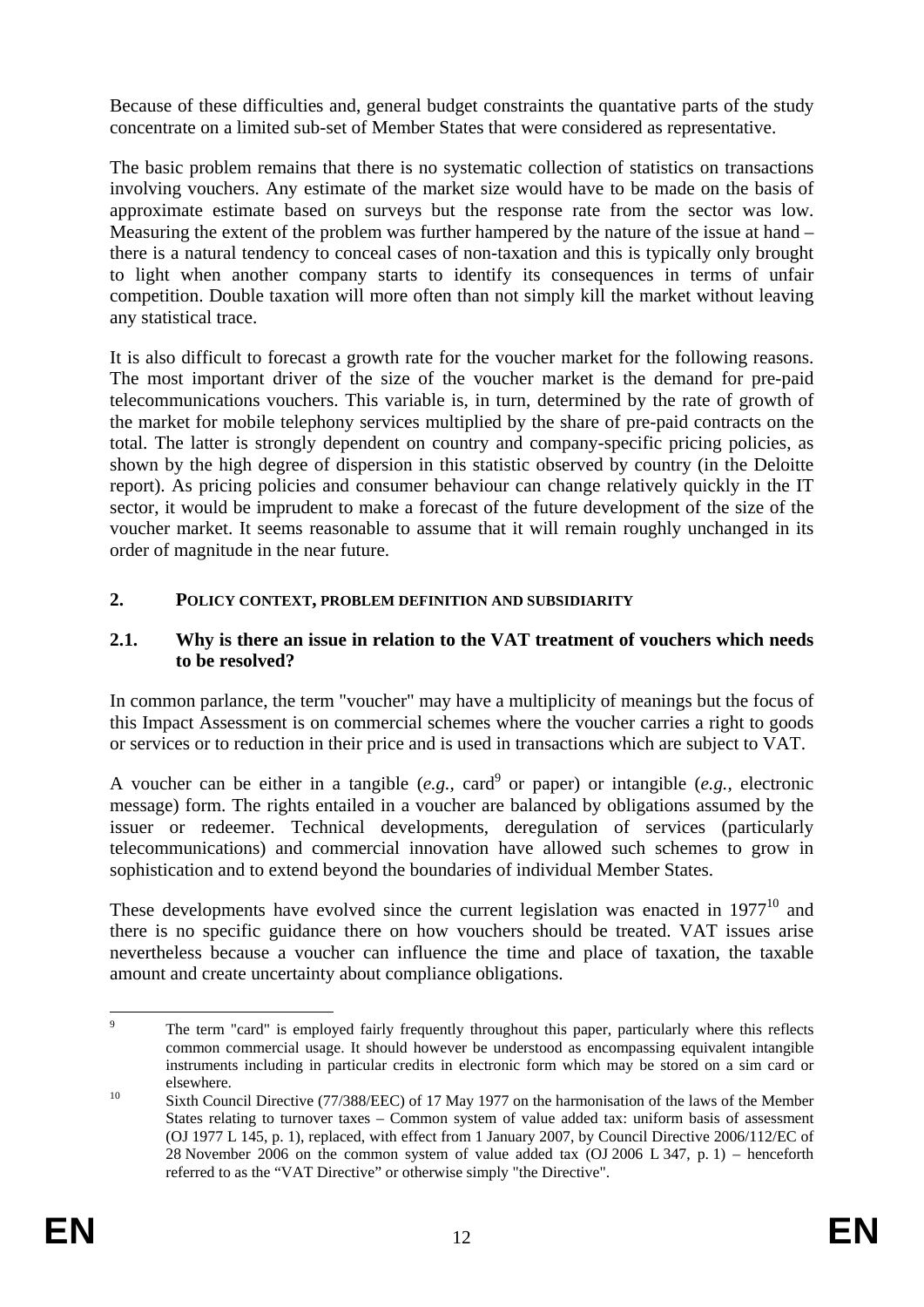It cannot however be said that these problems really go to the heart of the VAT system. There is no uncertainty about the taxability of the underlying transaction, the supply of goods or of services. Technical clarification is however required on how taxation should be applied at a detailed level. Inconsistency or uncertainty can otherwise cause tax losses or double taxation. There is also the risk that insecurity about the tax consequences of business transactions act as a damper on commercial innovations, particularly for cross-border transactions.

With no clear common VAT rules, independent approaches by Member States can lead to mismatches but also contribute to tax avoidance and form barriers to business. The rules in the VAT Directive do not take sufficient account of commercial developments, particularly in cross-border and chain transactions. Clarification is needed on the taxable amount and the time of taxation. The limited guidance given by the ECJ in a number of judgments on vouchers has been helpful but has not totally resolved the uncertainty facing taxable persons. The objective of the intended proposal is to deal with these issues by clarifying and harmonising the rules in Community legislation on the VAT treatment of vouchers.

The VAT treatment of vouchers might be relatively straightforward if the only impact were on the taxable amount or time of taxation in a direct sale between a retailer and a final customer. However, when the transactions involve a chain of intermediaries or have crossborder elements, a uniform application of the current VAT rules is hard to achieve.

Recurrent problems occur with telephone pre-payment cards, illustrating the problems created by uncertainty on the time of taxation. When a pre-paid credit is issued in one Member State where it is regarded as a payment on account for the service (and taxed upfront) and subsequently used in a Member State which taxes the telecommunications service received against the voucher when the service is supplied, both will levy VAT. The former however will tax when the voucher is issued and the latter when it is used (or redeemed). This is legitimate from both perspectives, but the result is double taxation. In the converse situation no Member State would levy VAT and the result is unintended non-taxation.

The consequences go beyond what might be expected from occasional purchases by consumers seeking to avail of lower prices. There is at least *prima facie* evidence of systemic commercial-scale schemes to exploit tax avoidance opportunities by issuing pre-paid telecommunications vouchers where they are not taxed on issue with the sole intention of marketing them to consumers where they are not taxed on use. The nature of the market for wholesale telecommunications services facilitates such *ad-hoc* arrangements.

Moreover, the evolution of some voucher-based systems brings them increasingly close in terms of functionality to established payment systems (*e.g.,* credit card, electronic purse) and the dividing line is not clear, raising competitive issues. Conversely, credit card companies are introducing pre-paid money cards which are ever closer in functionality to the prepaid services offered by telecommunications companies.

Discussions confirmed that differences in treatment are widespread. Individual Member States when faced with situations which are not specifically provided for in the VAT Directive have adopted ad-hoc solutions, which cause problems particularly for cross-border transactions.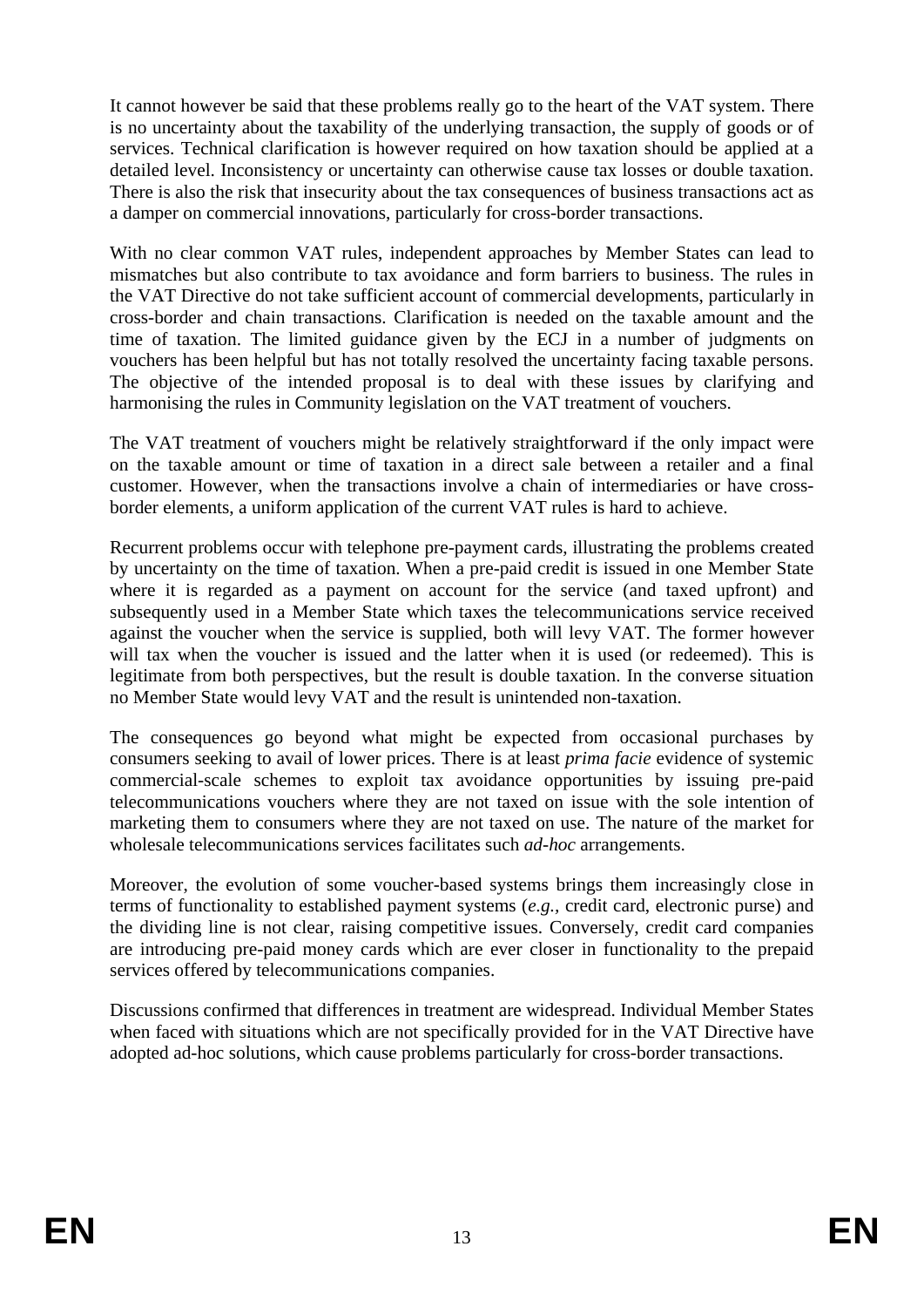### <span id="page-13-0"></span>**2.2. Situation today - treatment of vouchers in Member States**

The information available $11$  confirms that for prepaid telephone credits the VAT treatment varies widely. This inconsistency leads to double or non-taxation and in practice operates as a barrier to full exploitation of single market opportunities.<sup>12</sup>

The experiences recounted in Section 1.2 (Public Consultation), notably the anecdotal accounts of difficulties being experienced by operators and by national tax administrations, confirm the existence and significance of problems.

| <b>Member State</b><br><b>Time of VAT liability</b> |                                       | <b>Other Comments</b>                                                                                                                                                                                                                                                                                                                                                                               |  |  |
|-----------------------------------------------------|---------------------------------------|-----------------------------------------------------------------------------------------------------------------------------------------------------------------------------------------------------------------------------------------------------------------------------------------------------------------------------------------------------------------------------------------------------|--|--|
| At sale<br>Austria                                  |                                       | Normal VAT rules apply                                                                                                                                                                                                                                                                                                                                                                              |  |  |
| Belgium                                             | When the voucher is<br>actually used. | The sale of prepaid telephone cards or sim<br>card credits is not subject to VAT in Belgium<br>and is seen as outside the scope of VAT as it<br>concerns the exchange of money for money.<br>Agents are considered to be acting as<br>"transparent agents" and special administrative<br>arrangements apply. The issuers of prepaid<br>telephone cards are entitled to full input tax<br>deduction. |  |  |
| Bulgaria                                            | At sale                               | Special rules for intermediaries and non-EU<br>telecommunications operators.                                                                                                                                                                                                                                                                                                                        |  |  |
| Cyprus                                              | Time of sale                          |                                                                                                                                                                                                                                                                                                                                                                                                     |  |  |
| Czech Republic                                      | At sale                               | Special rules for intermediaries and non-EU<br>telecommunications operators.                                                                                                                                                                                                                                                                                                                        |  |  |
| Denmark                                             | At sale                               | Special rules for intermediaries and non-EU<br>telecommunications operators.                                                                                                                                                                                                                                                                                                                        |  |  |
| Estonia                                             | At sale                               | Normal VAT rules apply                                                                                                                                                                                                                                                                                                                                                                              |  |  |
| Finland                                             | At sale                               | Exempt if multi-functional.                                                                                                                                                                                                                                                                                                                                                                         |  |  |
| France                                              | At sale                               | Special rules for intermediaries and non-EU<br>telecommunications operators.                                                                                                                                                                                                                                                                                                                        |  |  |

The position in Member States can be summarised as follows:

 $11$ <sup>11</sup> This is confirmed by the Deloitte report, see in particular Appendix 7.<br><sup>12</sup> Section is particular and the proof of the particular and the set of the particular set of the particular set of the particular set of the

Such mismatches can of course open up opportunities for tax-arbitraging, even to the extent of complete tax avoidance. Eliminating these lacunae cannot be seen as a restriction on legitimate business opportunities. The reality is that uncertainty about the tax consequences or the likelihood of an unfavourable tax outcome creates barriers for compliant business, with a decrease in the number of possible market interveners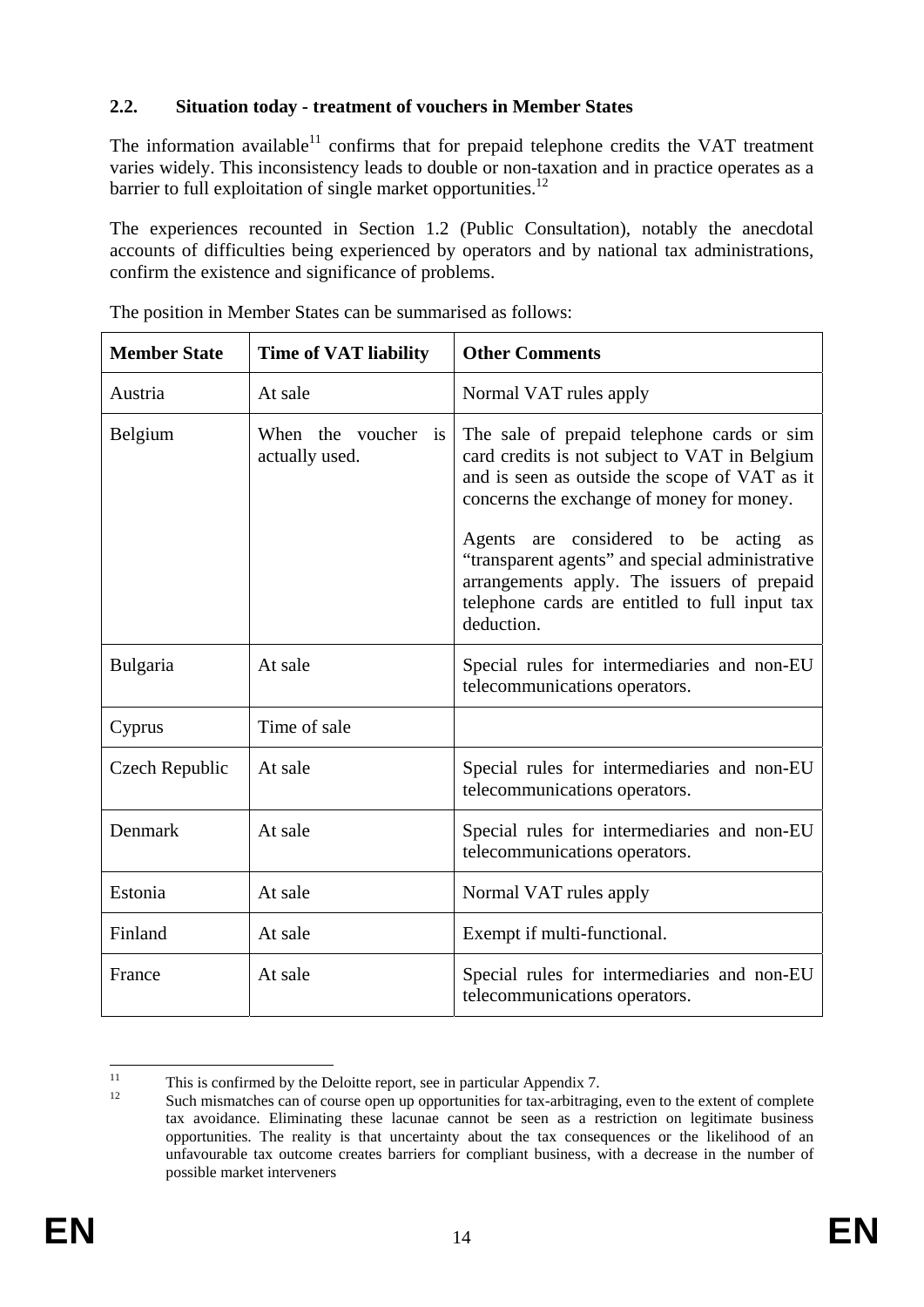| Germany     | The time at which the<br>liability to pay VAT<br>arises depends on the<br>type of voucher and may<br>be the time of supply,<br>activation or actual use. | The VAT treatment depends on whether:<br>the<br>voucher is<br>for<br>used<br>$\blacksquare$<br>telecommunications services provided by a<br>telecommunications company which is<br>known at the time the card is purchased; or<br>the voucher is used for payment for<br>$\overline{\phantom{a}}$<br>telecommunications services provided by a<br>telecommunications company, which is<br>known only at the time the card is<br>activated; or<br>the voucher is multi-purpose and can be<br>$\qquad \qquad -$<br>used for payment for telecommunications |  |
|-------------|----------------------------------------------------------------------------------------------------------------------------------------------------------|----------------------------------------------------------------------------------------------------------------------------------------------------------------------------------------------------------------------------------------------------------------------------------------------------------------------------------------------------------------------------------------------------------------------------------------------------------------------------------------------------------------------------------------------------------|--|
|             |                                                                                                                                                          | services as well as goods or services<br>provided by a third party supplier.                                                                                                                                                                                                                                                                                                                                                                                                                                                                             |  |
| Greece      | At sale                                                                                                                                                  | Special rules for intermediaries.                                                                                                                                                                                                                                                                                                                                                                                                                                                                                                                        |  |
| Hungary     | At sale                                                                                                                                                  | Special rules for intermediaries and non-EU<br>telecommunications operators.                                                                                                                                                                                                                                                                                                                                                                                                                                                                             |  |
| Ireland     | Depends on the place<br>and time of the supply of<br>the prepaid voucher.                                                                                | Special provisions for prepaid vouchers which<br>are subsequently used outside the EU. Special<br>rules for intermediaries.                                                                                                                                                                                                                                                                                                                                                                                                                              |  |
| Italy       | On redemption                                                                                                                                            |                                                                                                                                                                                                                                                                                                                                                                                                                                                                                                                                                          |  |
| Latvia      | At sale                                                                                                                                                  | Special rules for intermediaries.                                                                                                                                                                                                                                                                                                                                                                                                                                                                                                                        |  |
| Lithuania   | At sale                                                                                                                                                  |                                                                                                                                                                                                                                                                                                                                                                                                                                                                                                                                                          |  |
| Luxembourg  | Depends on nature and<br>functionality of voucher.                                                                                                       | For telecommunications services, taxation is<br>generally on actual use.                                                                                                                                                                                                                                                                                                                                                                                                                                                                                 |  |
| Malta       | Not clear                                                                                                                                                | VAT treatment of vouchers is on an ad-hoc<br>basis.                                                                                                                                                                                                                                                                                                                                                                                                                                                                                                      |  |
| Netherlands | Generally<br>taxed<br>on<br>redemption.                                                                                                                  | The sale of telecommunications vouchers is<br>exempt from VAT, being considered as the<br>supply of a security. Card-issuing companies<br>and resellers of prepaid telephone cards should<br>therefore not be entitled to deduct input VAT.                                                                                                                                                                                                                                                                                                              |  |
| Poland      | At sale                                                                                                                                                  | Where a telecommunications voucher (sim<br>card credit) can be used to purchase other<br>services or goods, payment of VAT is by<br>imputation.                                                                                                                                                                                                                                                                                                                                                                                                          |  |
| Portugal    | At sale                                                                                                                                                  |                                                                                                                                                                                                                                                                                                                                                                                                                                                                                                                                                          |  |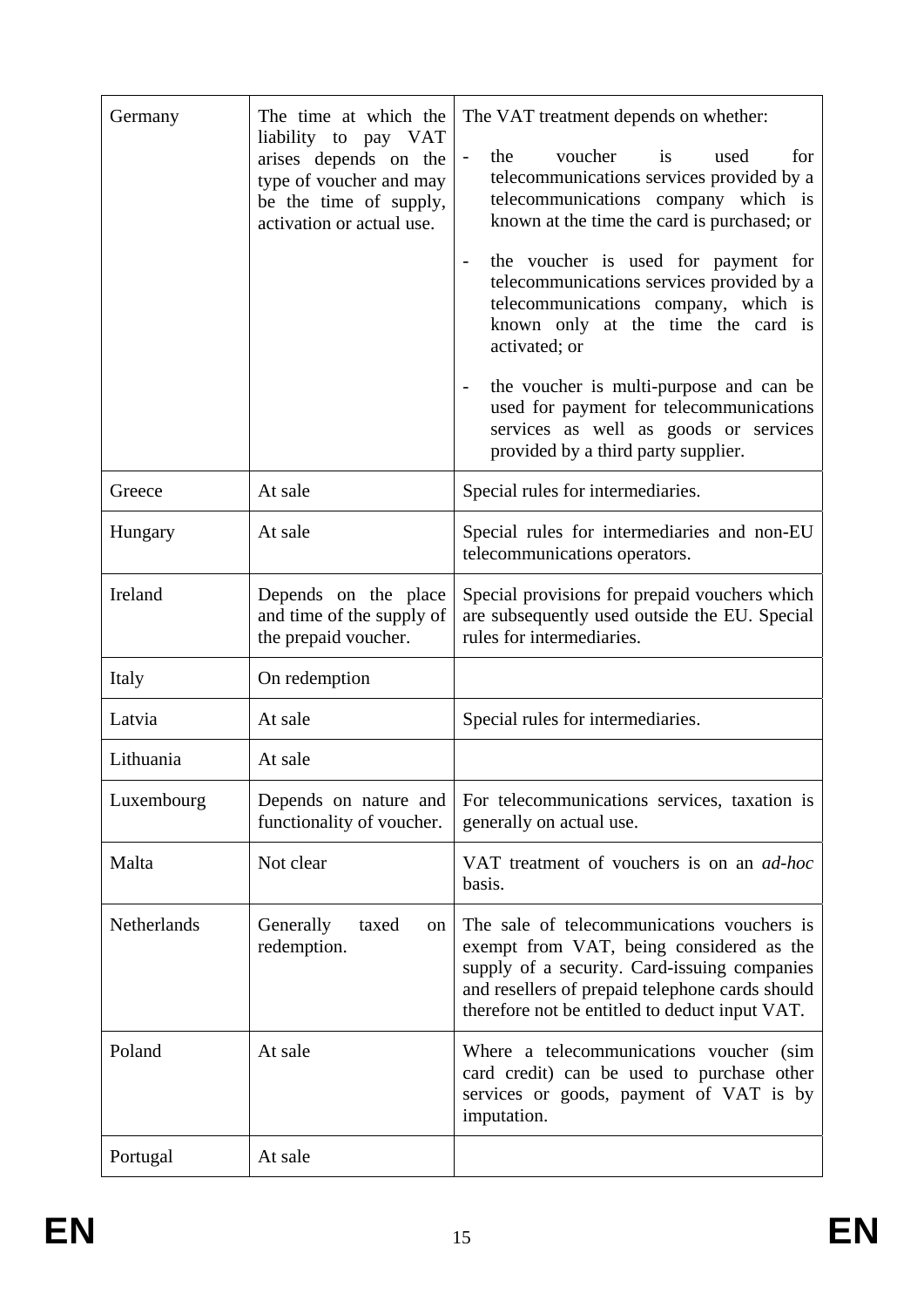| Romania        | At sale                 |                                                                                                                                                                                          |
|----------------|-------------------------|------------------------------------------------------------------------------------------------------------------------------------------------------------------------------------------|
| Slovenia       | At sale                 | VAT correction can subsequently be made if<br>subsequent use justifies it.                                                                                                               |
| Slovakia       | At sale                 |                                                                                                                                                                                          |
| Spain          | At sale                 | If functionality of voucher extends beyond<br>mere telecommunications, taxation is<br>at<br>redemption.                                                                                  |
| Sweden         | On redemption           |                                                                                                                                                                                          |
| United Kingdom | Generally on redemption | In practice, where the voucher leads to the<br>supply of a mixture of goods or services which<br>attract different VAT rates (including zero<br>rates), a composite rate may be applied. |

As far as the effect on individual Member States is concerned, those who tax vouchers at the time of issue or first sale face the risk of tax arbitraging using vouchers issued in Member States where these are tax on redemption. This is particularly the case for prepaid mobile telecommunications credits. Mobile virtual network operators (MVNOs) and smaller operators base their business model on buying network capacity from the network operators and the fungibility of this capacity allows that vouchers issued in one Member State are easily used in another.

The mismatches outlined above cause adverse budget consequences for a group of Member States which would be rectified by aligning the time of taxation.

Conversely, this alignment will also see the end of double taxation. As explained elsewhere, both double and non-taxation are not easily measured. The probability however is that nontaxation is more significant. The consequences of dealing with the shortcomings identified should be a net increase in tax revenue, accruing to those Member States who currently suffer from tax arbitraging.

# <span id="page-15-0"></span>**2.3. Situation today – decisions of the ECJ which relate to vouchers**

Because Community legislation is silent on the correct VAT treatment of transactions involving vouchers, the ECJ is asked to provide clarification. Whatever common rules exist, are largely dependent on this case law. The question arises as to whether the Court has helped or has it raised issues which in turn need resolution in legislation. It would therefore be useful to look at the decisions of the Court in this area and to consider which aspects, if any, need to be considered in contemplating a legislative initiative.

In **Argos Distributors Limited**<sup>13</sup> the Court held that Article  $11(A)(1)(a)$  of the Sixth Directive (now Article 73 of the VAT Directive) must be interpreted as meaning that, when a supplier has sold a voucher to a buyer at a discount and then promised to accept that voucher at its face value in full or part payment of the price of goods purchased by a customer who was not the buyer of the voucher, and who does not normally know the actual price at which

 $13$ 

<sup>13</sup> Case C-288/94 *Argos Distributors Ltd* v *Commissioners of Customs and Excise* [1996] ECR I-5311.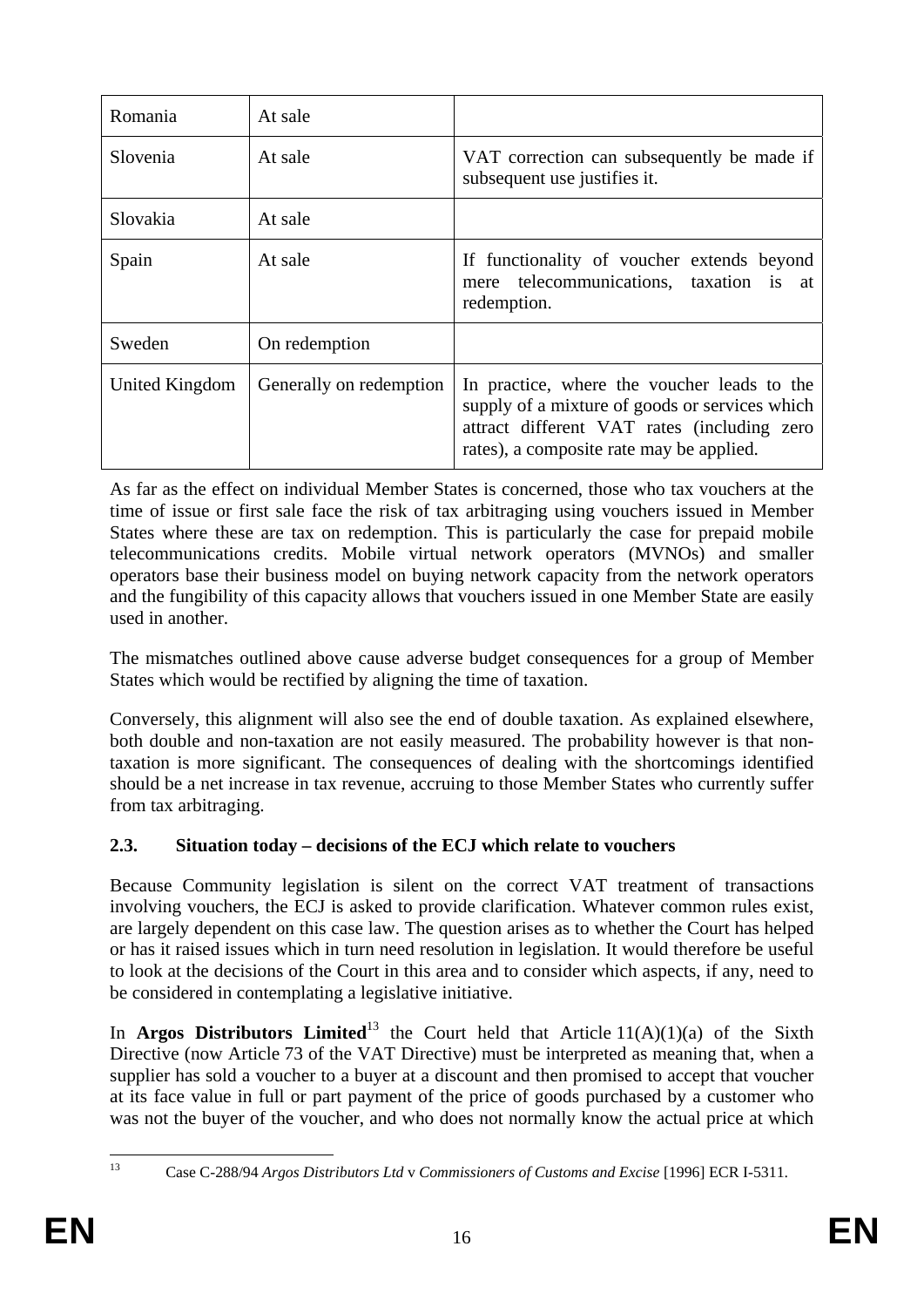the voucher was sold by the supplier, the consideration represented by the voucher is the sum actually received by the supplier upon the sale of the voucher.

The issue at dispute concerned the calculation of the VAT which the company must pay on the sale of goods paid for by vouchers. In the Court's view, the taxable amount is the amount of money received by the company when it accepts vouchers as payment for its goods which is the sum that is received from the sale of the voucher less any discount allowed. This decision is accepted as a clarification leading to a consistent application of the law. No further action is required here.

In **Elida Gibbs**<sup>14</sup> the Court interpreted Article  $11(A)(1)(a)$  and Article  $11(C)(1)$  of the Sixth Directive (now Article 73 and Article 90(1) and (2) of the VAT Directive) as meaning that the taxable amount as far as a manufacturer is concerned is equal to the selling price charged by him, less the amount indicated on the voucher and refunded where

- (a) the manufacturer issues a money-off voucher<sup>15</sup> in a promotion scheme, which is redeemable at the amount stated on the coupon by or at the expense of the manufacturer in favour of the retailer,
- (b) the cash-back voucher, which is distributed to a customer in a sales promotion campaign, may be accepted by the retailer in payment for a specified item of goods,
- (c) the manufacturer sells at the "original supplier's price" direct to the retailer and
- (d) the retailer takes the voucher from the customer on sale of the item, presents it to the manufacturer and is paid the stated amount.

The same would apply if the supply is made by the manufacturer to a wholesaler rather than directly to a retailer. The company sought a repayment of the output tax which had previously been accounted for on the basis that reimbursement amounted to a retroactive discount.

In the view of the Court the taxable amount must equate to the amount actually paid by the final consumer. The problem it faced in achieving this result is that the rebate received by the consumer does not follow the links in the contractual chain. In its search for neutrality, the Court had concluded that the taxable turnover of the manufacturer should be reduced with a consequent reduction in its VAT payments. It did not however see any need to adjust the position of any other parties in the chain such as a wholesaler or retailer.

This leaves uncertainty about the correct treatment when the ultimate consumer is a taxable person (the invoice received from the retailer will overstate the correct reclaimable VAT).

The Court seems to say that, in the circumstances outlined here, a free gift (the cash-back voucher given by the retailer to the customer) does not have direct VAT consequences. Questions remain on how to ensure neutrality for all participants in a distribution chain.

In **Kuwait Petroleum**<sup>16</sup> the Court held that in interpreting Article  $11(A)(3)(b)$  of the Sixth Directive (now Article 79(b) of the VAT Directive), the terms "rebates" and "price discounts" cannot be applied to reductions covering the whole cost of supplying redemption goods.

 $14$ <sup>14</sup><br>
Case C-317/94 *Elida Gibbs Ltd* v *Commissioners of Customs and Excise* [1996] ECR I-5339.<br>
The judgment speaks of "coupons". For ease of reading, the term "voucher" is used here.<br>
Case C 48/07 *Eurasia Dataslawn (CB* 

<sup>16</sup> Case C-48/97 *Kuwait Petroleum (GB) Ltd* v *Commissioners of Customs and Excise* [1999] ECR I-2323.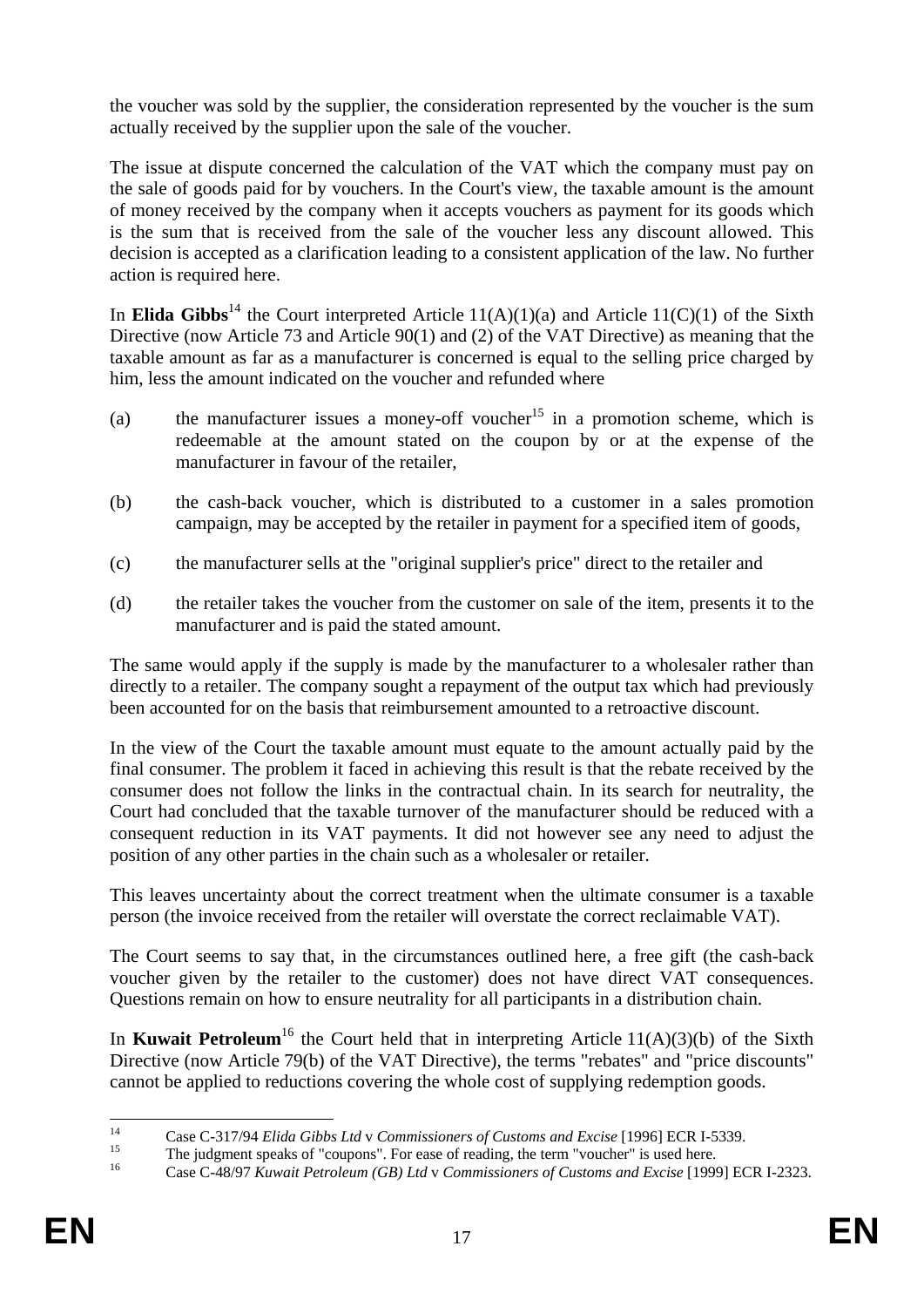Article 5(6) of the Sixth Directive (now Article 16 of the of the VAT Directive) leads to the conclusion that the application by an oil company of goods which are given to a purchaser of fuel in exchange for vouchers obtained according to volume of fuel purchased at full retail price under a sales promotion scheme and where the goods are not of small value, must be treated as a supply for consideration within the meaning of that provision.

There is no link between the consideration and the goods given by *Kuwait Petroleum* since the price for the fuel was the same whether the customer took the vouchers or not.

Here the Court seems to say no retrospective adjustments is needed in respect of a money-off voucher. There is no need therefore for any legislative follow-up.

In  $BUPA<sup>17</sup>$  the Court noted that VAT is a tax on supplies of goods or services, not on payments. Therefore, payments on account can only be linked to future supplies of goods or services if, at the time of payment, those supplies have clearly been identified. Consequently, advance payments do not fall within the scope of the VAT Directive, if they take the form of lump sums paid for goods referred to in general terms, which may be altered at any time by agreement between the customer and supplier, and from which the customer may possibly select articles on the basis of an agreement, from which he may unilaterally withdraw at any time, thereupon recovering the unused balance of the advance payments.

It can be posited that the observations of the ECJ here regarding the advance payments also apply to prepaid telephone credits. When a prepaid credit is acquired, it may not be certain what goods or services will be purchased. In such circumstances, the supply of prepaid telephone cards should not be the occasion for charging VAT.

In purchasing a prepaid telephone credit, it could even be considered that the buyer merely moves money from his bank account to a means of payment that can be used for the purchase of a variety of services, not only telecommunications services, but also information or ring tones, etc., or parking time at a car park. Purchasing a telephone card could be compared with making a withdrawal of cash. In that situation, the "buyer" merely exchanges the money from his bank account into cash money. That change in the form of money should be outside the scope of VAT because the exchange of money is not a taxable event for VAT purposes.

As far as vouchers are concerned, the line adopted by the Court here would seem to confirm that if at the time a voucher is issued, it is not possible to say what goods or services will be purchased with it, the consequence is that the voucher should not be subject to VAT.

In **Sociéte thermale d'Eugénie-les-Bains<sup>18</sup>** the Court held that Articles 2(1) and 6(1) of the Sixth Directive (now Articles 2(1)(c) and 24(1) of the VAT Directive) must be understood to mean that a sum paid as a deposit, in a contract for the supply of hotel services (subject to VAT) and where the client opts not to complete the transaction in circumstances where the deposit is retained by the hotel, there is no direct connection with the supply of any service for consideration and the payment is therefore not subject to VAT.

 $17$ <sup>17</sup> *Case C-419/02 BUPA Hospitals Ltd and Goldsborough Developments Ltd v* Commissioners *of Customs & Excise [2006] ECR I-1685.* 18 Case C-277/05 *Société thermale d'Eugénie-les-Bains* v *Ministère de l'Économie, des Finances et de* 

*l'Industrie* [2007] ECR I-6415.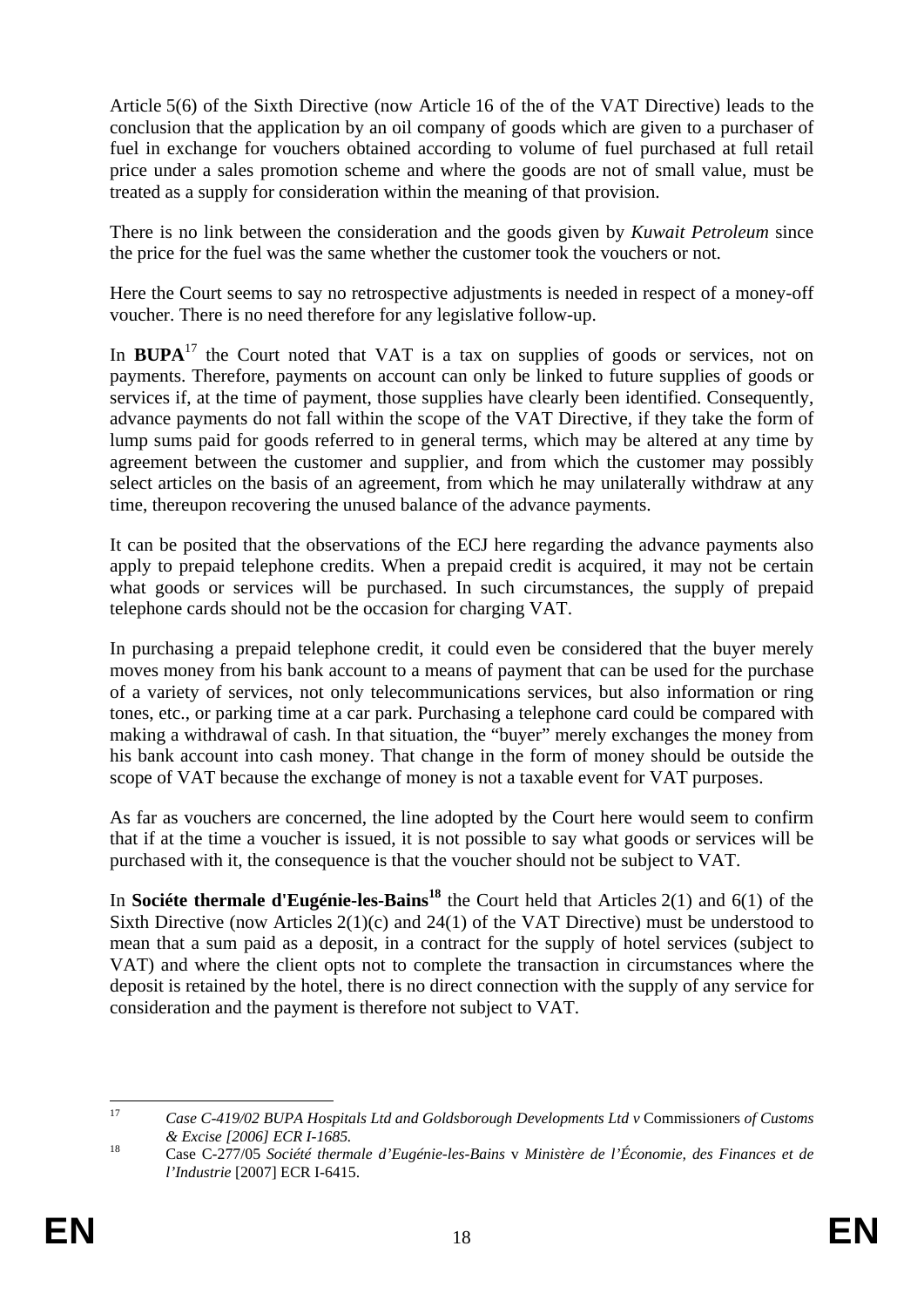Can the same reasoning be applied to vouchers where a payment has been made but the voucher is never redeemed with the result that there has been no supply of goods for consideration? If yes, unredeemed vouchers should be seen as giving rise to no tax liability.

In **Commission v Germany**<sup>19</sup> the Court confirmed that the taxable amount in the hands of the retailer for a sale to a final consumer was the retail price, in effect the amount paid plus any further amount reimbursed to the retailer by the manufacturer.

The importance of this judgment is that here the Court reaffirmed the full force of *Elida Gibbs*, despite attempts by the German and UK governments to persuade it to reconsider its position in that case. Neutrality requires that VAT should not be charged on an amount greater than the true proceeds of the transaction of supply and this must take account of what the trader has to part with, even if this entails some loss of revenue for the tax authorities.

In **Astra Zeneca**<sup>20</sup>, the ECJ has confirmed that a company giving face value retail vouchers (conferring a right to goods or services) to its employees as part of their remuneration was in receipt of a supply of services for consideration and that this was subject to VAT.

The vouchers in question confer a right to acquire goods or services whose nature is unspecified. They cannot therefore constitute a supply of goods for VAT purposes but rather must be a supply of services within the meaning of Article 24(1) whereby any transaction which does not constitute a supply of goods is to be regarded as a supply of a service.

This confirms the nature of the supply of a voucher as a supply of a service. Since however the desired outcome will always be to tax the underlying goods or services which are ultimately supplied against a voucher rather than the voucher *per se*, any legislative changes which define vouchers must also ensure that double taxation is avoided.

The flow of litigation attributable to difficulties in interpreting the provisions of the VAT Directive in relation to vouchers has not ceased. A more recent referral to the  $ECJ<sup>21</sup>$  has highlighted the difficulties caused by the existing legislation. It concerns a company who issues prepaid telecommunications vouchers which are sold through distributors in other Member States. The question posed by the referring tribunal was whether the company can be considered as making two supplies for VAT purposes – one at the time of the initial sale to the distributor and another at the time of redemption (when the prepaid credit is actually used to make phone calls). In the event of that being the case, the Court is asked how VAT should be applied through the distribution chain.

The need for a referral to the Court is a clear indication of the difficulties that are being encountered with the legislation. Any resolution offered by the Court, however, will only extend to the specific questions posed and the specific circumstances which gave rise to them. Unless a definitive resolution is found, and this can only be by modernising the relevant EU legislation, there will be an ongoing need for such litigation in the search for clarity. This is not a desirable scenario<sup>22</sup>.

<sup>19</sup> 19 Case C-427/98 *Commission of the European Communities* v *Federal Republic of Germany* [2002] ECR I-8315.<br>
Case C-40/09 Astra Zeneca UK Ltd v HMRC [2010] ECR I-<br>
Case C-520/10 Lebara Ltd v The Commissioners for Her Majesty's Revenue & Customs<br>
The amount of tax at stake is not specified in the aforementioned Lebar

indicates the impact of a double taxation charge for an individual calling card company in similar circumstances would fall within a range of  $E$ 5 to  $E$ 45 million.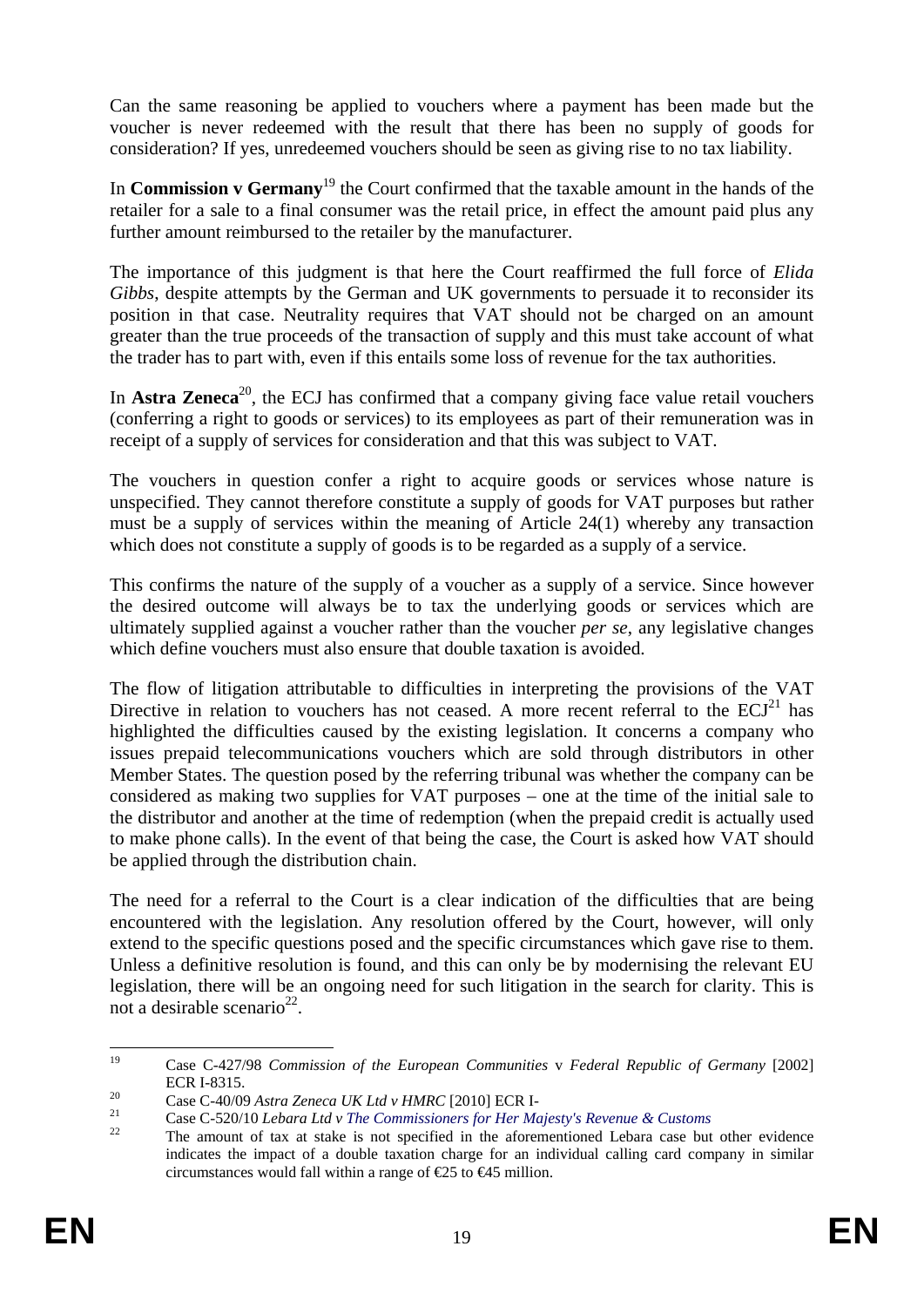### <span id="page-19-0"></span>**2.4. Uncertainty and inconsistency in the definitions**

There is no definition of a voucher in the VAT Directive, something which does not lend itself to a consistent outcome. It can be seen both from discussions with stakeholders, and in particular from the decisions of the ECJ, that vouchers have a range of characteristics which influence the tax consequences. The Court has not provided a general definition of a voucher but has rather dealt with the specific issues with which it has been presented.

Whilst the guidance of the Court has undoubtedly been of benefit in bridging the gaps created by outdated legislation, it has not produced a comprehensive set of rules. It is however clear that there is no single concept of a voucher and that any attempt to define vouchers has to be on the basis that there are several different kinds of vouchers.

The Deloitte study<sup>23</sup> identifies different types such as free vouchers, paid vouchers, singlepurpose or multi-purpose vouchers and discount vouchers. These are not mutually exclusive categories and an individual voucher may fall under more than one of these characteristics.

The study concludes that one particular type of voucher – prepaid telecommunications – is by far the largest single category and can be both single and multi-purpose in functionality. Total pre-paid mobile revenue is estimated (for 2008) at  $\epsilon$ 36 billion<sup>24</sup>. Although most usage is domestic, the potential for cross-border use is relatively high.

The total minimum monetary value for gift vouchers has been estimated at  $\Theta$  billion<sup>25</sup>. Other significant areas are loyalty cards, estimated at  $\Theta$  billion<sup>26</sup> and discount vouchers which are estimated at  $\epsilon_2$  billion<sup>27</sup>. Cross-border usage is generally limited for each of these categories although specific technical problems can occur with discount vouchers. Any solution should deliver a clear and consistent understanding of what a voucher is, in all its different manifestations, ideally through clear definitions which are applied consistently.

The study estimates the minimum monetary value of the EU voucher market at  $\epsilon$ 52 billion. Given that prepaid telecommunications accounts for almost 70% of that figure, it merits special attention. Here technological development and innovative business practices raise questions about the very nature of vouchers and whether such an apparently traditional concept covers what is actually occurring in the market place. Increased functionality may put into question the merits of any approach which is based on an outdated understanding.

The perspective taken so far has been that prepaid telephone credits should be regarded as vouchers and, where appropriate, as multi-purpose vouchers. This might have the consequence that the supply of certain vouchers or at least some elements of the supply should be seen a supply of money and should be ignored for VAT purposes. In this perspective, the transfer of money from one point (say, the customer's mobile phone) to another point (the supplier of goods or services) might be exempt from VAT on the basis of Article 135(1)(d) of the VAT Directive.

The purchase of prepaid telephone credits could also be regarded as an advance payment for the goods or services, which will be supplied to the cardholder at a later moment. In this

 $23$ <sup>23</sup> Deloitte study. Page 11, *et seq.*<br>
Deloitte study. Page 23.

 $25$  Deloitte study. Page 33.

 $^{26}$  Deloitte study. Page 38.<br>Peloitte study. Page 42.

Deloitte study. Page 42.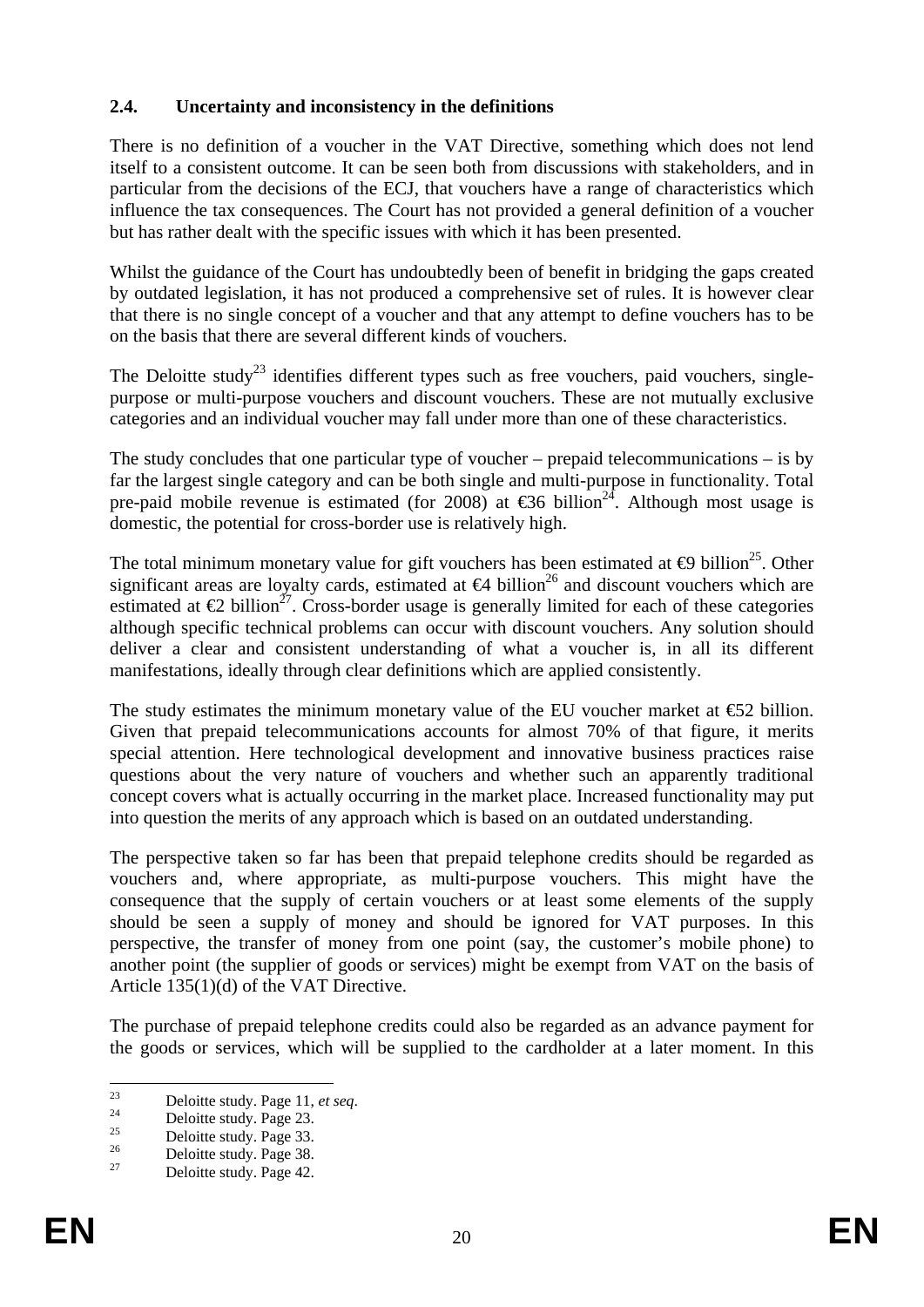respect, Article 63 of the VAT Directive provides that "*the chargeable event occurs and VAT becomes chargeable when the goods are delivered or the services are performed. However, where payments are made on account before the goods are delivered or the services are performed, VAT becomes chargeable at the time of receipt of the payment and upon the amount received*"*.* 

On balance, the acquisition of prepaid telephone credits which offer no other functionality than telecommunications services in the country where they are issued could be regarded as constituting an advance payment, which is subject to VAT. However, due to the increasing multi-functional character of prepaid telephone credits, it is not always clear for what future supplies will arise. At the time of acquisition of the prepaid credit, the VAT regime applicable to the future supplies (subject to VAT at the standard or a reduced rate or exempt from VAT or indeed the Member State where the VAT might arise) cannot always be predicted.

#### <span id="page-20-0"></span>**2.5. Tension between protecting revenue and ensuring the absence of barriers to commercial innovation**

### <span id="page-20-1"></span>*2.5.1. Development of innovative payment systems*

The issues at stake become more complex if prepaid telephone cards can also be used to purchase services other than telecommunications services. These are increasingly used to purchase services from other suppliers, acquiring a multifunctional character. They can also be used for traffic or weather information, financial information, medical advice, ring tones, parking fees, or for participating in online lotteries or games. The range of options is increasing rapidly. In some parts of the world, mobile phone services enable subscribers to send money in instant transactions at competitive  $\cos s^{28}$ . Here there is a combination of a telecommunications service a different type of supply, *i.e*. a "content" service supplied by a third party but paid for through the prepaid telephone card.

As regards those combinations of services, different views could be taken:

- a telecommunications service is supplied enabling the final recipient to acquire content from a third-party. The content supplier provides the content service to the final recipient; or
- a telecommunications service is provided enabling a third-party to deliver content service to the final recipient. The content supplier not only provides the content service to the final recipient but also the telecommunications service, *i.e.* ensures that the content service is delivered to him; or
- since the final recipient of the combined supply pays the telecommunications company through the prepaid telephone card, the telecommunications company supplies the total package to the final recipient after the content service has been supplied to it by the thirdparty supplier.

The main issue arising in those situations is the determination of the VAT liability of the parties concerned. Payment for the content services by means of the telephone card is not only convenient for the third-party suppliers, whose share in the total price is usually relatively

 $28$ See [http://news.bbc.co.uk/2/hi/africa/6510165.stm.](http://news.bbc.co.uk/2/hi/africa/6510165.stm) There is no evidence of such money transfer services being available within the EU but the technical possibility is clearly there to include on a sim card a money transfer menu that allows account funds to be managed.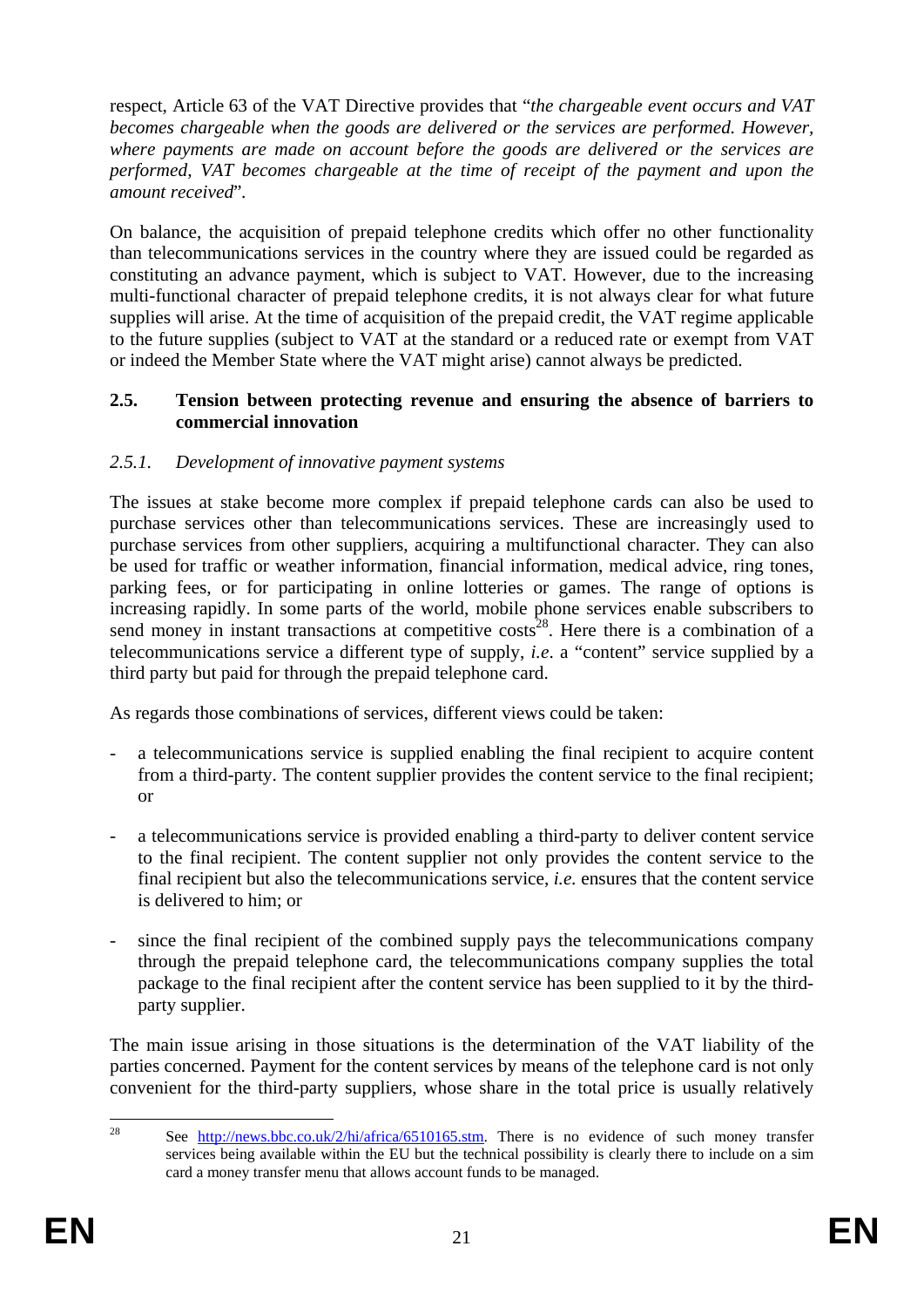low. It is also the only practical method because, since the services are delivered through a (mobile) telephone, the third-party suppliers do not even know the identity of their customers.

If the relationship between the telecommunications company and the third-party supplier is not clearly defined, there is a risk that the telecommunications company could also account for VAT on the total value of the service. This not only gives rise to the risk that the company accounts for VAT on supplies made by third parties but may also have the effect the right to deduct input tax if the supply involves an online lottery or purchase of financial or medical information. As previously pointed out, the transfer of money from one point (say, the customer's mobile phone) to another (the third-party content provider) might be considered as exempt from VAT with negative consequences for deductibility.

In practice, there is some confusion about the correct VAT treatment of content services paid for by prepaid telephone cards. In similar situations, the parties involved may assess the VAT consequences in a different way and a more consistent treatment is needed. It is difficult to see how this can be achieved other than by updating the legislation in the VAT Directive.

This could be based on the principle that content providers make their supplies directly to the final recipient as that respects the final recipient's perception of the transaction where the content provider alone make the supplies. It also provides a valid solution in those cases in which the telecommunications companies do not wish to take responsibility for the content, for example the correctness of medical advice, or do not wish to be associated with *e.g.,* adult content.

On this basis, the content provider must determine the VAT status of its supplies and, if they are subject to VAT, account for and pay the VAT due on the content services. Where those services are exempt from VAT, the exemption only affects the content provider's, not the telecommunications company's, right to deduct input tax. The telecommunications company merely collects the price from the final recipient on behalf of the content provider. That service can be treated as an exempt transaction in relation to payments, but also as debt collection, which is subject to VAT. However, since the core business of telecommunications companies is the supply of telecommunications services, the most obvious solution is to treat its service rendered to the content provider as a telecommunications service, enabling the content provider to deliver its services through the telecommunications network to the final recipients and, as an ancillary service, collect the price from the final recipient on behalf of the content provider. The telecommunications company would charge VAT to the content provider in respect of the supply of telecommunications services. The advantage here is that the telecommunications company does not run into input tax deduction issues.

There are however an increasing range of scenarios where the commercial reality of the operation would not justify such an approach. Where the reality is that a telecommunications service provider offers what is in effect a comprehensive payment service or money transfer service, they clearly enter into competition with the traditional or established providers of such services. It is difficult to see a justification for different tax treatments.

### <span id="page-21-0"></span>**2.6. Problems concerning the taxable amount**

Assuming that most prepaid telephone cards merely constitute a special type of money with VAT due on the purchase of goods or services, since these cards are often distributed through a network of agents, the question arises of what the taxable amount must be.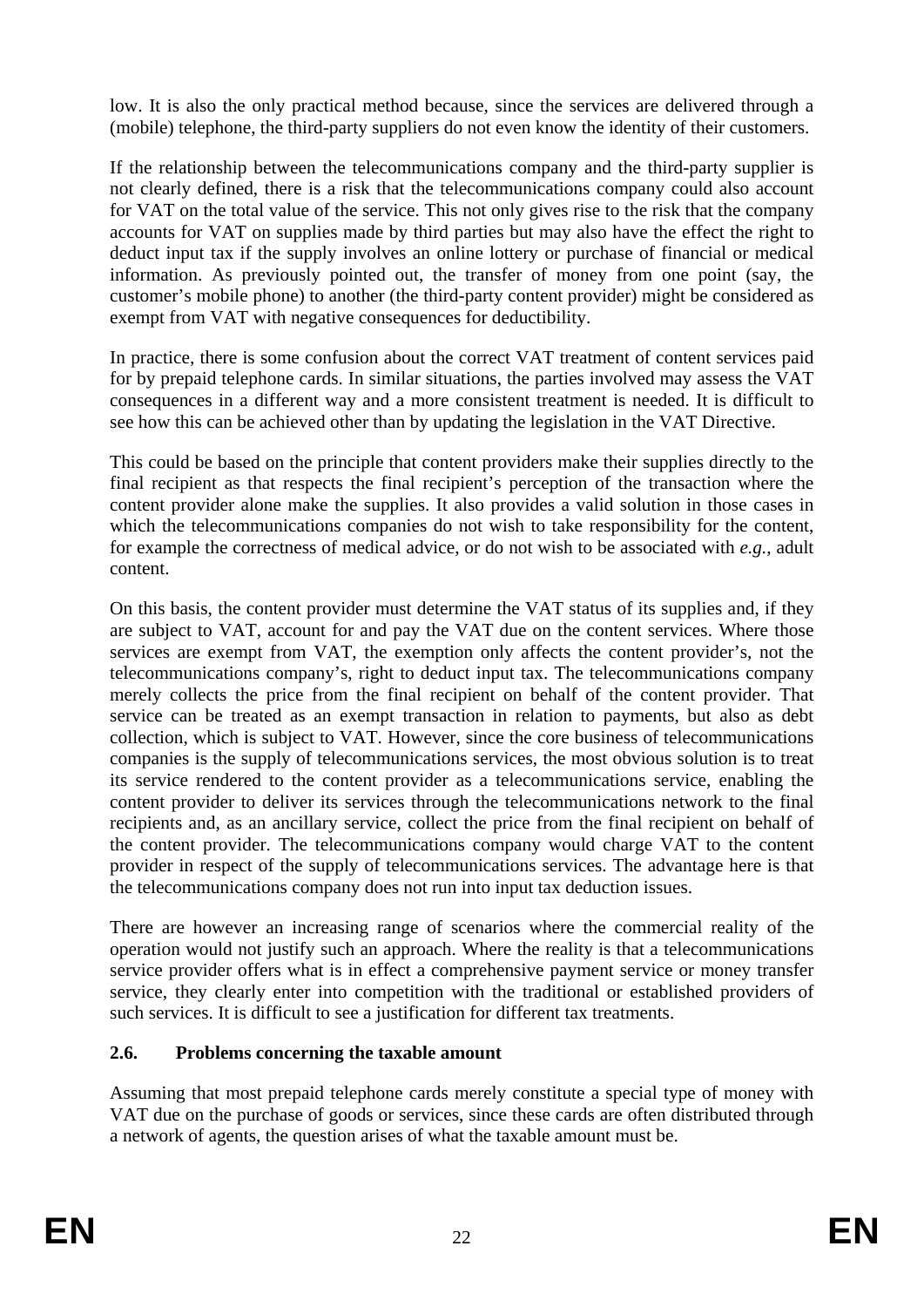Where the face value of the prepaid telephone card is  $\bigoplus$  0 and the card is distributed through an agent, who earns  $\epsilon$ , the payment made by the holder of the card for goods or services supplied by the card issuer is higher than the amount received by the issuer of the card. For example, where the card is issued by a telecommunications company and is used at face value to purchase telecommunications services, the recipient of the services pays  $\epsilon 0$ , whilst the telecommunications company only receives  $\Theta$ . Here it does not make much difference whether the agent acts as an intermediary, i.e. acting in the name and for the account of the card issuer and earning a commission of  $\epsilon$  for his intermediary services, or as a commission agent, i.e. acting in his own name but for the account of the card issuer and receiving the card for a price of  $\otimes$  and, subsequently, supplying it for a price of  $\otimes$  0.

Under *Argos*, the taxable amount is the payment actually received by the card issuer. On the basis of that judgment, the taxable amount for the services supplied by the telecommunications company in the above example, for which the supplier received payment by means of the prepaid telephone card, would be  $\Theta$ .

On the other hand, in *Bally*<sup>29</sup>, the ECJ declared that, where a customer purchases goods or services, and pays by means of a credit card, the taxable amount for the supply is the total amount paid by the customer, not the lower amount actually received by the supplier from the credit card company. In that case, the ECJ declared that the payment received by the supplier of the goods and services was the balance of the payment made by the customer  $(\triangleleft 0)$  and the value of a service rendered by the credit card company to the supplier  $(\epsilon 2)$ . On the basis of that judgment, the taxable amount for the services supplied by the telecommunications company in the above example, for which the supplier received payment by means of the prepaid telephone card, would be  $\infty$ 0.

The view that the supplier of goods and services must account for VAT on the full payment made by the customer was supported by the ECJ's decisions in *Freemans*<sup>30</sup> and *First Choice Holidays*31. In *Freemans*, the ECJ ruled that a reduction of the purchase price can only reduce the taxable amount if the reduction is actually used by the customer. Since the holder of a prepaid telephone card does not receive a reduction, the supplier of the goods and services should account for the VAT on the payment made by the customer  $(\bigoplus 0)$ . In *First Choice Holidays*, the amount that the travel agent must pay to the tour operator in excess of that received from the traveller constituted consideration for the supply of services by the tour operator. There was a direct link between the additional amount that the agent (as a "third party") paid to the tour operator and the supply of the services to the traveller. On this basis, the additional amount paid by the agent must be included in "the total amount to be paid by the traveller" for the purpose of calculating the taxable amount.

On the basis of the above ECJ case law, it could be argued that, where prepaid telephone cards are distributed through agents, the issuer of the card who also supplies the goods or services to the holder of the card must account for VAT:

- on the full price paid by the recipient of the goods and services (i.e.  $\in$ 10) where the agent acts as an intermediary, i.e. in the name of the issuer of the card; and
- on the amount actually received (i.e. €8), where the agent acts as a commissionaire, i.e. in his own name.

 $29$ <sup>29</sup> Case C-18/92 Chaussures Bally SA v Belgian State, Minister for Finance [1993] ECR I-2871.<br><sup>30</sup> Case C-86/99 Freemans plc v Commissioners of Customs & Excise [2001] ECR I-4167.<br><sup>31</sup> Case C-149/01 Commissioners of Cust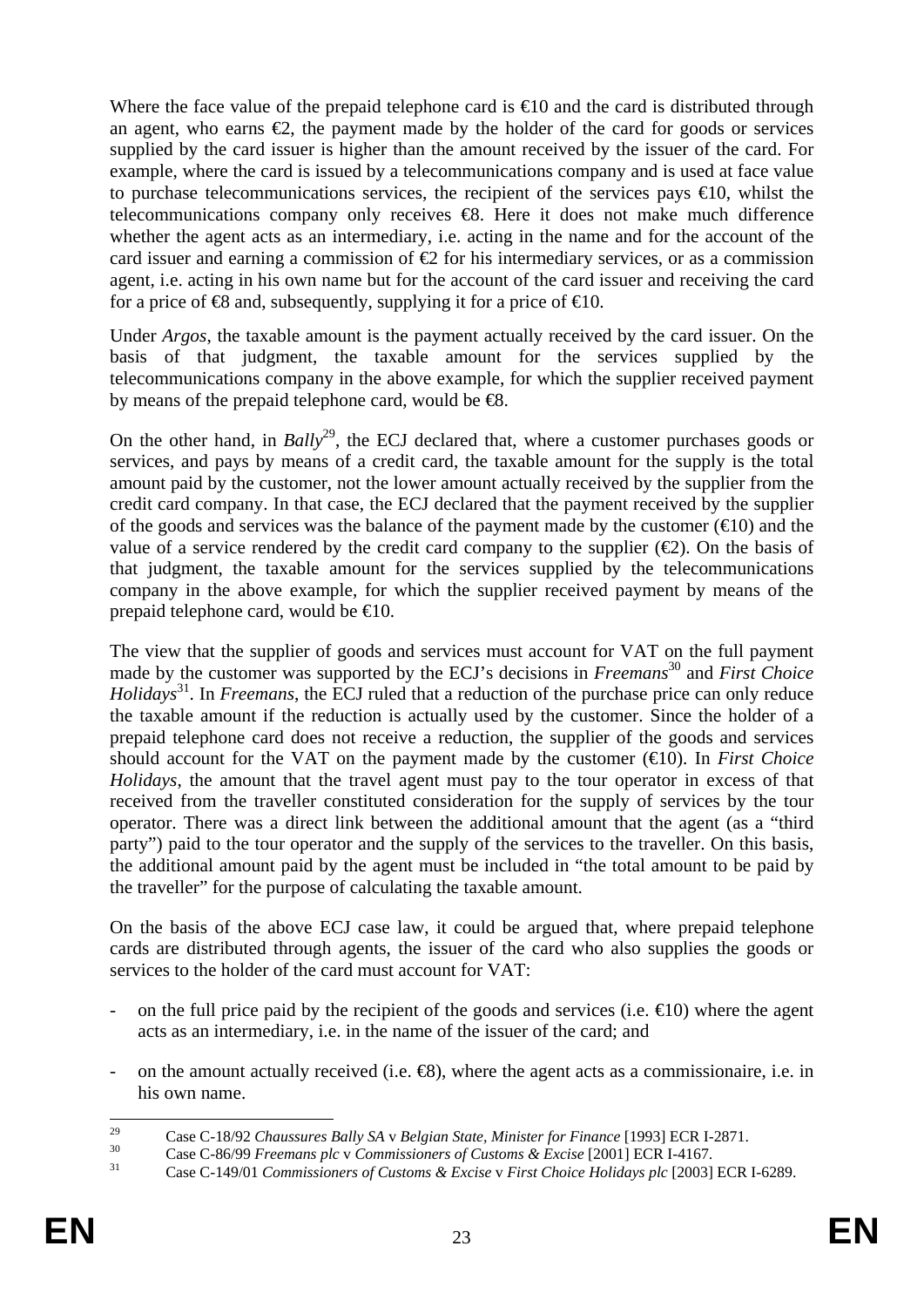Where the agent acts as a commission agent, the prepaid telephone card is deemed to be supplied to him (for a price of  $\bigoplus$ ) and, subsequently, by him (for a price of  $\bigoplus$ 0). By contrast, where the agent act as an intermediary, the total price received by the issuer of the card is deemed to be the total price  $(\epsilon 10)$  paid by the holder of the card, and the difference between that payment and the net amount received by the card issuer ( $\epsilon 0 - \epsilon 8$ ) must be attributed to a separate service rendered by the intermediary. However, in practice, the view that the agent acts as an commission agent is not very realistic because prepaid telephone cards nearly always state the name of the issuer (usually, the telecommunications company). Therefore, the cardholder knows that, where he uses the prepaid telephone card to obtain telecommunications services, those services are directly provided by the card issuer (and not by the commission agent).

# <span id="page-23-0"></span>**2.7. Time of supply**

Under Article 63 the tax becomes chargeable when the services are performed or goods are delivered. The Directive however also provides that in the case of a payment on account (an advance payment) which is made before the performance of the service or the delivery of the goods, the tax is chargeable on receipt of the payment and on that amount.

For this to happen, sufficient clarity about the goods or services in question is required so that VAT can be correctly charged. If a voucher can be used only with the Member State of issue for the supply of a defined product, the VAT rate applicable is clear from the outset. Where it can be used at the holder's discretion to acquire range of goods or services, then the applicable tax may not be known in advance.

Uncertainty would also apply where a voucher, issued say by a retail chain, can be redeemed against similar goods but at outlets in several Member States. The time of supply (time of taxation) cannot therefore always be fixed at the time a voucher is paid for. Any solution will have to take account of the reality that taxation can occur either at the time a voucher is first issued or at the time it is redeemed for goods or services.

### <span id="page-23-1"></span>**2.8. Supply of prepaid telephone cards by intermediaries**

Many prepaid cards are distributed through intermediaries, perhaps involving two or more Member States. Since the supply of such prepaid telephone cards should not be a taxable transaction for VAT purposes, questions arise on the treatment of the intermediary services.

The intermediary services could be regarded as services for the promotion of the supply of the underlying goods and services. Under that view, the intermediaries must charge VAT on their commission and, where the issuer of the prepaid telephone cards renders taxable telecommunications services to the cardholders, the VAT on the intermediary services would be deductible as input tax.

Alternatively, the intermediary service could be regarded as a transaction concerning payments, which is exempt from VAT under Article 135(1)(e), although, Member States may also allow financial service providers to opt for taxation.

Treating the intermediary services as taxable transactions produces an optimal result, in that the VAT on the intermediary's operating expenses would be deductible and, therefore, must not be absorbed as hidden tax in the commission charged to the card-issuing companies. It is certainly defensible that the activities of the intermediaries promote the distribution of taxable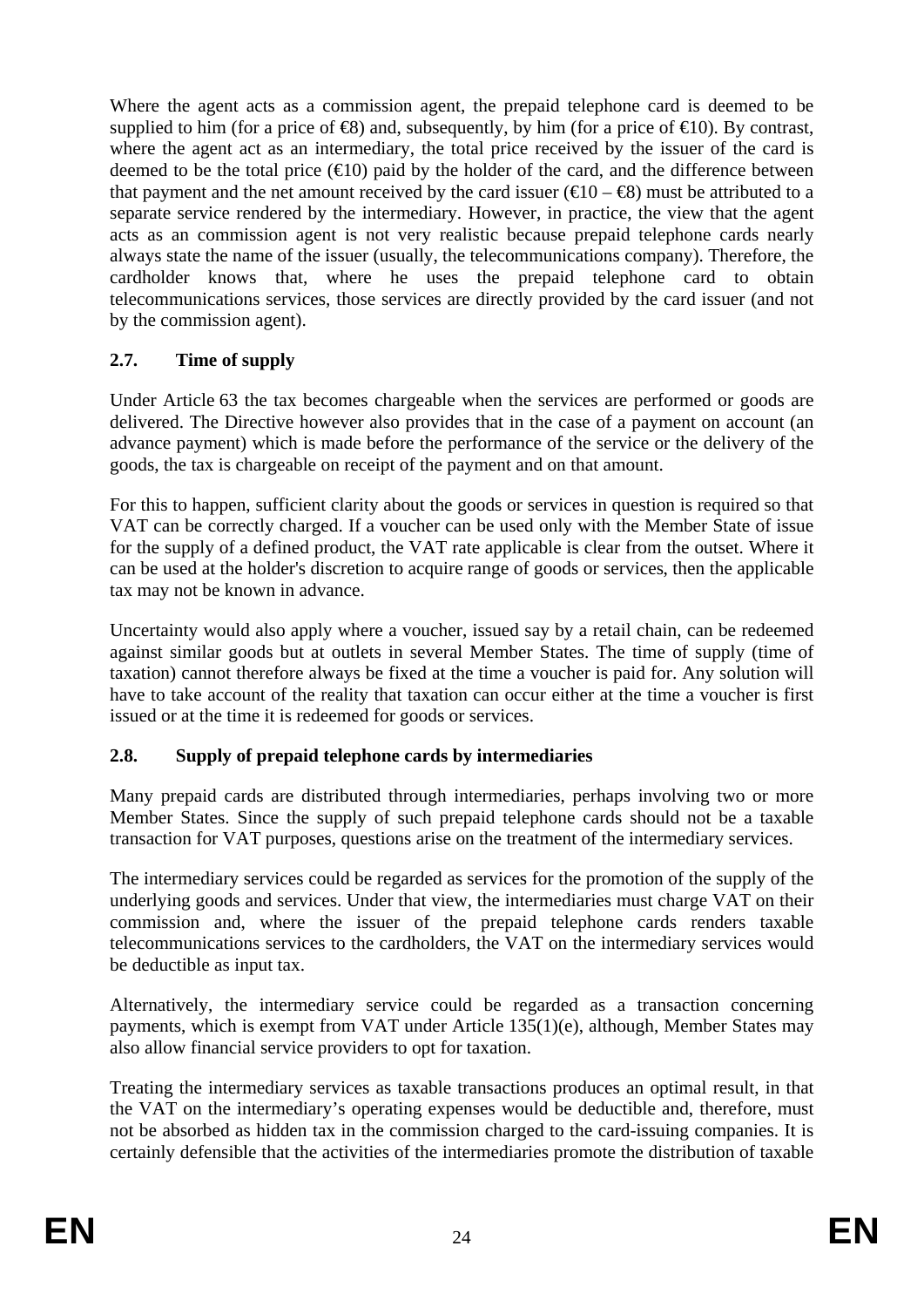goods or services and, in view of the fact that distribution of prepaid telephone cards should be ignored for VAT purposes, it would not make any sense if that distribution were to be burdened by non-deductible input tax.

### <span id="page-24-0"></span>**2.9. Other problems identified**

In the course of the preparatory work, a number of other areas of concern were raised. Some of these could only be considered peripheral or their resolution would require changes which are disproportionate to the scale of any problem identified.

### <span id="page-24-1"></span>*2.9.1. Unused vouchers*

If a voucher does not lead to any supply, then any payment made for the voucher is not subject to VAT under current legislation. The logic underlying the ECJ's decision in the *Eugénie-les-Bains* case seems to confirm this, albeit the facts of this case relate to a forfeited deposit rather than a payment for a voucher.

The possibility of a relatively high level of unredeemed vouchers was raised. For gift vouchers in particular, there is anecdotal evidence of significant non-redemption and some tax administrations expressed concern that this represented income outside the scope of VAT. For vouchers taxed on issue, it might seem logical that businesses would seek to recover this tax if the voucher remains unused but it is unclear to what extent this happens in practice.

The Deloitte report gives some indication of the rate of unused vouchers, particularly in the gift voucher segment where the share of unused vouchers is considered highest (see page 33 of the study). The percentage of unredeemed vouchers here was estimated at around 10%. Elsewhere the share of unredeemed vouchers was found, unsurprisingly, to vary strongly depending on the type and market segment (from 1% to around 20%). It has to be said however that there are many reasons why a company will understate the extent to which its vouchers are unredeemed.

Changing the tax treatment of unredeemed vouchers would require a modification to the supply of services provisions in the VAT Directive. Such change would presumably lead to additional tax revenue but there are at least two arguments against taking such a step.

In some cases unredeemed vouchers may be so scarce as to be hardly worth recording but in others companies may be secretive to protect an untaxed stream of revenue. Apart from the issue of quantification, a more practical issue would be determining what an unredeemed voucher is. Many vouchers will have an expiry date and there would be logic in making use of that. Realistically however if the expiry date determines that an amount becomes taxable, this will merely encourage businesses to extend the life of a voucher indefinitely.

Changing the rules on the taxation of unredeemed vouchers might therefore have little real effect.

### <span id="page-24-2"></span>*2.9.2. Premium call services and charity donations*

It is not clear that there is a relevant VAT problem linking vouchers and premium call services *per se*.

The income which charities receive in the form of donations is usually outside the scope of VAT. From time to time however charities or somebody acting on their behalf make use of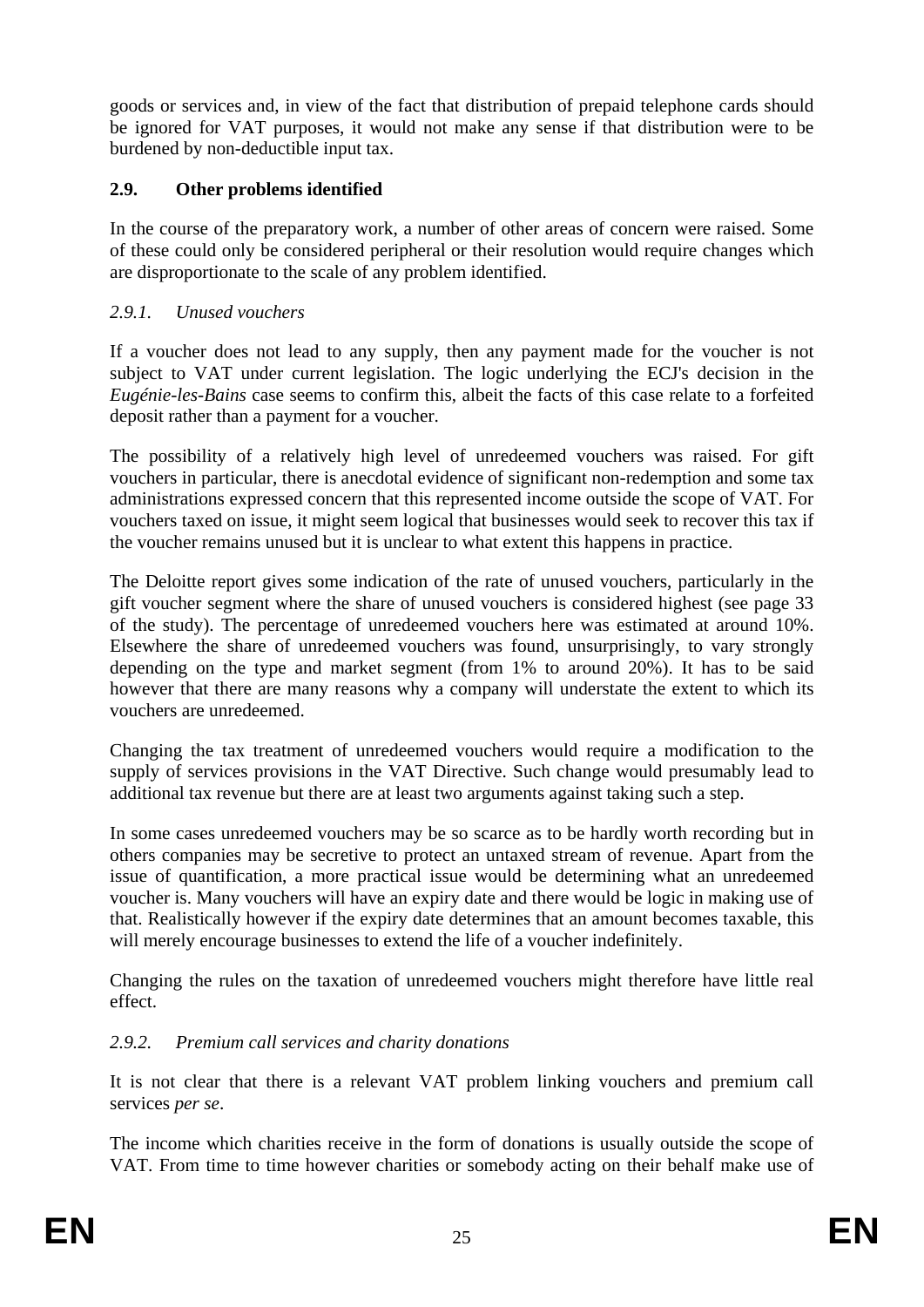premium SMS or call services to facilitate donations. This involves the donors making use of a telecommunications service to give money to a cause. Normally this involves a payment for the service, which is collected by the telecommunications service provider and passed on to the charity, possibly after the operator has deducted its operational costs. The telecommunications service which is provided to the donor is however considered to be a single service for VAT purposes and the entire sum paid will attract tax. The amount available to be passed on to the charity will be what is left after deducting this VAT (and possibly the operator's costs).

Charities see this outcome as the collection of VAT on donations which would otherwise be exempt. It is not however practical, or perhaps even necessary, to address this issue here but rather it seems there might be scope for service providers and tax administration to cooperate on an administrative resolution of any problem.

### <span id="page-25-0"></span>*2.9.3. Business gifts*

In the course of the consultation, mention was made of unevenness in the tax treatment of socalled "business gifts". Article 16 of the VAT Directive sets down some rules for goods which are given away free of charge. Where these are used as samples or as "gifts of small value", they need not be treated as supplies for consideration and consequently ignored for VAT purposes. The corresponding provisions on services differ slightly. It had been suggested that clarification was needed here, mainly because of significant differences among Member States in their understanding of "small value". There were also concerns about some residual differences between goods and services.

Without denying that differences exist, it could only be concluded that the internal market or distortive impact was minimal, even non-existent. Accordingly, no action is envisaged here.

### <span id="page-25-1"></span>**2.10. Baseline scenario and its evolution.**

The baseline scenario for this Impact Assessment, in so far as pre-paid telecommunications credits are concerned, is one of mismatches in taxation which give rise to problems in tax collection and to difficulties in maximising Internal Market opportunities. Shortcomings in available data have meant that this baseline is sustained by a combination of strong and consistent anecdotal evidence (in Section 1.2) as well as an analysis of the actual tax treatment in Member States (in Section 2.2).

The situation for non-telecommunication vouchers is seen as experiencing a constant increase in the volume of vouchers as well as growing diversity in their form, content and application $32$ . All of the stakeholders consulted have expressed concerns about the consequences of not addressing the VAT problems – the only exception being some operators whose vouchers are limited to the Member State within which they are sold, distributed and redeemed and where local solutions have been found to tax issues. For others meanwhile, cross-border trade involving vouchers always causes problems<sup>33</sup>.

Furthermore, in the absence of corrective action, tax neutrality will be increasingly difficult to ensure between different payment systems which deliver the same result in paying for goods and services. Significant and growing problems are foreseen by business as long as the tax system cannot ensure that the choice of payment instrument should not be determining factor

 $32$  $\frac{32}{33}$  Submission from Federation of Enterprises in Belgium.

Submission from EuroCommerce.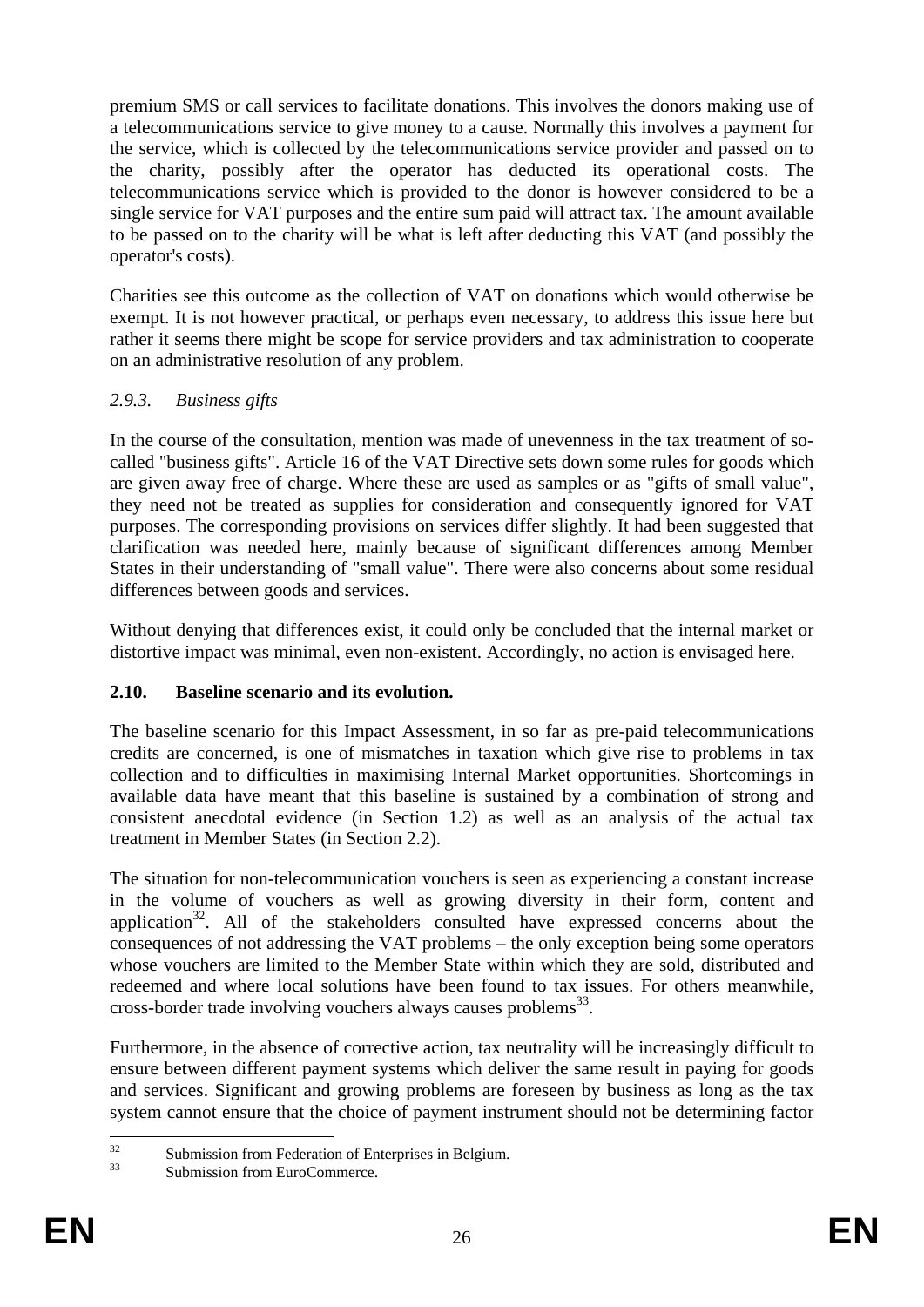and the same tax charge should apply to a supply whether a customer uses cash, a voucher or any other form of consideration $34$ .

The consequences for this baseline scenario, if no action is taken would see a continuation of existing problems for both business and tax administrations. The following consequences can be reasonable envisaged, based notably on experiences to date:

- There would be a continued need to seek recourse to the ECJ in the ongoing absence of clear common rules. This is not a path readily accessible to smaller businesses (because of the costs involved) and they will continue to suffer the consequences of uncertainty and inconsistency in tax rules.
- Decisions by national courts also playing a role in fixing national tax rules. The absence of rules at EU level increases the liklihood that these decisions will be uncordinated and increase, by increasing fragmentation, add to the complexity and inconsistency faced by businesses.
- Revenue losses attributable to mismatches or aggressive tax planning will persist. Double taxation would probably be limited in its actual impact and its effect felt in limitations on market opportunities.
- The absence of a level playing field will continue to hamper the development of pan-European business models in areas of commerce which make use of vouchers. It is difficult to quantify this because of the shortcomings in data on the existing situation but also because many businesses will simply refrain from certain ventures because of tax uncertainty and this is not always detectable.

As a result of the adoption of Council Directive 2008/8/EC of 12 February 2008 amending Directive 2006/112/EC (the VAT Directive) as regards the place of supply of services, with effect from 1 January 2010, new tax rules on the place of supply of services have come into effect. Certain of these changes which concern services such as restaurant and catering services, the hiring of means of transport, cultural, sporting, scientific and educational services are likely over time to exacerbate the uncertainty caused by the lack of common rules for transactions using vouchers.

For telecommunications, broadcasting and electronic services, the introduction of the new rules on the place of business to consumer supplies will however be delayed until 1 January 2015. The purpose of these changes is to ensure that to the maximum extent possible, the tax on the consumption of services accrues to the Member State where they are consumed. This is a crucial reform where these are services which can be supplied remotely such as telecommunications. There are now real fears that, unless the VAT rules here are reformed, vouchers issued in one Member State and used by consumers in another can be employed to frustrate the intention of legislators by facilitating tax arbitraging. The existing pattern of mismatches in the time of taxation<sup>35</sup> lends itself to such a probability.

From the foregoing, it is difficult to envisage a positive evolution of the current baseline scenario in the absence of intervention. The conclusion has to be that this is not a problem which can be resolved through benign neglect.

 $34$ <sup>34</sup> Submission from European Telecommunications Network Operators.

See table in section 2.2.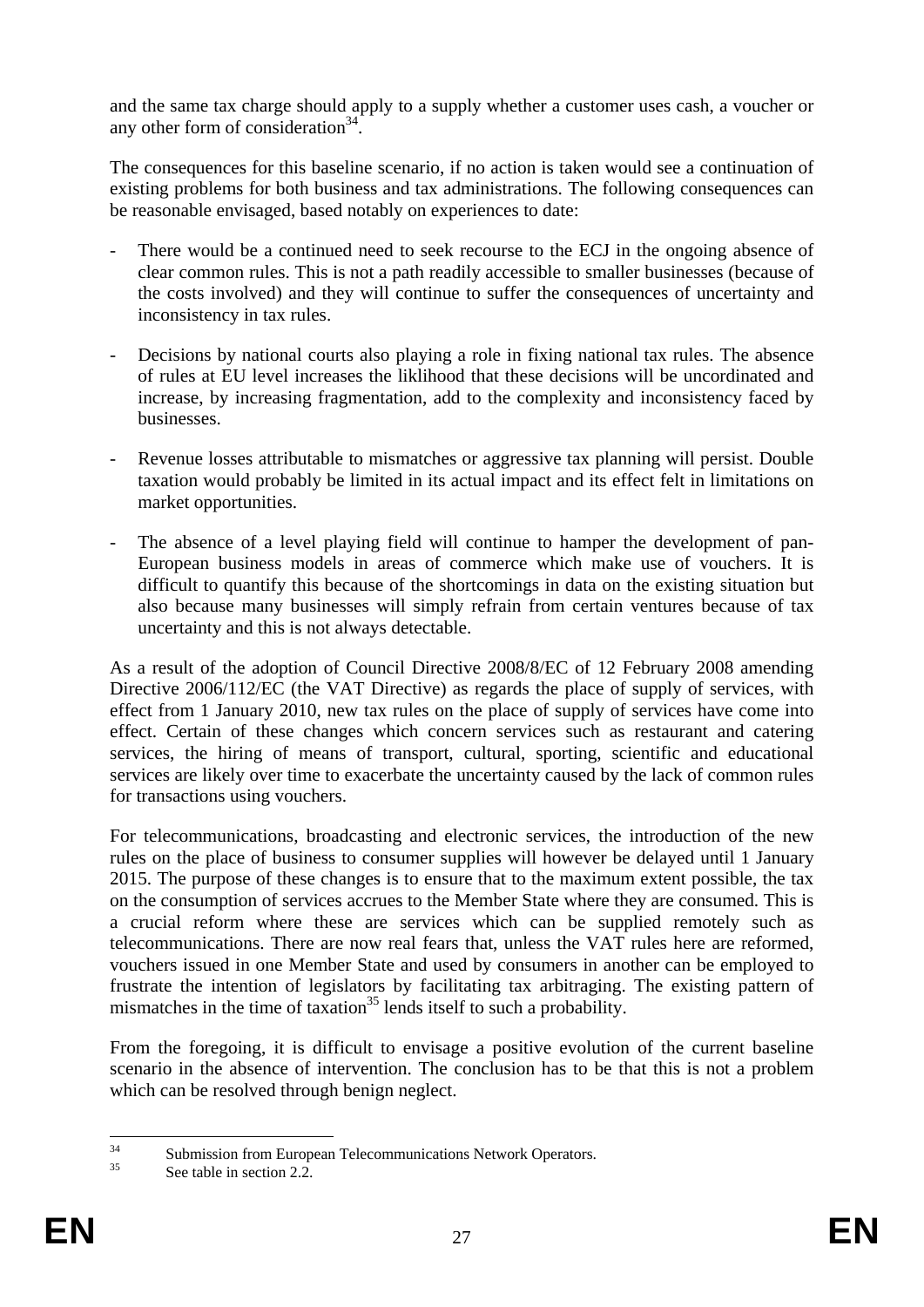### <span id="page-27-0"></span>**2.11. Subsidiarity**

Action by Member States alone could not achieve the objective of uniform application of VAT due to the possibility of different interpretations of rules. The current legislation is not clear and its heterogeneous application by Member States is the main reasons for the problems being encountered. Clarifying the VAT treatment of taxable goods and services supplied against vouchers requires an amendment of the Directive.

The relevant VAT rules are set out in the VAT Directive. These rules can only be amended via the Community's legislative process. The proposed changes of the VAT Directive are needed in order to re-establish neutrality and this falls under the exclusive competence of the Community.

The proposal aims at a harmonised interpretation and application of the VAT rules through a common definition of vouchers. This will require that Member States apply the same rule and so avoid distortion in taxation, eliminating double or non-taxation.

The reasons set out above are clear and the scope of the proposal is limited to what Member States cannot satisfactorily achieve themselves and can only be achieved with Community legislation.

### <span id="page-27-1"></span>**3. OBJECTIVES**

The Commission's starting point was set out in the consultation paper of March 2006. The general objective for any initiative here is to remove uncertainty from the tax system, protect public revenue and deliver neutrality in competition on the basis of a consistent application of the taxing rules. The consultation paper foresaw that possible measures should be assessed in the context of three deliverable and specific objectives:

### - **Dealing with mismatches in place and/or time of taxation**

To rectify the problems caused by the absence of clear rule (as explained above), a clear and consistent tax treatment for the main types of vouchers needs to be set out in a manner which removes the risk of mismatches between Member States. It is likely that this objective can only be fully achieved if the VAT Directive is modernised.

### - **Dealing with the consequences of certain ECJ decisions**

The specific objective here is to ensure that the decisions of the Court are consistently applied. If implementing these decisions creates uncertainty or technical difficulties (e.g., applying the *Elida Gibbs* principles to chain transaction), legislative clarification may be needed.

### - **Setting clear lines between vouchers and innovative payment systems**

Technical and regulatory changes have led to a degree of convergence in the provision of payment services where innovative products now compete with more traditional systems. The tax rules should take account of the need for tax neutrality between different categories of service providers who deliver competing services.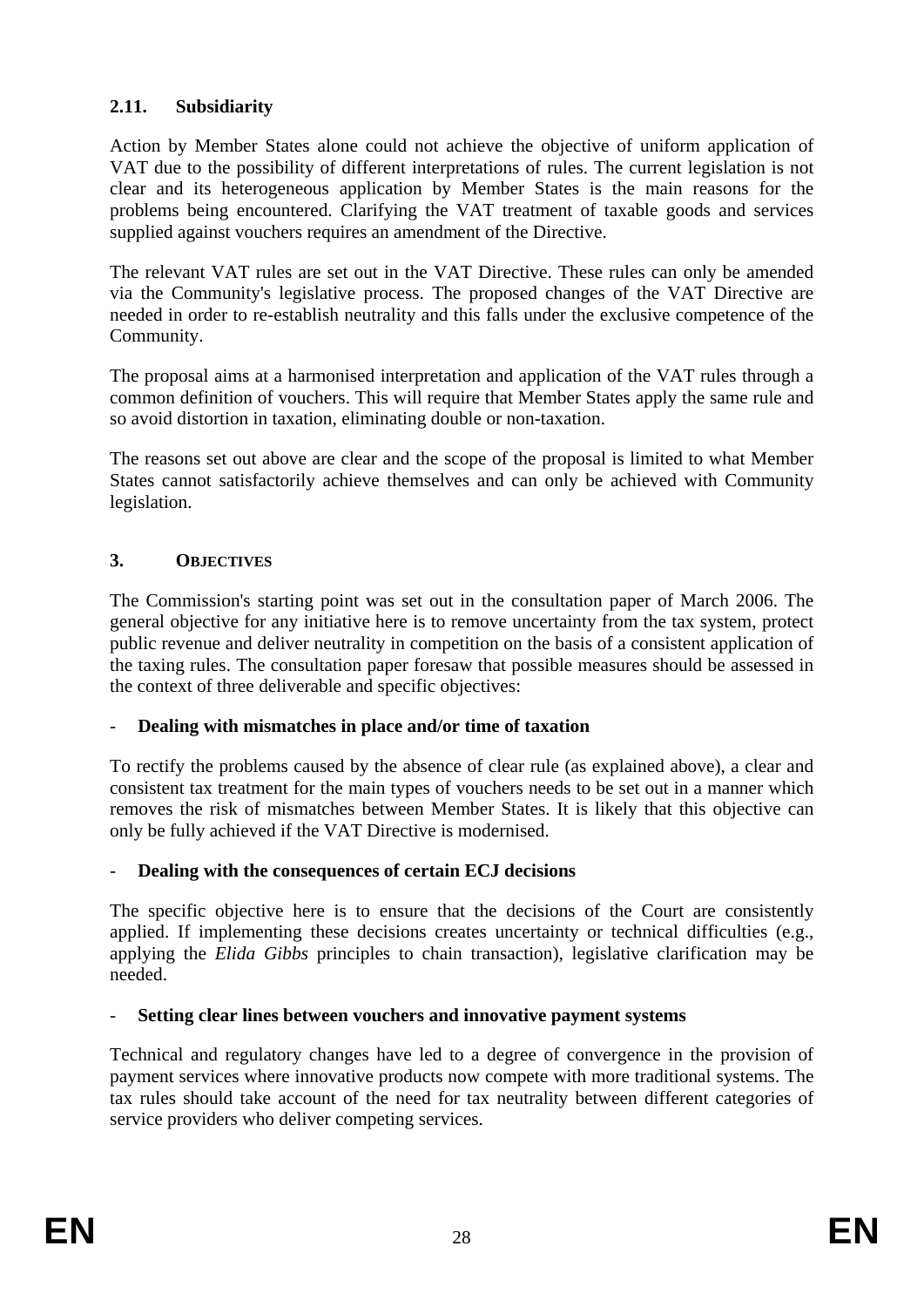#### <span id="page-28-0"></span>**4. POLICY OPTIONS**

Three possible paths arise. One might be for the Commission to do nothing, leaving it to Member States to find *ad hoc* solutions or to seek guidance from the ECJ. A second option would be to achieve the objectives by revisiting the legislation. A third is to consider whether the same result could be achieved by other means, for instance issuing guidelines.

A further theoretical option might be to resolve the tax difficulties by simply banning the use of vouchers in any circumstances where tax might be at risk. This would indeed end concerns about non-taxation or double taxation and would remove uncertainty for business. It would however be totally disproportionate and cannot be given serious consideration.

Stakeholder views – how addressed.

| Public sector stakeholders (tax<br>administrations).                                                            | Private sector stakeholders (business and<br>consumers).                                                                                                                                                                                       |  |  |
|-----------------------------------------------------------------------------------------------------------------|------------------------------------------------------------------------------------------------------------------------------------------------------------------------------------------------------------------------------------------------|--|--|
| Member States have repeatedly identified this<br>as an issue where the Commission must take<br>remedial action. | Discussions with stakeholders and their<br>advisors have consistently pointed to the need<br>for the Commission to deal with the VAT<br>problems being encountered with transactions<br>involving vouchers.                                    |  |  |
|                                                                                                                 | $(Addressing)$ the $(VAT)$ treatment of vouchers<br>is long overdue and the current fragmented<br>interpretation results in both nil and double<br>taxation  (and) hampers the development of<br>business in the Single Market <sup>36</sup> . |  |  |
|                                                                                                                 | Problems arise frequently with cross-border<br>treatment of vouchers $-$ we agree with the<br>objectives set out in the (Commission's)<br>consultation paper <sup>37</sup> .                                                                   |  |  |
|                                                                                                                 | We welcome the Commission's review and the<br>prospect of harmonised VAT accounting on<br>vouchers across the $EU^{38}$                                                                                                                        |  |  |

#### <span id="page-28-1"></span>**4.1. Doing nothing.**

The work undertaken indicates that difficulties in this area will continue unless corrective action is taken. These difficulties originate from gaps in the VAT Directive which lead Member States towards individual uncoordinated approaches. Doing nothing is not a realistic option, particularly as both national tax administrations and private sector stakeholders are unanimous in seeking an end to the current uncertainty.

 $36$  $36$  Submission from Business Europe.

 $\frac{37}{38}$  Submission from Chartered Institute of Taxation.

Submission from Voucher Association (UK)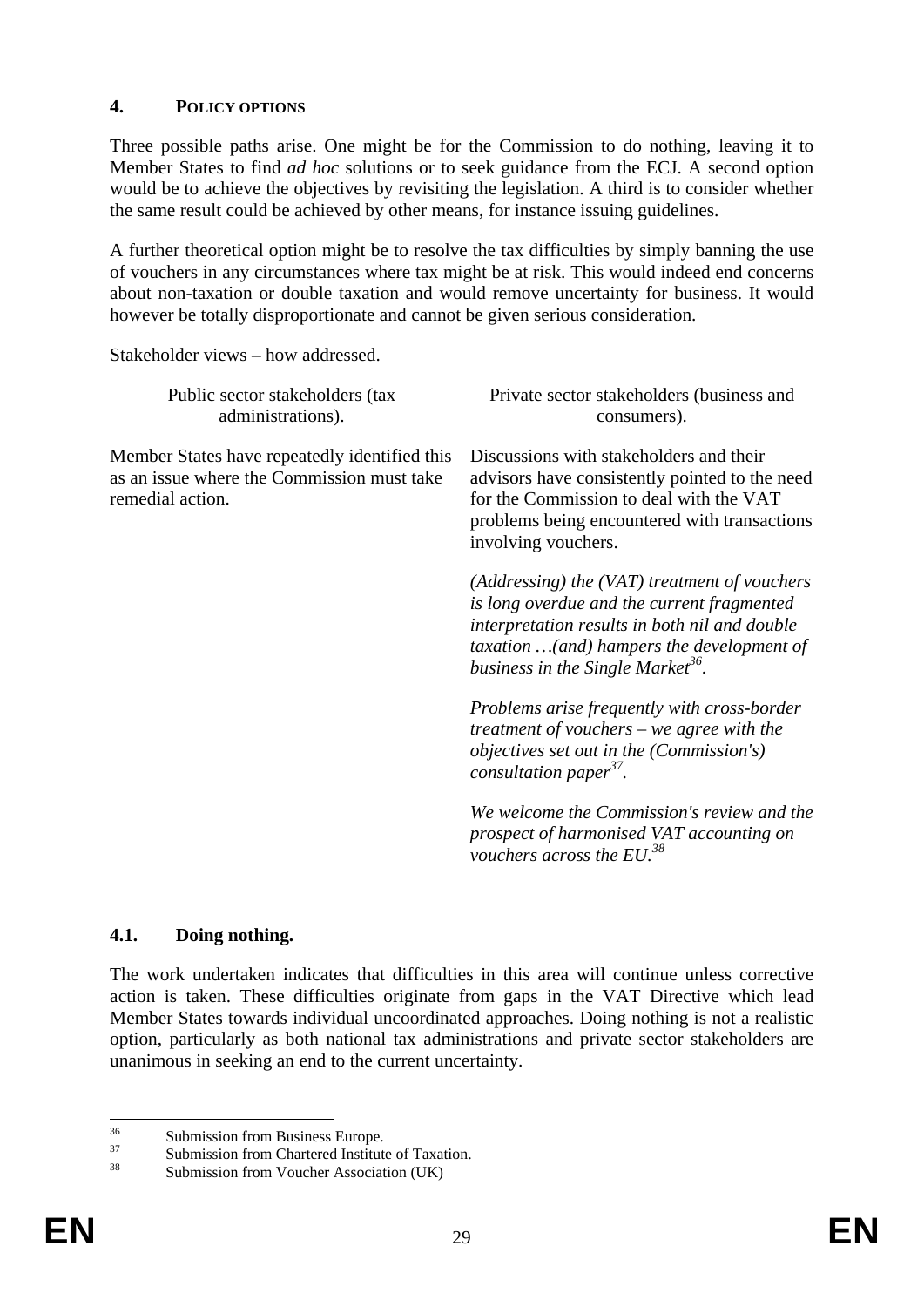Left unresolved, current difficulties will only grow. For telecommunications vouchers, there is at least anecdotal evidence of increasing systematic attempts to exploit mismatches in taxation and even organised VAT fraud targeting the gaps in coverage which vouchers  $cause<sup>39</sup>$ .

<span id="page-29-0"></span>Stakeholder views – how addressed.

| Public sector stakeholders (tax<br>administrations).                     | Private sector stakeholders (business and<br>consumers).                                                                                                                                                                                                                       |  |  |
|--------------------------------------------------------------------------|--------------------------------------------------------------------------------------------------------------------------------------------------------------------------------------------------------------------------------------------------------------------------------|--|--|
| Doing nothing is not an option for Member<br>States tax administrations. | The majority of the comments received raised<br>the unsatisfactory nature of the current<br>situation and emphasised the need for action<br>in this area.                                                                                                                      |  |  |
|                                                                          | Not a single respondent in the public<br>consultation or elsewhere advocated doing<br>nothing.                                                                                                                                                                                 |  |  |
|                                                                          | The lack of consistent VAT treatment,<br>reporting rules and documentation<br>requirement for transactions creates<br>significant uncertainties and compliance<br>challenges for business. Resolving these<br>issues should be a priority for the<br>Commission. <sup>40</sup> |  |  |
|                                                                          | Le monde des entreprises se réjouit de<br>l'attention prêtée par la Commission<br>européenne à la problematique des bons <sup>41</sup>                                                                                                                                         |  |  |

### **4.2. Soft law approach**

VAT is an important source of revenue for Member States who are therefore extremely cautious about any possible limitation of their powers in this respect.

The Council only adopts provisions for the harmonisation of legislation concerning VAT to the extent that such harmonisation is necessary to ensure the establishment and functioning of the internal market and to avoid distortion of competition. While the Treaty prescribes no particular legal instrument, VAT has mainly been regulated by means of directives. No powers have been delegated to the Commission<sup>42</sup>, so all substantive changes need to go

<sup>39</sup> 39 See "*The Italian Job -- Voice Over Internet Protocol MTIC Fraud in Italy*" by Professor Richard T Ainsworth published in Taxanalysts 1 June 2010.<br>
Tax Executives Institute, Inc.

 $^{41}$  FEB-VBO Federation of Enterprises in Belgium.

Under Article 290 TFEU, a legislative act may delegate to the Commission the powers to adopt nonlegislative acts of general application to supplement or amend certain elements of the legislative act. The exercise of these powers is dealt with in a Communication from the Commission to the European Parliament and the Council: Implementation of Article 290 of the Treaty on the Functioning of the [European Union \(COM\(2009\) 673\).](http://eur-lex.europa.eu/LexUriServ/LexUriServ.do?uri=COM:2009:0673:FIN:EN:PDF)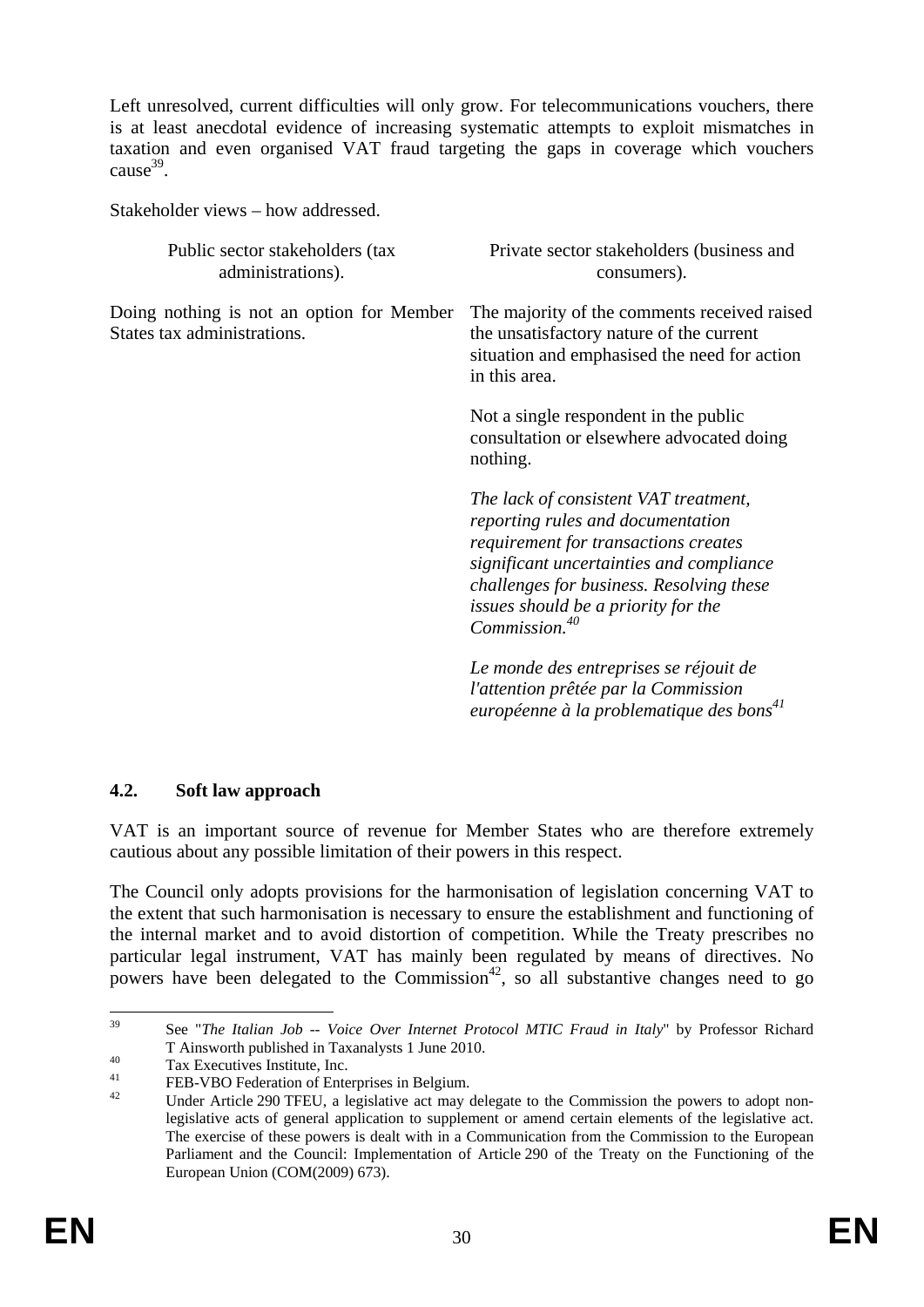through the established legislative procedure, involving unanimous adoption by the Council. Under Article 398 of the VAT Directive, the Council has explicitly reserved for itself the power to adopt implementing measures (Implementing Regulations).

The use of so-called soft law, which has no binding force, can be advantageous in some instance. However its effectiveness depends on the type of regulatory environment in which it functions. With few exceptions, VAT has not developed as a fertile ground for so-called soft law measures. Reflecting this, in the more than 40 years which have passed since the first steps were taken to the creation of a common VAT system, the Commission has only once issued a Communication to the Council and Parliament on a VAT issue<sup>43</sup>.

Guidelines on the application of the VAT provisions adopted by the Council have also been issued by the VAT Committee, a consultative body made up of representatives of Member States with no legislative powers, from time to time (on the basis of consensus). Such guidelines however do not represent an official interpretation of the law. As they are not binding on Member States, the guidelines do not prevent differences in practice from persisting.

In a very limited number of instances, these guidelines have evolved into more formal instruments through being transposed into Council Regulations (at which stage of course they cease to be soft law). The agreement reached on guidelines may pave the way for a subsequent agreement in the Council but it does not, as such, solve the underlying inconsistencies in the VAT system which hamper the smooth functioning of the Internal Market.

Soft law instruments are of value where there is no question about the underlying soundness of the legislative provisions being addressed or interpreted, the purpose of such instruments being merely to achieve order or a more consistent understanding.

If however pragmatic or other reasons were to point to a solution based on soft law, the desired outcome could possibly be achieved though either a Communication or VAT Committee guideline. A Council Regulation could then be considered if the underlying primary legislation is sound but this is far from the case here.. Otherwise, a soft law approach could conceivably address some of the detailed remedial measures list in the next section but, for brevity, these are not repeated here.

Stakeholder views – how addressed.

Public sector stakeholders (tax administrations).

Guidelines (or soft law) in the views of Member States would only be feasable if primary law provides a clear base from which guidance could be drawn. This is not the case here.

Private sector stakeholders (business and consumers).

The need for legal certainty was a priority for many respondants.

*A key element to avoid imposing onerous administrative obligations on business is to ensure (though EU law) the adoption of uniform definitions, consistent* 

 $\overline{43}$ 

<sup>43</sup> *Communication from the Commission to the Council and the European Parliament on the VAT Grouping option provided for in Article 11 of Council Directive 2006/212/EC on the common system of value added tax*. COM 2009(325) of 2 July 2009.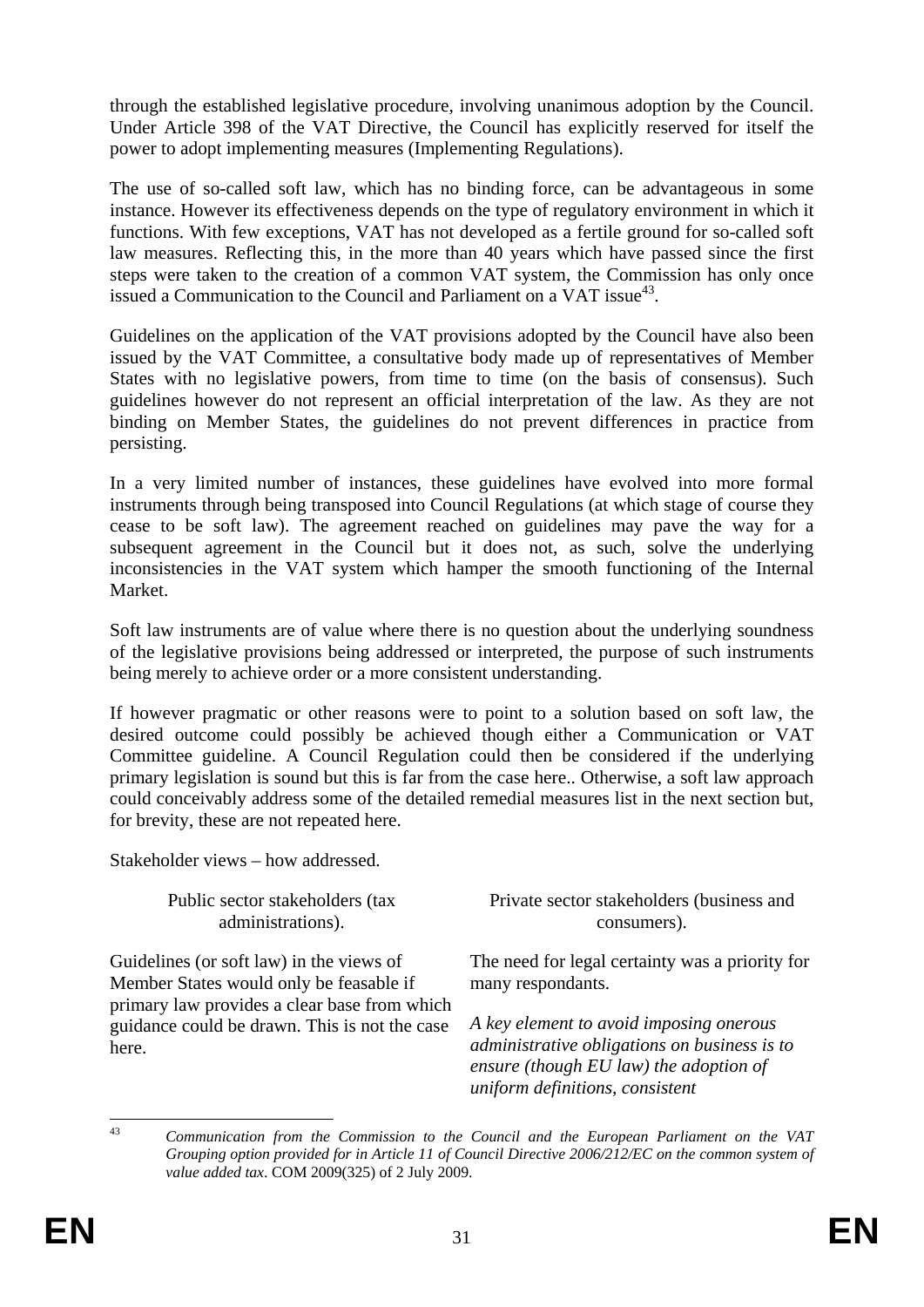*interpretations, consistent administrative practices and consistentent compliance requirements by all Member States.44*

*For some businesses such as telecommunications the present arrangements for vouchers will make the proposed Place of Supply of Services Directive45 unworkable in practice. The VAT Directive needs to be updated accordingly 46.* 

#### <span id="page-31-0"></span>**4.3. Legislative measures**

The VAT treatment of vouchers involves issues which touch on in several articles of the VAT Directive. The objectives listed above could be met by amending them and introducing additional provisions as appropriate.

It is a fundamental tenet of the VAT Directive (itself the outcome of a recast of Council Directive 77/388/EEC of 17 May 1977, the Sixth VAT Directive) that a greater degree of harmonisation would serve to enhance the neutrality of the tax in both domestic and intra-EU trade47.

In interpreting EU VAT legislation, the ECJ has drawn heavily on the teleological method of interpretation whereby it relies on the design and purpose of the provisions of the Directive. Individual provisions of the VAT Directive form part of a complex system of taxation and their function is usually best understood when they are read together with other provisions<sup>48</sup>.

These two long established factors, the need for a harmonised approach and that the provisions of the Directive need to be read together, mean that when it is necessary to modify the Directive any changes must be presented in a manner which conforms to the established ordained methodology of the Directive. The reality therefore is that once the desired outcome is clear, there will seldom if ever be significantly different ways of modifying the Directive and any proposal will have to respect a settled order.

The various elements listed here are not to be seen as sub-options but rather form part of a coherent overall approach to modifying the VAT Directive in a manner which is coherent with the overall structure and philosophy of the Directive.

### <span id="page-31-1"></span>*4.3.1. Introducing clear definitions*

There is no definition of a voucher in the VAT Directive. Article 65 provides that "where a payment is to be made on account before the goods or services are supplied, VAT shall

<sup>&</sup>lt;sup>44</sup> Tax Executives Institute, Inc.<br> $\frac{45}{\text{The reference is to Counal}}$ 

The reference is to Council Directive 2008/8/EC of 12 February 2008, the relevant provisions of which come into effect on 1 January 2015 and effect the VAT treatment of a range of services including telecommunications.<br>TelefonicaO2.

<sup>47</sup> See in particular the 4th, 5th and 7th recitals in the preamble. 48 See judgement of 20th October 1993, *Balocchi v Ministero della Finanze dello Stato*, [1993] ECR I-5105.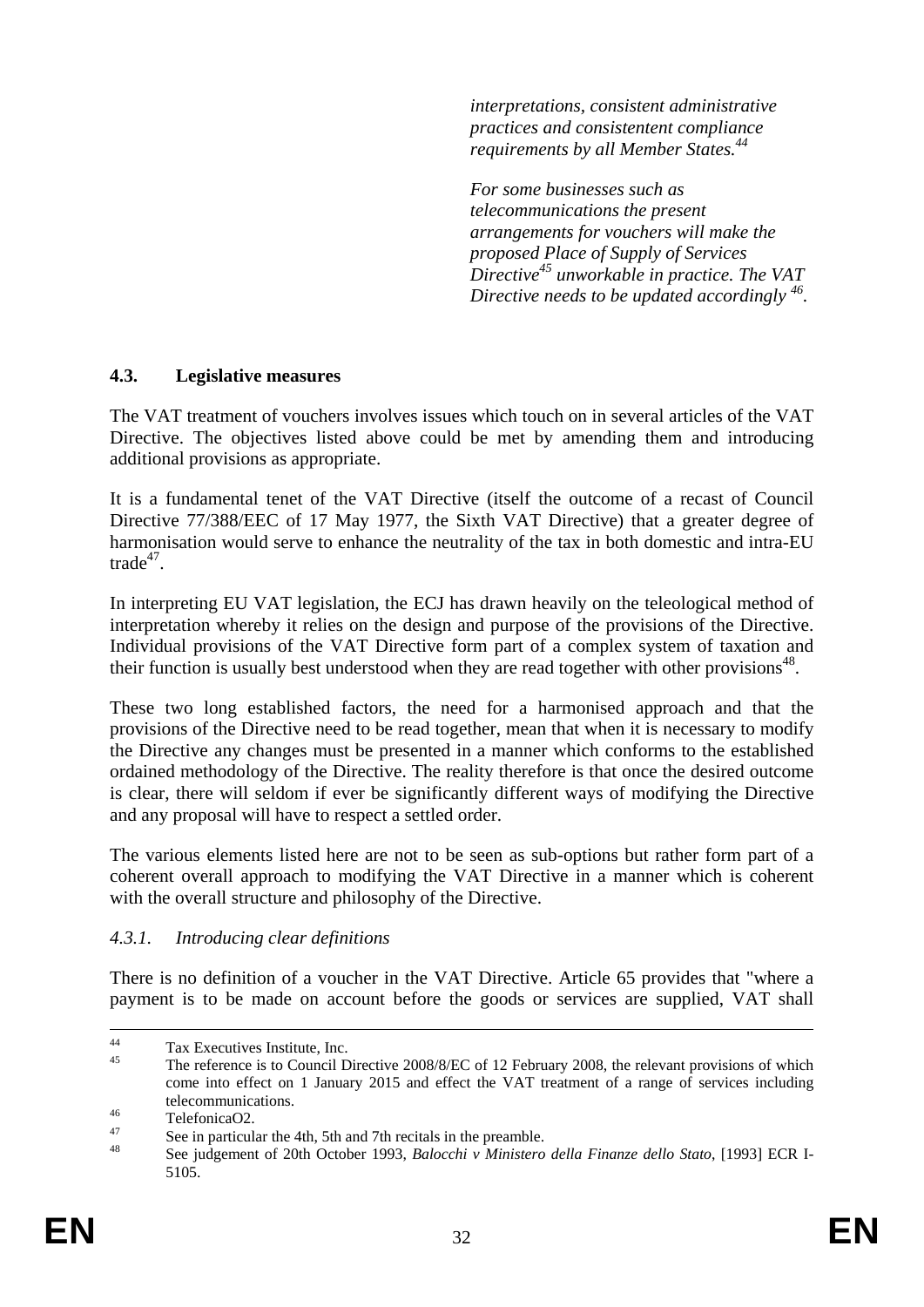become chargeable on receipt of the payment and on the amount received. On the other hand (in *BUPA*) the Court has said where the goods or services cannot be known in advance, the payment cannot be subject to VAT. This should be made clearer in the Directive if the legislative path is chosen.

In addition, at least the following would be required.

A **general definition of a voucher** for VAT purposes would cover vouchers which carry a right to receive certain goods or services, or to obtain a discount when acquiring those goods or services, or to receive a refund, at the time of redemption. That right can be a value expressed in terms of monetary value or of a percentage (of reduction) or of units or quantity.

The issuer of the voucher accepts a corresponding obligation but this obligation may also extend to other commercial operators who participate in the arrangements. Within the general category of voucher, some specific types of voucher will need to be explained.

A **single purpose voucher** (SPV) is one where the goods or services involved can be identified at the time of issue or supply of the voucher to a sufficient extent that the tax consequences of their supply are clear. A voucher ceases to be a SPV when the applicable VAT rates for the redeemable goods or services varies, or cannot be known in advance. SPVs would be taxed at the time when they are issued.

If a voucher can be used to acquire a specific identifiable good (for example a book token usually leads to the acquisition of a book) within a single Member State, the tax consequences (rate and destination) would be clear from the outset. If however if however the voucher can be redeemed against books or DVDs (which generally attract a different tax rate) or it can be redeemed in branches in other Member States (where not only the tax rate might be different but the tax would also accrue to a different tax authority) then this certainty disappears and it would not be possible to compute the tax correctly at the time of issue. The voucher is then a **multi-purpose voucher** (MPV). This should be relatively straightforward to define if it were to cover any voucher that would not fall under any other category.

A **free voucher** is one that is issued without any charge, normally with the intention of promoting a product or a service. Examples of free vouchers are those that can be found in newspapers or simply given away by businesses to their customers. Following the views of the Court in *Kuwait Petroleum* the relevant test to determine whether the voucher discount has been supplied free of charge should be whether or not the customer has the right to pay less if he does not want to take the offered voucher.

A **discount voucher** can probably be seen as a subcategory of free vouchers. The discount can be expressed either as a percentage or as a fixed amount. It represents a right to a discount either directly from the issuer or from the redeemer of the voucher. It does not carry a money value in that it cannot generally be redeemed for money in the absence of any purchase. A line will need to be drawn between a discount voucher leading to a price reduction on a product or a service and vouchers that are sold at a discount and this merely reflects the way intermediaries earn their margin.

In concrete terms, this would require the insertion of a new article in the VAT Directive. The established logic of the Directive would indicate that it should be situated within Title IV (Taxable Transactions) Chapter 3 (Supply of Services). This should set out a legal definition of a voucher for VAT purposes, taking due account of the essential characteristics which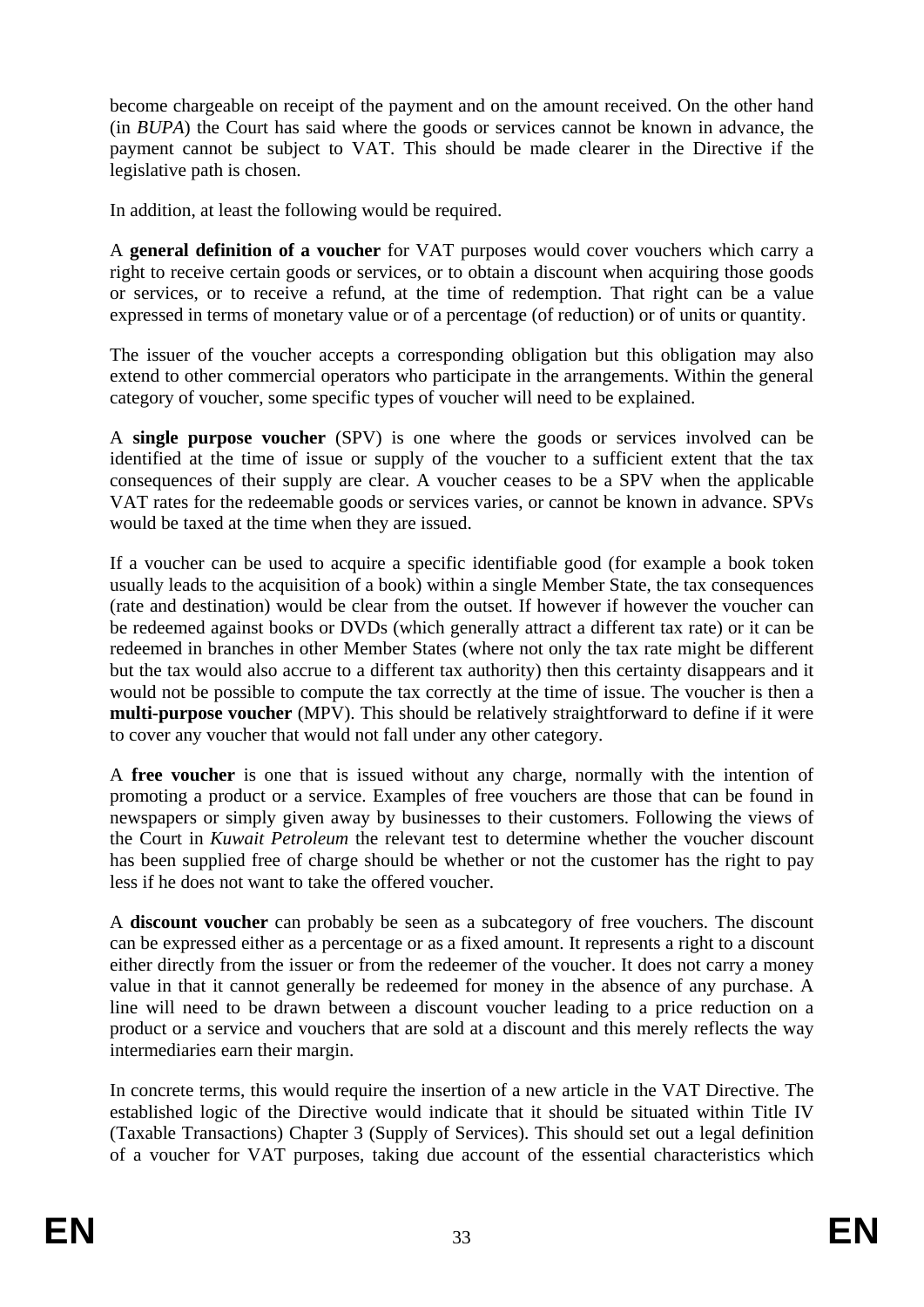ditinguish vouchers from other instruments, notably monetary payments in money or close equivalents, used to acquire goods or services.

The definitions in this new article should extend to the categories identified above. In addition, in order to delimit clearly the scope of vouchers, it should make that any instrument or transaction which can be considered as a payment service (notably payments, transfers, cheques and other negotiable instruments) under other provisions of the Directive is not a voucher for VAT purposes.

In addition, it would be necessary to include a further clarification in Chapter 3 to ensure that the operations linked to a voucher are not taxed twice.This risk arises since, in the case of an MPV, a right exits up to the point of redemption but this right is linked to the supply of goods or services. The assignment of that right, and the supply of goods or services at the time of redemption should be regarded as a single transaction.

Stakeholder view – how addressed.

Public sector stakeholders (tax administrations).

Private sector stakeholders (business and consumers).

 A majority of the views received by the Commission from stakeholders were supportive of the need to clarify the legal nature of vouchers for tax purposes in the VAT Directive including defining the main categories of vouchers. Some respondants even suggested specific forms of wording for inclusion in the Directive as definitions $49$ .

*We agree on the desirability of a broad definition of vouchers (in the VAT Directive)50*

*Sony supports the introduction of harmonised legislation based on the MPV guidelines addressed in the consultation*<sup>5</sup>

#### <span id="page-33-0"></span>*4.3.2. Distribution of vouchers through a chain and the distributor's margin*

It would be necessary to amend Article 25 so as to confirm that the activity of distributing a voucher in the name and on behalf of a third party against a fee for that distribution is to be treated as a service. This usually happens in a distribution chain involving agents.

Further provisions would be needed to deal with the consequences of a voucher's distribution reflecting the fact that in a distribution chain, the price usually paid to obtain a voucher increases at each stage by an amount which is the margin made by each distributor. If VAT is

 $\overline{49}$ <sup>49</sup> *e.g.*, European Telecommunications Operators Association and European Banking Federation.<br>
Solution Royal Dutch Telecom KPN.

Sony.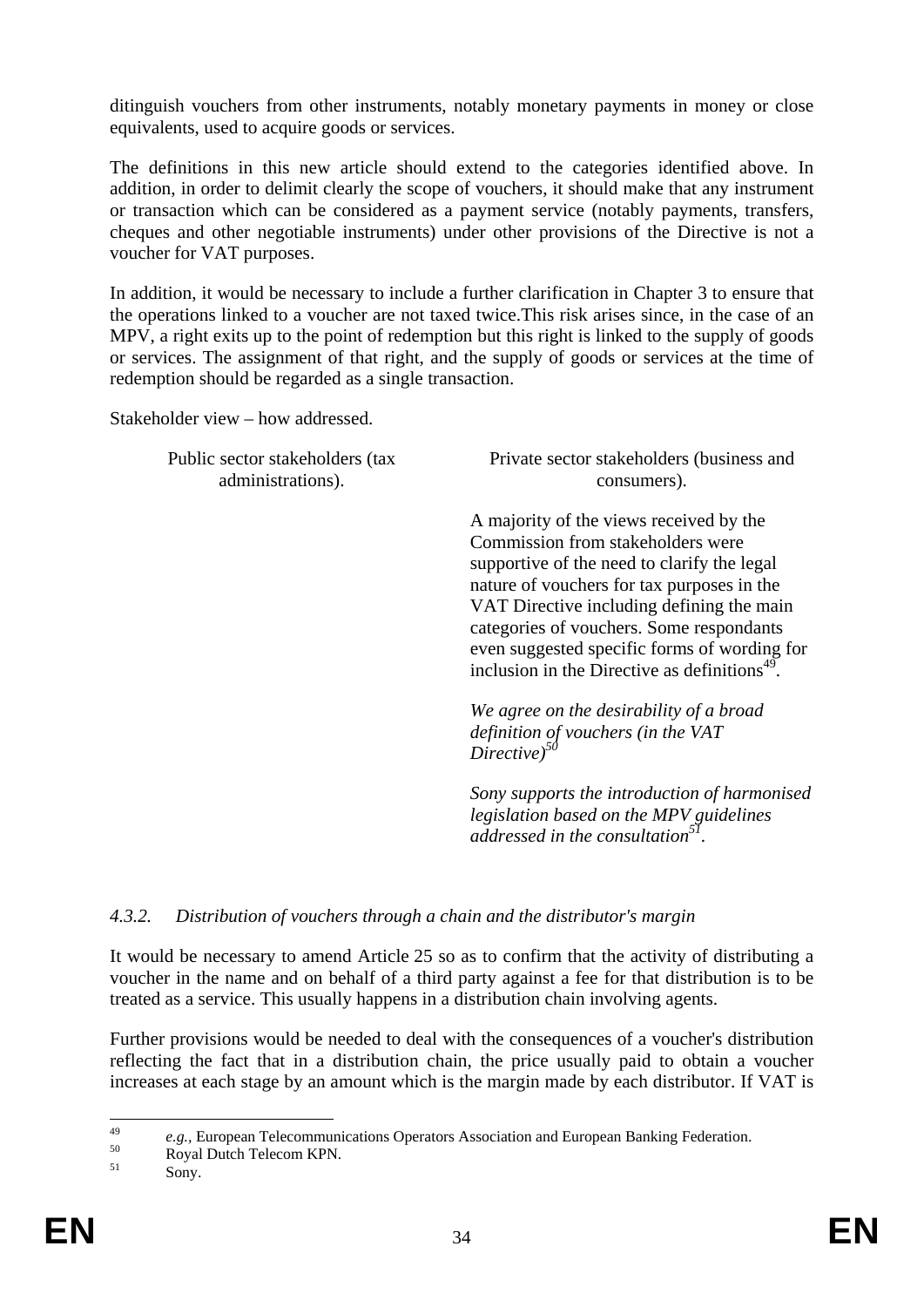applied to the sale price, the margin made by distributor is taxed. However, if it is also being proposed that the sale of an MPV does not trigger VAT (because here the tax is chargeable only at the time of redemption) there is a risk that the margin of the distributors would not be taxed. To avoid this, it is would be necessary to provide that any positive difference between the nominal value of the voucher and the amount paid by the seller/distributor to the preceding seller/distributor is payment for a service and taxed as such.

Taxing the margin made by distributors separately avoids interfering with the nominal value of the voucher which will be the taxable amount, at the time of redemption, for the goods or services to be supplied. Usually the price at which the issuer sells the voucher at the beginning of the chain differs from the price paid by the customer at the end of the chain because distributors add their margin to the price of the voucher. Separate taxation, as a distinct service, of these distributors' margins avoids any mismatch between the value of the voucher at the beginning and the end of a chain. The distribution of a voucher, made by a commission agent or by the owner of a voucher, would be regarded as a service supplied for consideration (as expressed in the margin achieved) rather than being treated as a sale of the voucher.

Member States have in some cases developed local practices which generally ensure that tax is collected without any undue disruption of business. For cross-border distribution this cannot be said with the same certainty. In making a legislative proposal, there might be a case for limiting any impact to such cross-border arrangements, leaving purely domestic arrangements to the discretion of Member States. The drawback here is that businesses wishing to exploit single market opportunities may well then be faced with two different sets of VAT obligations for their voucher distribution chains – one for domestic operations and another for intra-Community. This would not be a desirable outcome. Any legislative proposal from the Commission should therefore cover the VAT treatment of all voucher distribution chains.

In concrete terms, this would involve additional indents to Article 25 (which clarifies what can be considered as a supply of services for VAT purposes) would have have the purpose of clarifying that when the price paid for a voucher increases at each stage in a distribution chain, the benefit this represents to distributor is to be considered as a supply of services for VAT purposes. This new provision would ensure the margin for distributionis seperately taxed as an independent service.

Stakeholder views – how addressed.

Public sector stakeholders (tax administrations).

In the absence of any provisions in the VAT Directive, Member States have been left to their own devices and developed their own solutions. These give rise to frequent problems of compatability when they interact.

Although they are probably reluctant to change what is already in place, there is a general acceptance common provisions in the Directive are needed to deal with intra-EU arrangements.

Private sector stakeholders (business and consumers).

Beyond drawing attention to the difficulties they encounter in this area (notably with intra-EU arrangements), few of the stakeholders have made specific suggestions on how this should be addressed in legislation. Among those who did go into detail, the changes being contemplated here are close to those suggested by the stakeholders.

*Dealing with (problems) in relation to the*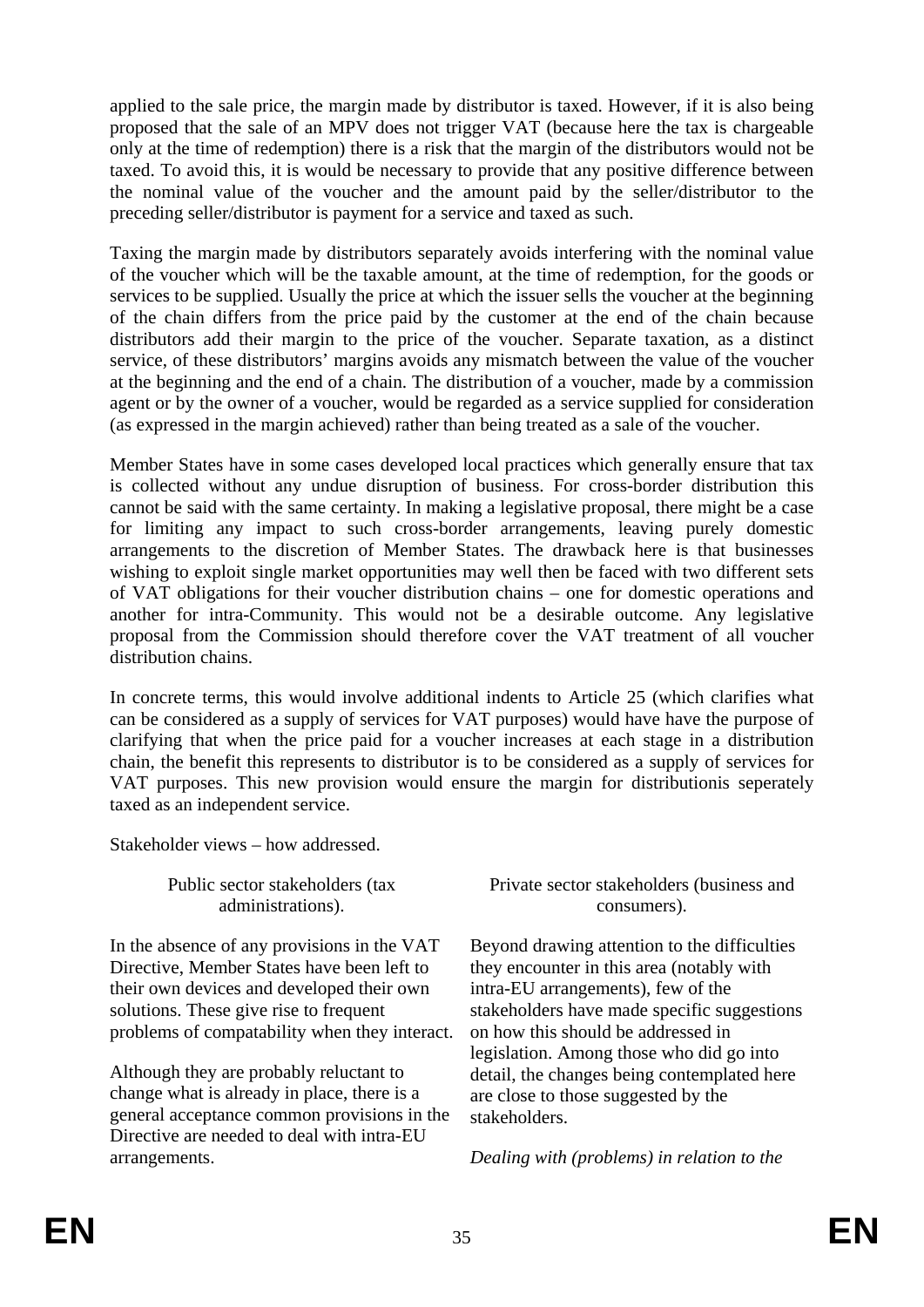*supply of vouchers through interlediaries (has) resulted in the introduction of complex anti-avoidance legislation in 2003 (in the UK). We suggest that where face-value vouchers are sold by the issuer to an intermediary at less than face value, the adjustment to the consideration on redemption should be disapplied by the new EU legislation so that VAT is chargeable on the full value at the time of redemption*<sup>52</sup>.

### <span id="page-35-0"></span>*4.3.3. Taxable amount for transactions involving vouchers*

The rules for the computation of taxable amount in transactions for VAT purposes are set out in Articles 72 to 92 of the VAT Directive. They do not however adequately deal with some of the complexities which arise from vouchers, particularly where complex distribution chains are involved and part of the consideration may be generated from a party who is remote to the actual transaction. The taxable amount is not a subjective concept but rather one where certainty is paramount and any potential for misunderstanding should be eliminated.

The taxable amount, in the case of vouchers, needs to be defined as anything received or to be received (in money or in kind) against a voucher by the issuer of the voucher in order to ensure that the normal rules for the computation of the taxable amount can be applied.

This clarification is needed to take account of the value of the distribution service supplied by the distributor of a voucher in a chain involving commission agents. It should be defined with sufficient clarity to obviate the practice of netting off which makes it difficult to identify the value of the service supplied at each stage in a chain.

It should also resolve any residual uncertainties in the correct application of the guidance provided by the Court in the *Elida Gibbs* case.

The objective for any legislative change is merely to ensure that that standard rules for the taxable amount can be applied consistently in all cases.

A further amendments to Article 25 would also be envisaged to ensure that in the case of a free discount voucher, the correct taxable amount is applied when the voucher is redeemed in a Member State other than the one in which it has been issued.

In addition, the existing provisions in Title VII (Taxable Amount) Chapter 2 (Supply of Goods or Services) would need the insertion of specific provisions on the computation of the taxable amount for the underlying transaction or transactions as well as the taxable amount relating to distribution and redemption services. A modfication will also be needed (in Article 79) regarding the correct treatment of discounts in operations involving vouchers.

Stakeholder views – how addressed.

Public sector stakeholders (tax Private sector stakeholders (business and

 $52$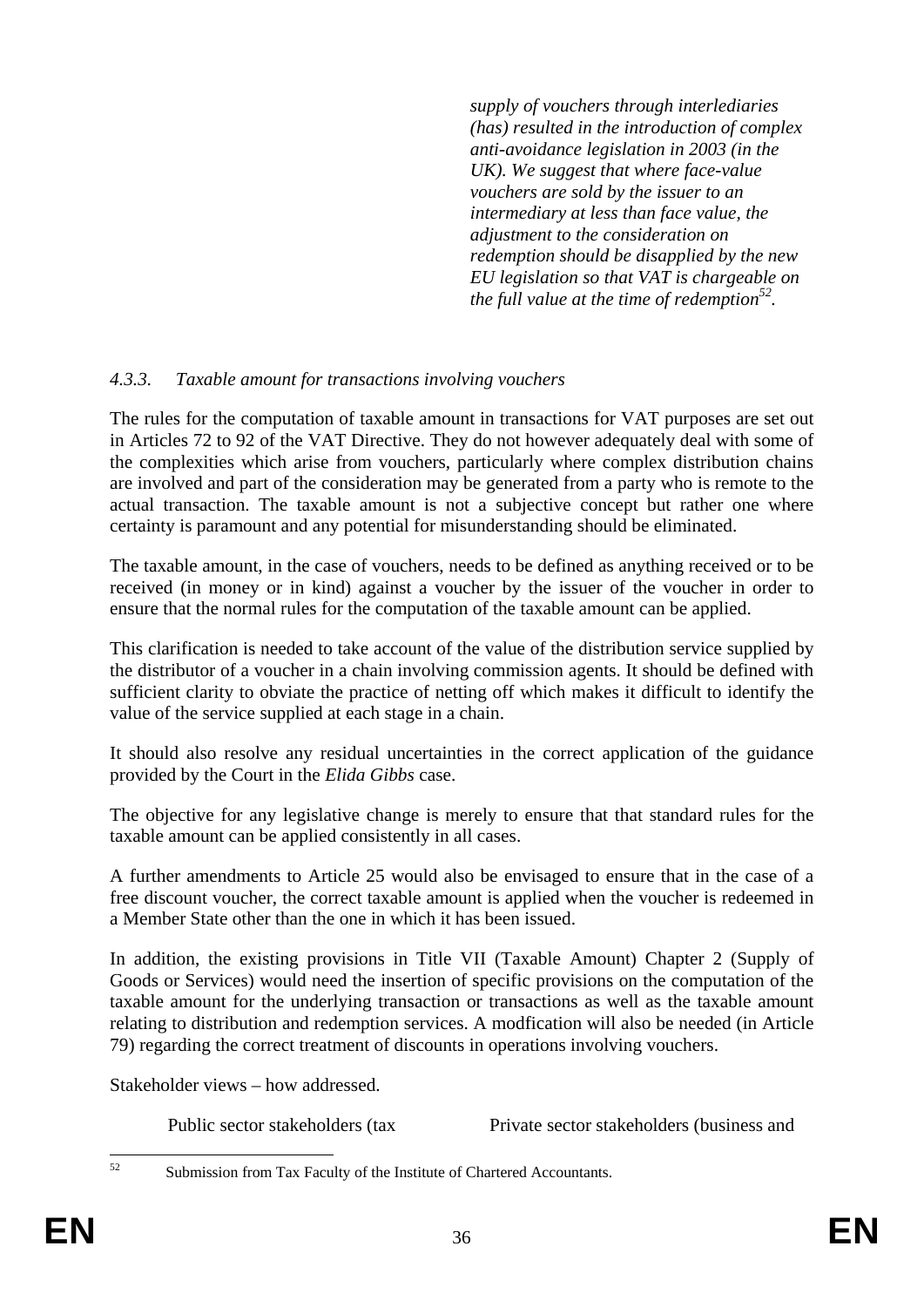administrations). consumers).

The changes under consideration here are broadly in line with the views expressed by tax administrations.

The specific technical issues here were not taken up by many stakeholders but, in the context of the general desire for order and legal certainty, the issue of removing any uncertainty about the taxable amount cannot be overlooked.

*Where a taxable supply is made, the taxable amount should be based on the consideration paid by the final consumer where no intermediary is involved53*

*We agree the definition of the taxable amount of goods or services supplied against a voucher in the Consultation Paper. We also agree the comment in the same paragraph that the sale of an MPV should be considered as outside the scope of VAT and that it is not necessary to identify th etaxable amount of the voucher itself*<sup> $54$ </sup>.

*We agree with the principles applied to thetaxable amount as set out in the Consultation Paper55*

### <span id="page-36-0"></span>*4.3.4. Time of taxation*

An SPV is to be seen as a voucher giving a right to receive only a specific good or service with the customer paying in advance for what will be receive later.

The point in time when the tax becomes chargeable is currently regulated by Articles 62 to 67 of the VAT Directive. Article 65 provides that the tax becomes chargeable "on receipt of the payment and on the amount received" where a payment is to be made "on account before the goods or services are supplied". The last phrase refers to goods and services to be received when the quantity is not already known. To apply this provision to the vouchers it is necessary that the voucher is linked to a "quantity" or a "quantity unit" of a good or a service already identified.

Therefore the application here of the above-mentioned rule should not cause any particular problem and VAT can be charged at the time of sale on the basis of the consideration paid. Such a treatment should be applicable to all SPVs.

The VAT rate applicable to prepaid vouchers should be the same rate applicable to the good or service to be supplied on redemption of the voucher.

 $53$  $^{53}$  Submission from European Telecommunications Operators Association.

 $^{54}$  Submission from Voucher Association.

Submission from British Retail Consortium Brussels.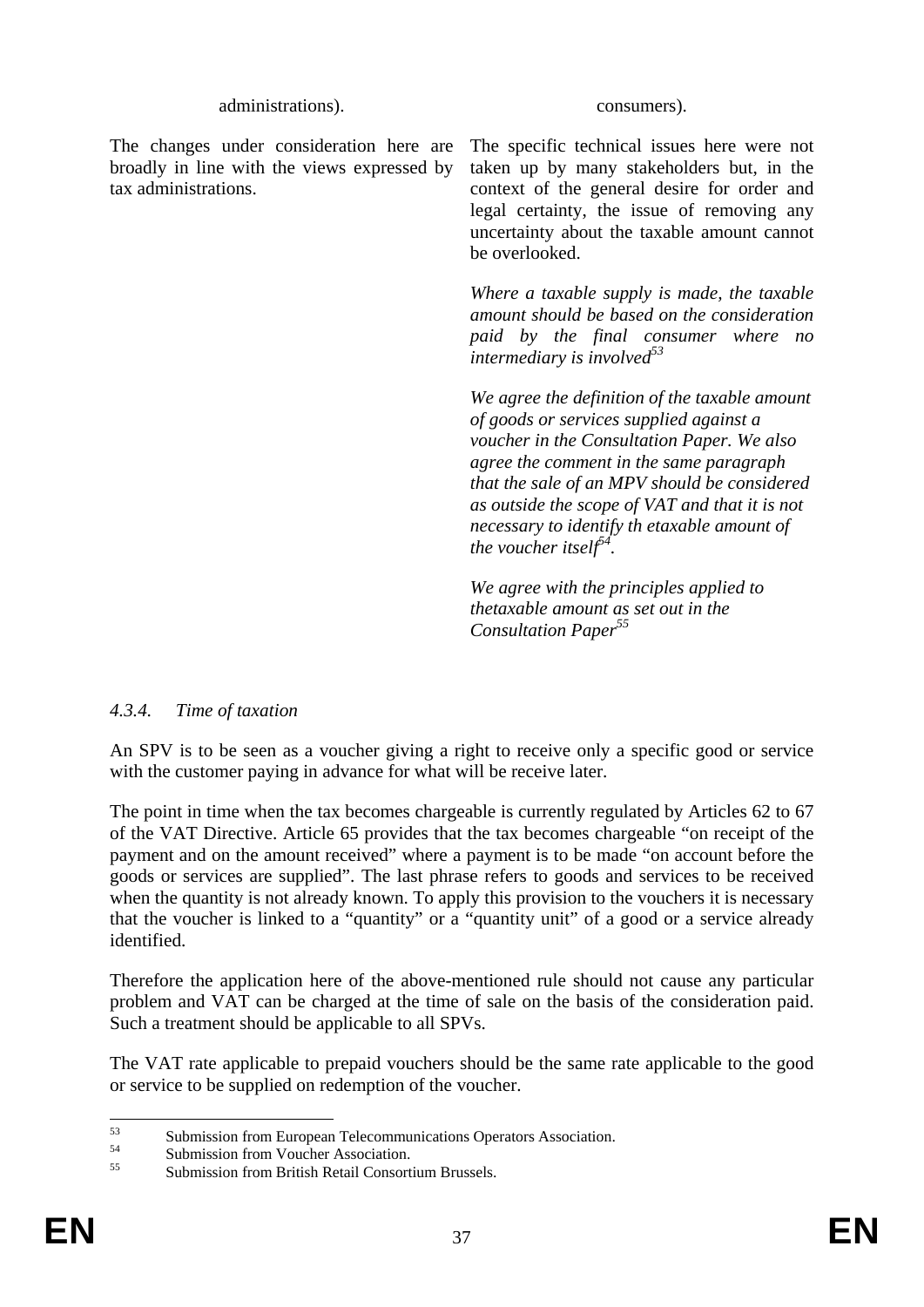If a voucher can be used in more than one Member State, VAT would have to be accounted for in a manner which deals correctly with differences in VAT rates. This can only be achieved at the time of redemption. Time of taxation lies at the heart of any distinction between an SPV and an MPV. The distinction lies in whether there is sufficient certainty to charge tax at the time of issue or whether it is necessary to wait until the goods or services are supplied.

Since the time of taxation in a transaction involving a voucher can at the moment be either at the time the voucher is issued or at the time of redemption (when goods or services are supplied), there might appear to be a choice to be made in opting for one or the other as the norm. This might seem to be confirmed by the evidence on mismatches in taxation which are attributable to timing differences between Member States.

It is not however a question here of presenting arguments in favour of one or another of these choices (there are only two possible choices for the time of taxation here – issue or redemption). Rather it is the case that certain types of vouchers lend themselves to one of these choices whilst others are more appropriately (and practically) taxed at the other. The Directive however contains no guidance on this and as a result there is inconsistency between Member States with the consequences for tax revenue and market opportunities outlined above.

The path chosen here is to clarify in legislation which vouchers should be taxed on issue and which should be taxed on redemption in a manner that achieves consistency across all Member States and ensures that similar transactions are taxed in a similar manner.

It might be theoretically conceivable to contemplate alternative solutions whereby all vouchers are taxed on issues or all vouchers are taxed on redemption. Both however would lead to considerable practical difficulties. The former would be impossible to administer in practice as the tax consequences are not always clear at the time of issue. Taxing vouchers generally on redemption could be contemplated but it would be a highly disruptive step. The market for single purpose vouchers, taxed at the time of issue, is a considerable one and the tax obligations are relatively easily handled by both businesses and tax administrations. Introducing what would amount to a tax deferral obligation (by taxing on redemption rather than issue) would be extremely disruptive for established business models and would be seen as a highly disproportionate measure carrying little tangible benefit ("harmonisation for the sake of harmonisation") by all stakeholders. Furthermore, it would probably encourage the artificial introduction for purely tax deferral reasons in situations where a simple payment on account is made before goods or services are supplied. Under the current VAT system, such payments are taxed upfront but the use of a voucher would, if these were to be generally taxed on redemption, mean that VAT would be levied only when the transaction is completed. Hence, these options are not considered to be realistic.

The concrete measures measures needed in the VAT Directive to give effect to this would involve a modification to Article 65 making specific reference to SPVs and, conversely, a modification to Article 66 to ensure that its provisions exclude SPVs.

Stakeholder views – how addressed.

Public sector stakeholders (tax administrations).

Private sector stakeholders (business and consumers).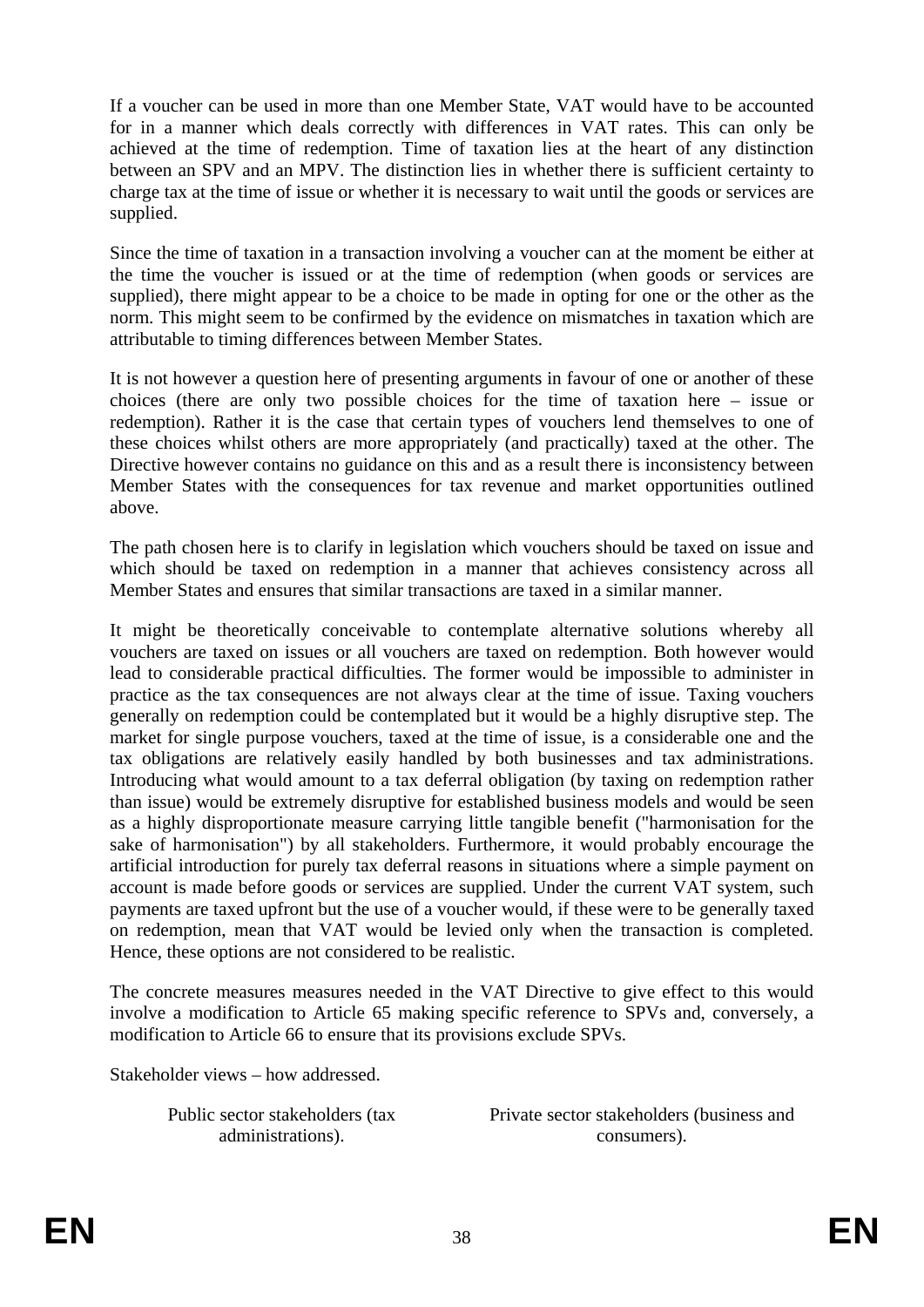The changes under consideration here are broadly in line with the views expressed by tax administrations.

This was generally seen by stakeholders as a fundamental issue to be overcome by addressing the relevant provisions in the VAT Directive.

*In our view, the time of supply for an MPV is determined by the normal (existing) rules but this needs to be clarified in the legislation. The sale of an MPV constitutes a supply of services for VAT purposes and the timeof supply should be determined by the VAT Directive in Article 65. This however should not be confused with the time of supply of the underlying goods or services and payment for an MPV cannot be regarded as a payment on account for these goods or services*<sup>56</sup>.

### <span id="page-38-0"></span>*4.3.5. Right of deduction questions*

It would be necessary to make certain consequential adjustments to the rules on the right of deduction.

Where the issuer of an MPV redeems the voucher against taxed transactions, Article 168 provides that he can deduct the VAT due or paid in relation to the issue of that voucher. Where the MPV is redeemed, in the course of transactions which give rise to deduction, by someone other than the issuer, the latter should also have an equal right to deduct VAT.

An appropriate modification to Article 169 would be needed to achieve this result.

The issue did not arise in consultations with private sector stakeholders but is required for completeness.

### <span id="page-38-1"></span>*4.3.6. Issuing of invoices and simplification issues*

Certain minor consequential changes in the wording of Articles 220 and 226 would be needed to reflect changes made elsewhere in the VAT Directive.

Some other changes in the VAT Directive would be needed to avoid the creation of disproportionate administrative burdens for business as an incidental outcome of the wider rationalisation of the VAT treatment of vouchers, notably to limit the impact of Article 28 which was never intended nor is appropriate to operations involving MPVs.

In the course of discussions with stakeholders, many business respondants stressed the need for a suitable time lag inimplementation to take account of the reality that IT system changes are costly and have to be planned, usually requiring at least 12 months' notice. One realistic way of responding to these concerns would be to schedule the proposed changes in the rules

56

Submission from Voucher Association.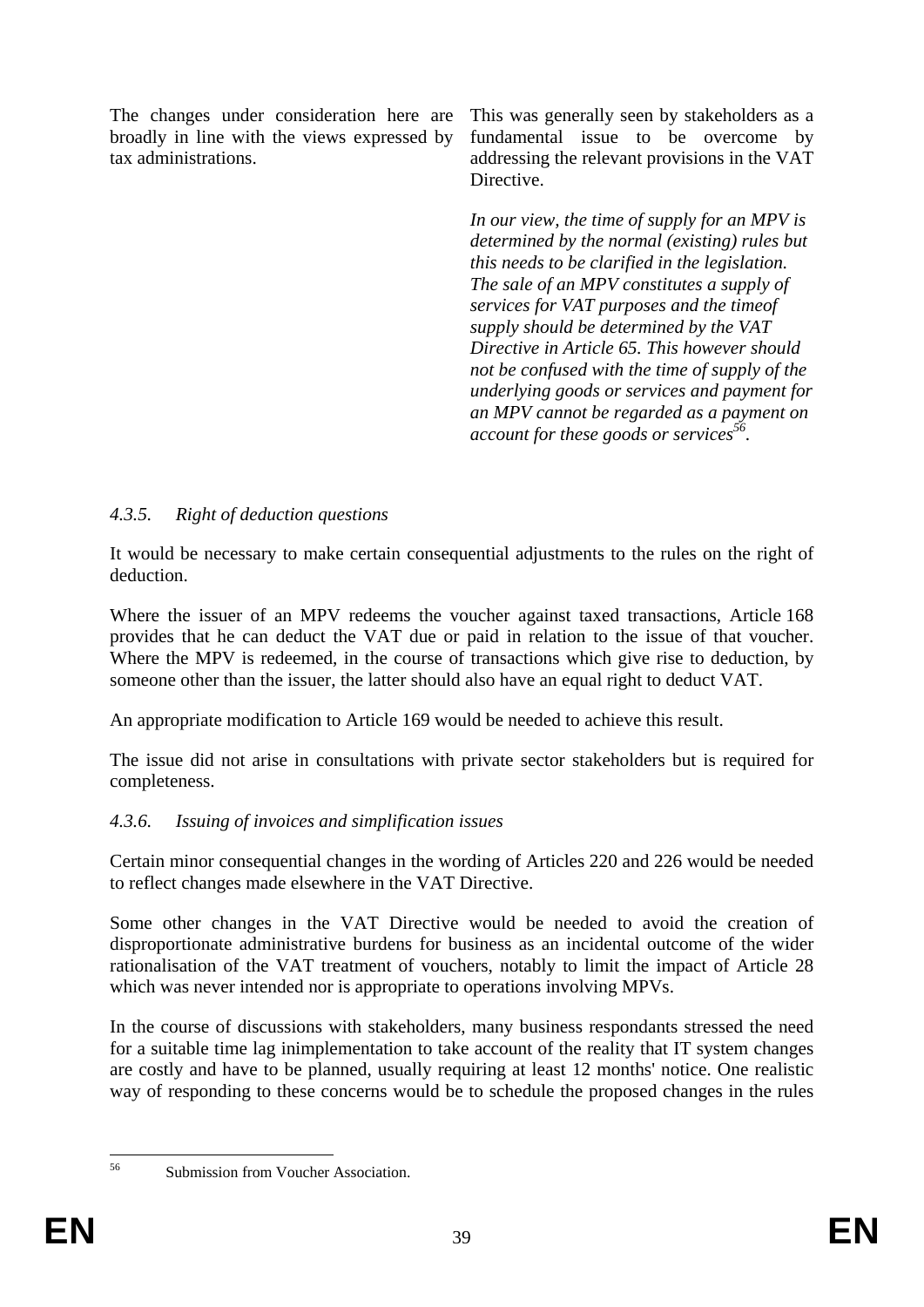for vouchers to come into effect on 1 January 2015, coinciding with the recently adopted changes in the rules on the palce of supply for certain telecommunication and other services.

Stakeholder views – how addressed.

| Public sector stakeholders (tax | Private sector stakeholders (business and |
|---------------------------------|-------------------------------------------|
| adminitrations).                | consumers).                               |

No specific views were advanced by tax administrations under this heading but they are likely to have a constructive approach to simplification and would have similar concerns about lead-in.

Simplification and sufficient preparation time were a constant request from the businesses concerned.

*Operators should be allowed sufficient time to change the accounting and other systems should the Commission deem thatsignificant changes to the current rules be required …a lead-in time of one year would be prudent57.* 

*The Commission's willingness to introduce simple rules for a complex world is much appreciated58*

#### <span id="page-39-0"></span>**5. ANALYSIS OF IMPACT**

#### <span id="page-39-1"></span>**5.1. Main impacts of proposal to reform the treatment of vouchers in the VAT system.**

The following tables provide an overview of the expected economic impact on main market players and on the market structure. The descriptions are mainly in qualitative form, given the lack of quantification of the tax avoidance problem. The analysis is however based on standard economic reasoning and on knowledge of the sector built up during the investigatory work.

The expected business impact will be as highlighted in the table. Business location will be more closely linked to economic and competitive factors rather than tax arbitraging. A reduction in the degree of fragmentation in the Internal Market is to be expected, bring with it benefits of greater market efficiency, choice for consumers and better economies of scale. Some small and marginal operators, whose business model is entirely predicated on tax arbitraging, may need to adapt if they are to survive in this environment.

No marked social impacts are really expected. Those businesses which might be adversely affected are small, few in number and are not significant employers. Conversely however, the improved market environment should yield price reductions, notably for international telecommunications benefiting consumers who use pre-paid services.

 $57$  $57$  Submission from European Telecommunications Operators Association.

Submission from Hewlett Packard.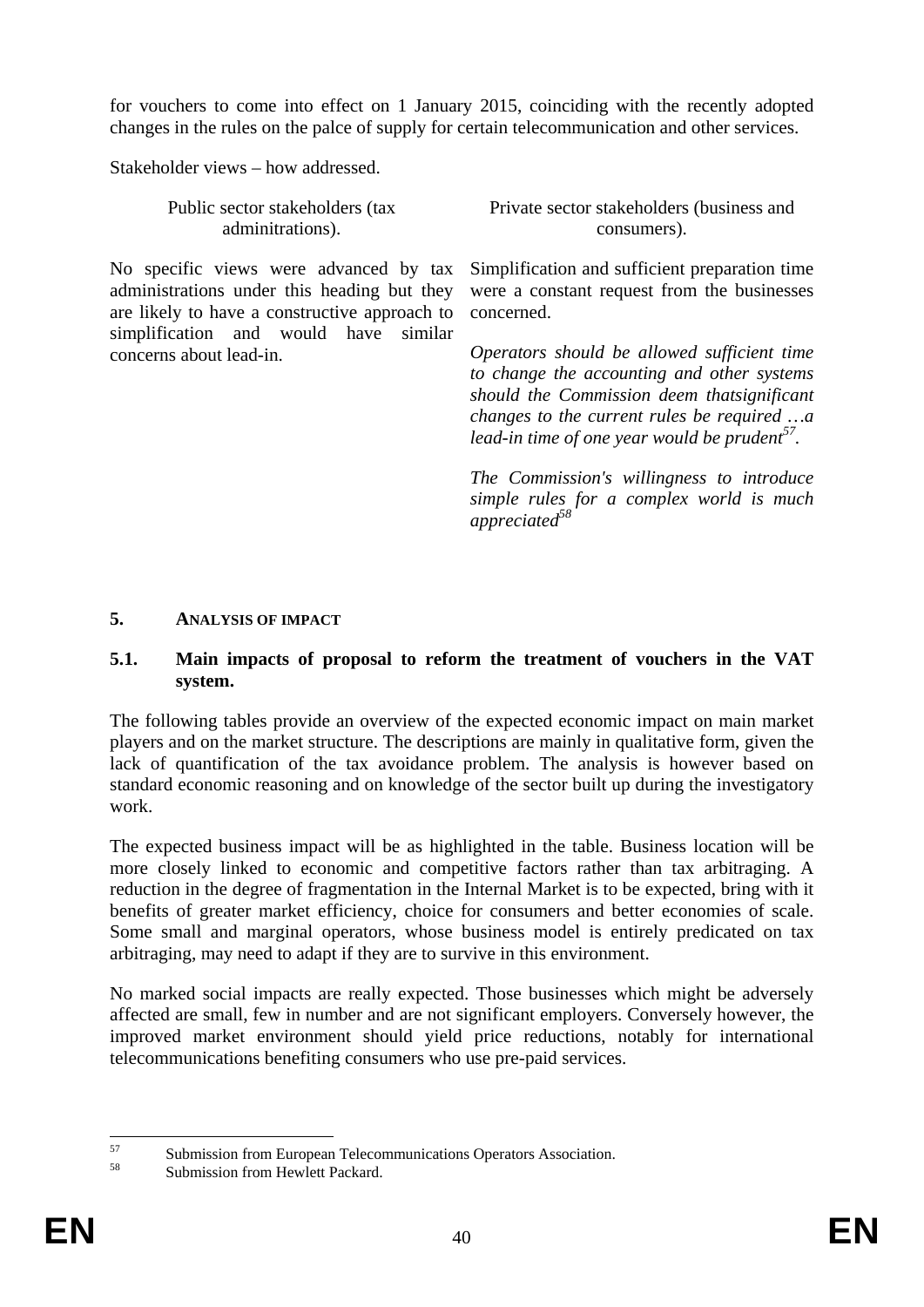| <b>Player</b><br>type                                                                       | <b>Situation</b><br><b>before</b><br>reform                                                                                                                                                                                                                                                                                                                                                                                                                                                                                                                                       | <b>Situation</b><br>after<br>reform<br>(impact).                                                                                                                        | <b>Comments/Explanation</b>                                                                                                     |
|---------------------------------------------------------------------------------------------|-----------------------------------------------------------------------------------------------------------------------------------------------------------------------------------------------------------------------------------------------------------------------------------------------------------------------------------------------------------------------------------------------------------------------------------------------------------------------------------------------------------------------------------------------------------------------------------|-------------------------------------------------------------------------------------------------------------------------------------------------------------------------|---------------------------------------------------------------------------------------------------------------------------------|
| <b>Pan-EU</b><br>and other<br><i>internatio</i><br>nal major<br><b>telecoms</b><br>operator | <b>Faces significant</b><br><b>irrecoverable VAT</b><br>costs in some<br>countries because<br>of double taxation<br>$\rightarrow$ impact on<br>margins on markets<br>which it cannot<br>abandon<br>Cross-subsidisation<br>of lines of business<br>Faces tax<br>risks,<br>uncertainty<br><b>Faces competition</b><br>from operators<br>enjoying more<br>favourable VAT<br>treatment<br>Faces risk of<br>competition from<br>unscrupulous<br>operators<br>Some operators<br>more touched than<br>others (e.g. pure<br><b>B2B</b> wholesalers<br>may be only<br>marginally affected) | <b>Resolution of</b><br>double taxation<br>problem<br><b>Reduced</b><br>compliance costs<br>Reduced distortion<br>of pricing structure<br>Enjoys level playing<br>field | See page 6 of working paper for<br>examples of problems currently<br>being encountered.                                         |
| <b>Mainly</b><br>domestic<br>telecoms<br>operator                                           | <b>Discouraged</b><br>from<br>seeking<br>international<br>integration by<br>tax<br>uncertainty,<br>complexity<br>(but<br>rationalisation<br>of<br>industry tends<br>to<br>encourage<br>partnership<br>arrangements).                                                                                                                                                                                                                                                                                                                                                              | Certainty of tax<br>treatment will make<br>them more likely to<br>move into new<br>markets or new<br>market segments<br>for pre-paid mobile<br>services                 | Many traditional national<br>operators are gradually<br>disappearing though a<br>process of rationalisation<br>in the industry. |
| <b>Mobile</b>                                                                               | <b>Branded sellers in</b>                                                                                                                                                                                                                                                                                                                                                                                                                                                                                                                                                         | <b>Removal of tax</b>                                                                                                                                                   | Often have limited infrastructure                                                                                               |

<span id="page-40-0"></span>*5.1.1. Table A - Impacts on the main market players (prepaid mobile telecommunicationss).*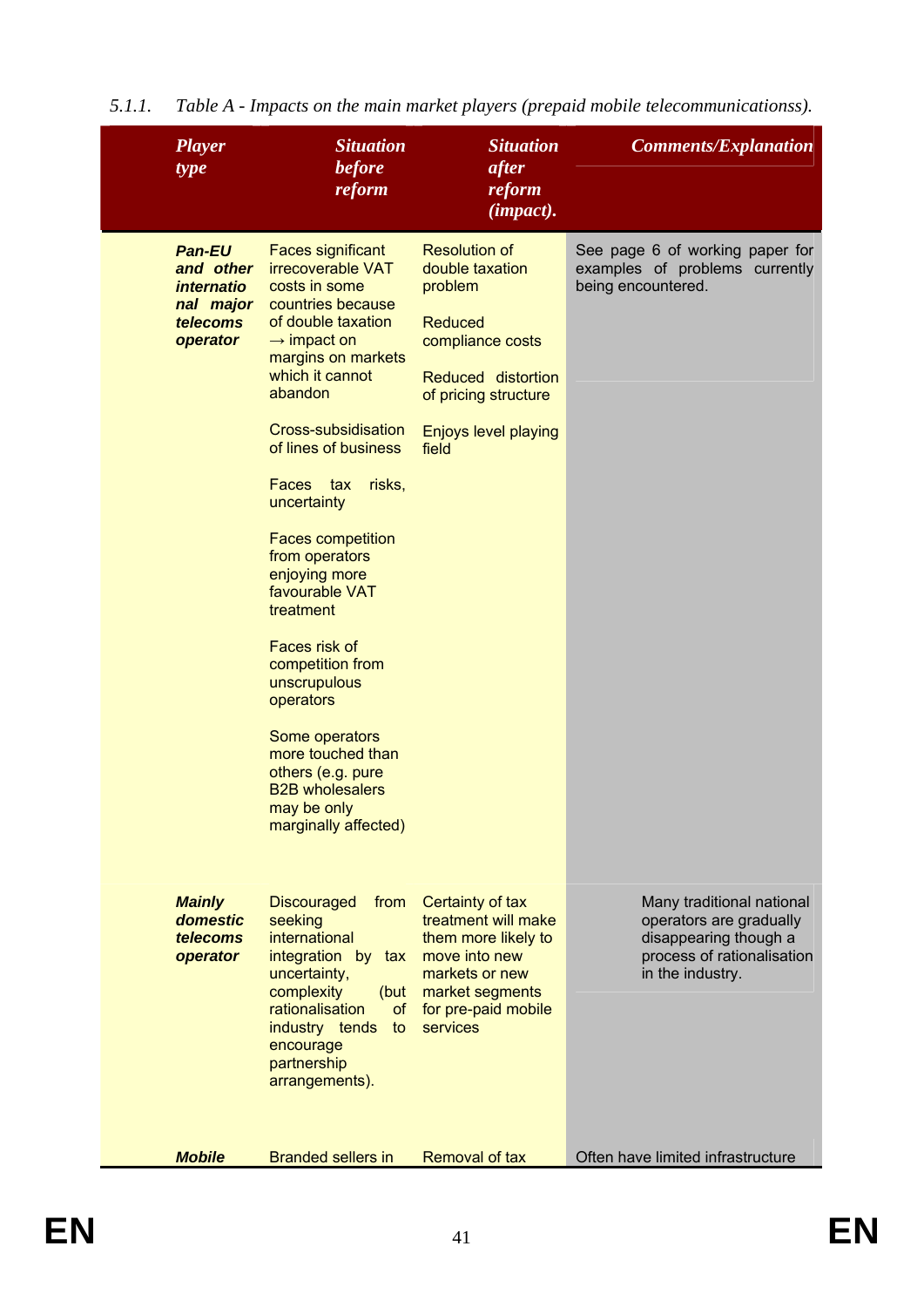| virtual<br>network<br>operators<br>(MVNO) | particular will wish<br>to maximise market<br>penetration across<br>MS where brand is<br>established -<br>mismatches in<br>taxation will act as<br>a barrier here.<br><b>Marketing or</b><br>functionality often<br>restricted to a<br>single Member<br>State to avoid<br>unmanageable tax<br>consequences.                                                                                                                                    | obstacles will allow<br>for better<br>exploitation of<br>single market<br>opportunities.                                                                                                                                                          | and will not have own-licence<br>frequency allocation but can<br>nevertheless attain significant<br>size, using platform of major<br>operators.<br>May often operate as branded<br>sellers using established brands<br>(e.g. a large supermarket chain)<br>with existing customer base. |
|-------------------------------------------|------------------------------------------------------------------------------------------------------------------------------------------------------------------------------------------------------------------------------------------------------------------------------------------------------------------------------------------------------------------------------------------------------------------------------------------------|---------------------------------------------------------------------------------------------------------------------------------------------------------------------------------------------------------------------------------------------------|-----------------------------------------------------------------------------------------------------------------------------------------------------------------------------------------------------------------------------------------------------------------------------------------|
| <b>New</b><br>entrant.                    | <b>Effectively shut out</b><br>of parts of single<br>market possibilities<br>due to VAT<br>obstacles<br><b>Ethnic markets</b><br>which attract new<br>entrants and/or<br>small operators are<br>typically cross<br>border - as such<br>they are particularly<br>vulnerable to<br>taxation<br>mismatches. These<br>markets are price-<br>sensitive and the<br>cost of supporting<br>double taxation<br>may be prohibitive<br>for a new entrant. | More opportunities<br>to expand across<br>single market<br>without<br>encountering tax<br>difficulties.<br><b>Consistent</b><br>transparent prices<br>across all Member<br><b>States</b>                                                          | Can be<br>set up with<br>relatively<br>little<br>capital,<br>purchasing capacity on<br>what is effectively a spot<br>market. This leads to<br>more choice and better<br>prices for consumers.                                                                                           |
| <b>Content</b><br>providers               | Lack of clarity on<br>tax consequences<br>extend to content<br>downloads as well<br>as mere<br>connectivity.<br><b>Heavily dependent</b><br>on vouchers as<br>target market may<br>often not have<br>credit cards.<br><b>Tax mismatches</b><br>create additional<br>cost and hinder                                                                                                                                                            | <b>Restrictions on</b><br>single market<br>opportunities<br>without<br>encountering tax<br>difficulties (or<br>carrying double<br>taxation) would be<br>avoided.<br><b>Consistent</b><br>transparent prices<br>across all Member<br><b>States</b> | <b>UK</b><br>(e.g.<br>content<br>provider – see page 7 of<br>WP)                                                                                                                                                                                                                        |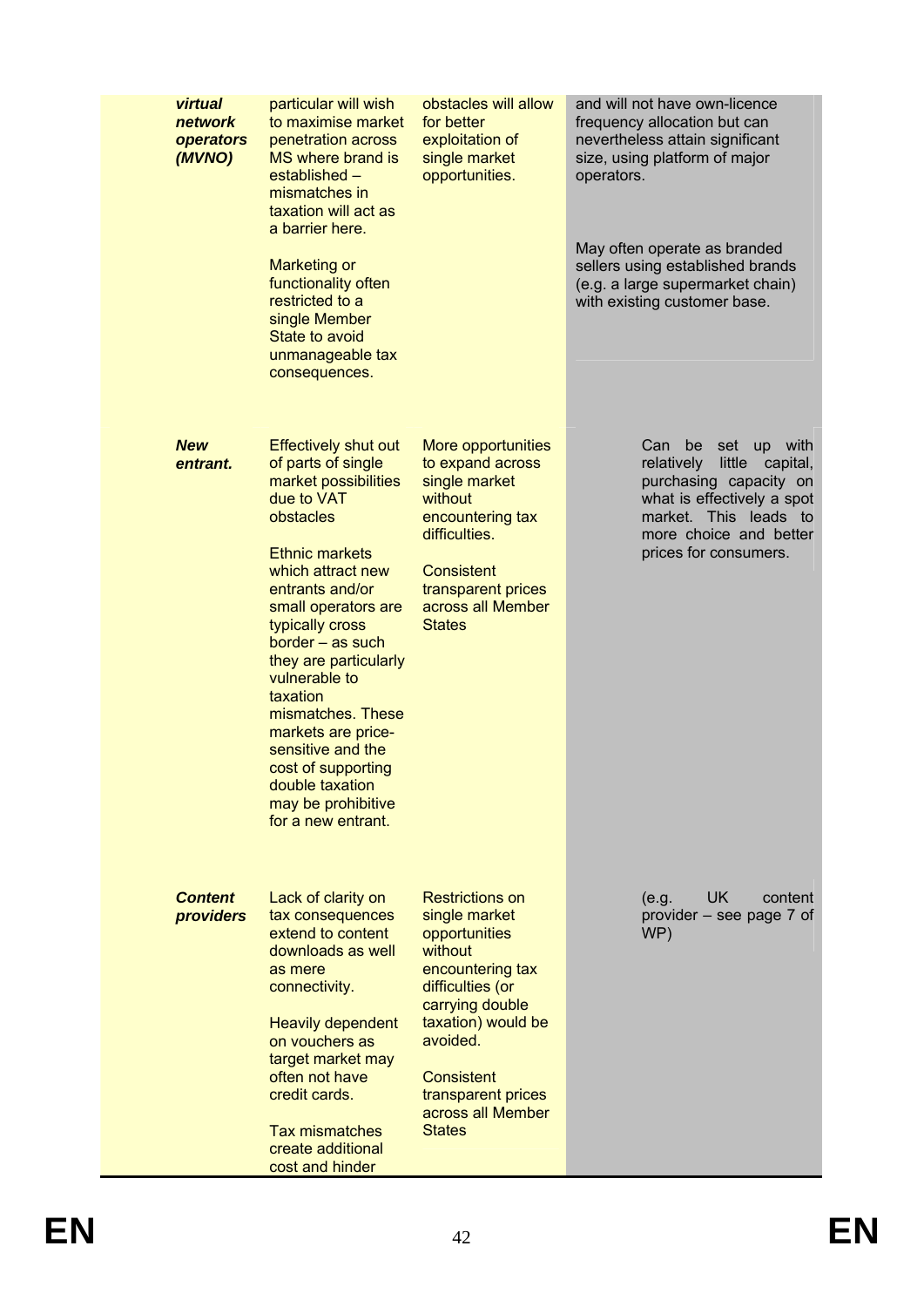|                                               | internal market<br>possibilities.                                                                                                                                                                                                                                                                                                                                                                                                                                                                                                                                                             |                                                                                                                                                                                                                             |                                                                                                                                                                                                         |
|-----------------------------------------------|-----------------------------------------------------------------------------------------------------------------------------------------------------------------------------------------------------------------------------------------------------------------------------------------------------------------------------------------------------------------------------------------------------------------------------------------------------------------------------------------------------------------------------------------------------------------------------------------------|-----------------------------------------------------------------------------------------------------------------------------------------------------------------------------------------------------------------------------|---------------------------------------------------------------------------------------------------------------------------------------------------------------------------------------------------------|
| <b>Tax</b><br>arbitrager                      | <b>Buys and sells</b><br>contracts based<br>mainly on VAT<br>differences                                                                                                                                                                                                                                                                                                                                                                                                                                                                                                                      | Unintended tax<br>based cost<br>advantage is<br>removed.<br><b>Successful</b><br>modernisation<br>οf<br>the VAT Directive<br>would see an end<br>to this category.                                                          | Typically smaller or recent<br>entrants who target mismatches in<br>taxation on an opportunistic basis,<br>buying capacity wherever they<br>can.                                                        |
| <b>Voucher</b><br>distributo<br>rs            | Face considerable<br>tax uncertainty,<br>particularly on intra-<br>EU operations.                                                                                                                                                                                                                                                                                                                                                                                                                                                                                                             | Intra-EU<br>distribution<br>arrangements are<br>made easier when<br>tax obstacles are<br>removed.<br><b>Complex tax</b><br>compliance<br>obligations are<br>simplified.                                                     | Branded re-sellers often have well<br>developed intra-EU distribution<br>networks associated with their<br>primary business (e.g.,<br>supermarket retailers) which they<br>would like to exploit fully. |
| <b>National</b><br>tax<br>administr<br>ations | Must attempt to<br>limit tax avoidance,<br>arbitrage through<br>un-coordinated<br>$actor - this effects$<br>all operators and is<br>not always<br>successful.<br><b>Transient operators</b><br>who come and go,<br>operating on an<br>opportunistic basis,<br>cause problems for<br>tax administrations.<br><b>Voucher sector</b><br>produces revenue<br>losses and is<br>difficult to control in<br>practice,<br>particularly<br>because of its<br>fragmented nature<br>at the lower level.<br>The 18 MS taxing<br>at issue or on sale<br>exposed to losses<br>on vouchers<br>coming from MS | Saves regulatory<br>and administrative<br>costs as incentive<br>for uncoordinated<br>regulatory action<br>removed.<br><b>Ensures that tax</b><br>revenue is<br>collected and goes<br>to the correct<br><b>Member State.</b> |                                                                                                                                                                                                         |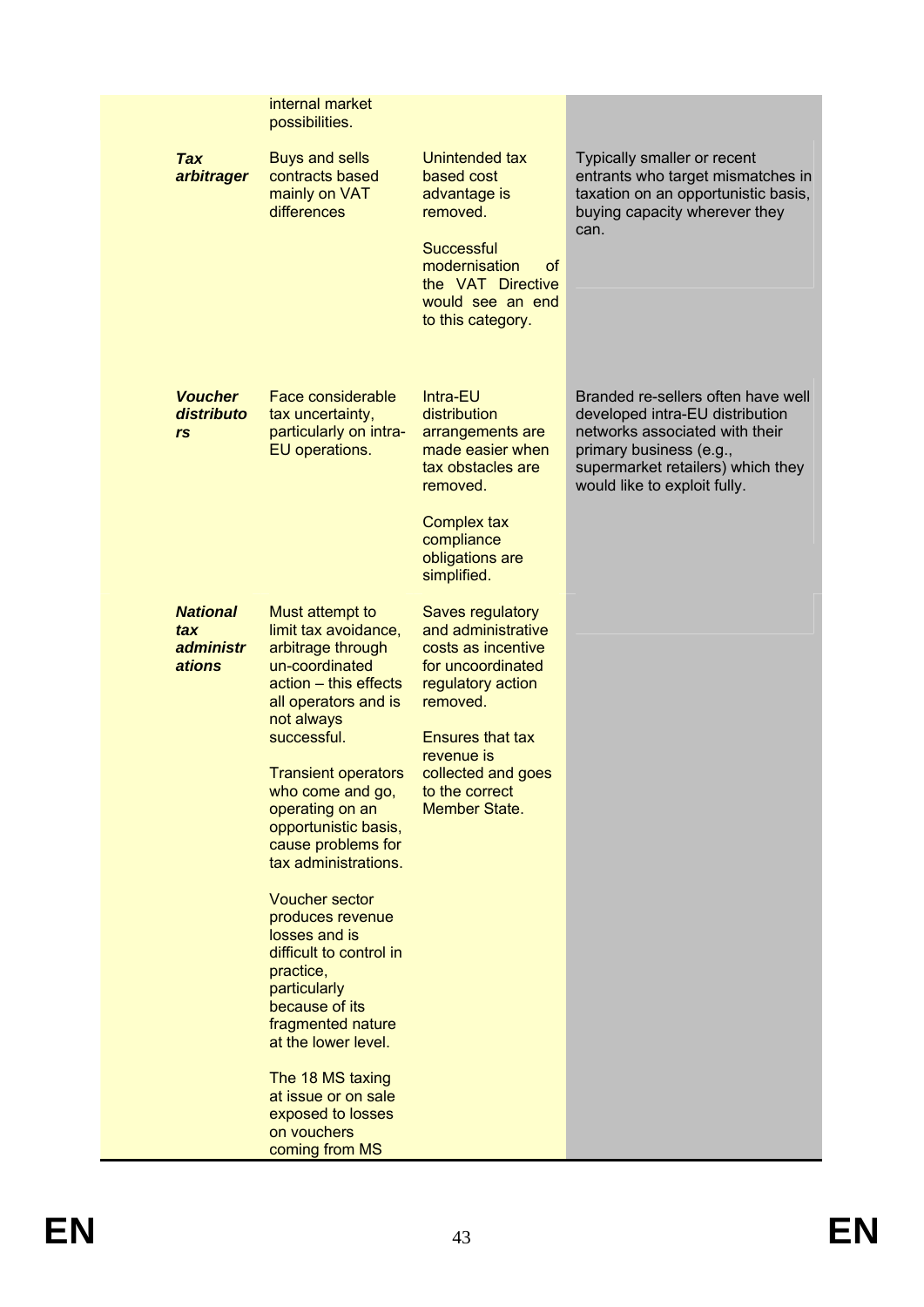<span id="page-43-0"></span>

|                 | taxing upon use                                                                                                                                                                                                                                                                                                                                                                                                                    |                                                                                         |                                                                                                               |        |
|-----------------|------------------------------------------------------------------------------------------------------------------------------------------------------------------------------------------------------------------------------------------------------------------------------------------------------------------------------------------------------------------------------------------------------------------------------------|-----------------------------------------------------------------------------------------|---------------------------------------------------------------------------------------------------------------|--------|
| <b>Consumer</b> | Owing to tax<br>differences,<br>location may<br>impact on prices<br>and choice of<br>operator<br><b>Efficiency of</b><br>markets and quality<br>of choice may be<br>hampered by<br>distortive presence<br>of operators<br>targeting primarily<br>tax savings.<br>Double taxation will<br>often fall on the<br>customer in the<br>form of higher<br>prices.<br>Tax system<br>fragments the<br>market and leads to<br>higher prices. | Will benefit from<br>more competition,<br>more choice and<br>more attractive<br>prices. | Unclear tax rules leading<br>to double taxation which<br>will often fall on the<br>consumers<br>as<br>prices. | higher |
|                 |                                                                                                                                                                                                                                                                                                                                                                                                                                    |                                                                                         |                                                                                                               |        |

*5.1.2. Table B - Impacts on market / sector structure* 

| <b>Variable</b>                         | <b>Situation</b><br><b>before</b><br>reform                                                                 | <b>Situation</b><br>after reform<br>( <i>impact</i> )                                                                                                                                                                                                                                                                                                                  | <b>Comment</b><br><i><b>Explanation</b></i>                                                                                                                                                                                                                                                                                                                                                        |
|-----------------------------------------|-------------------------------------------------------------------------------------------------------------|------------------------------------------------------------------------------------------------------------------------------------------------------------------------------------------------------------------------------------------------------------------------------------------------------------------------------------------------------------------------|----------------------------------------------------------------------------------------------------------------------------------------------------------------------------------------------------------------------------------------------------------------------------------------------------------------------------------------------------------------------------------------------------|
| <b>Number</b><br><b>of</b><br>operators | <b>Highly varied across</b><br><b>Internal Market, in</b><br>some cases depending<br>also on tax advantages | Tax arbitragers (and<br>possibly some other<br>marginal operators)<br>might go out of<br>business following<br>reduction of tax<br>distortions, more level<br>playing field.<br>This will probably<br>however be<br>compensated by more<br>attractive opportunities<br>for new entrants who<br>currently hesitate<br>because of<br>uncertainties in the tax<br>system. | Trend today is towards<br>rationalisation in the<br>industry.<br>Infrastructure is<br>provided by large<br>international players<br>who may or may not<br>sell direct to public.<br>They in turn support a<br>large and diverse<br>group of smaller<br>operators who provide<br>mobile phone services<br>but do not necessarily<br>possess the entire<br>infrastructure required<br>to provide it. |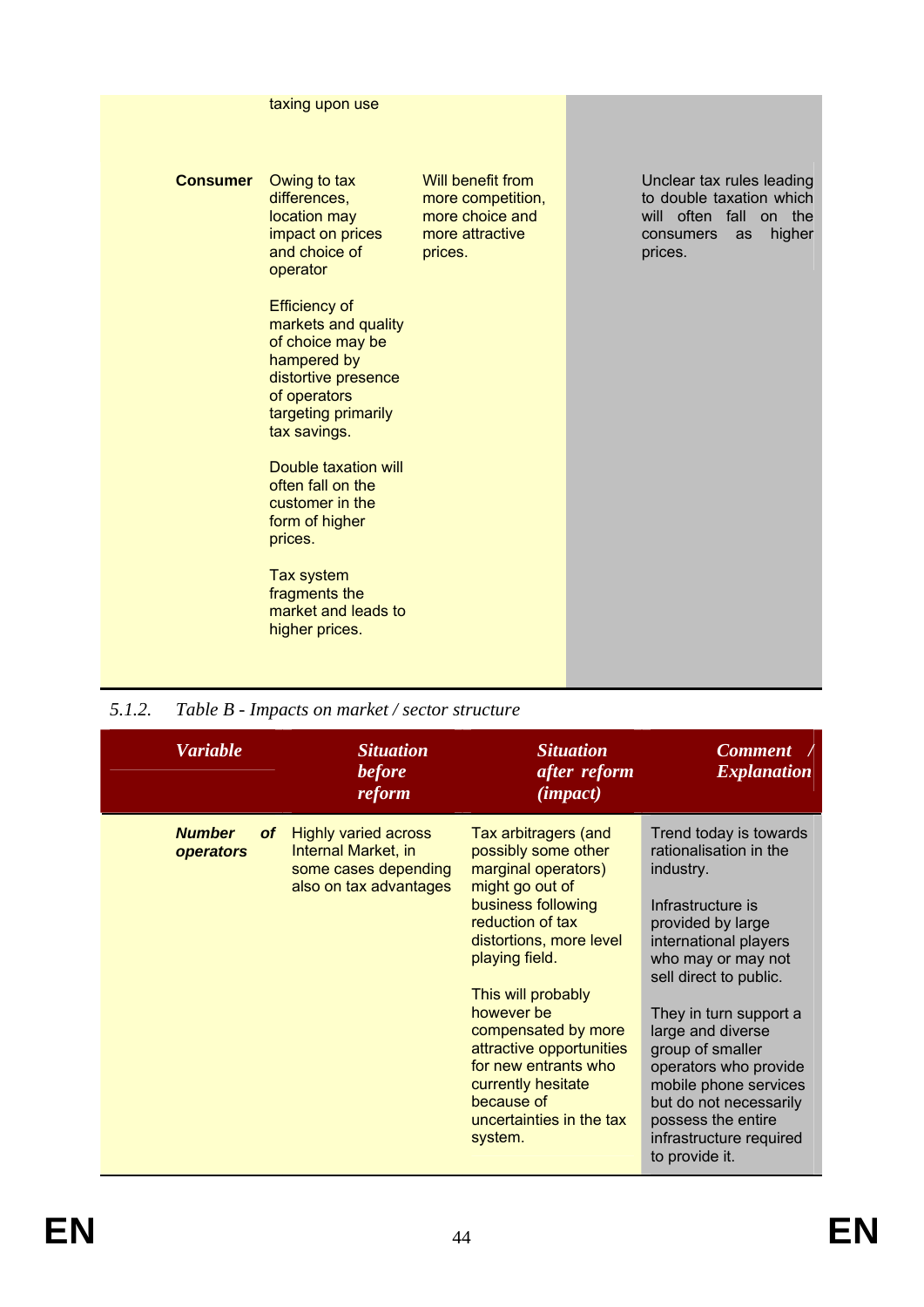| <b>Type</b><br>operators                                       | of Differs widely<br>depending, inter alia,<br>also on tax advantages<br>or tax compliance<br>rules.                                                                                                                                                                                               | Possibly, greater<br>homogeneity as loss of<br>tax arbitrage<br>possibilities creates<br>some convergence<br>towards a single, most<br>efficient business<br>model.<br>Conversely, level<br>playing field for tax<br>may attract more intra-<br>EU operators or<br>encourage nationally<br>based operators to<br>expand.                              |  |
|----------------------------------------------------------------|----------------------------------------------------------------------------------------------------------------------------------------------------------------------------------------------------------------------------------------------------------------------------------------------------|-------------------------------------------------------------------------------------------------------------------------------------------------------------------------------------------------------------------------------------------------------------------------------------------------------------------------------------------------------|--|
| <b>Tax</b><br>compliance<br>costs                              | <b>High and uneven</b>                                                                                                                                                                                                                                                                             | Lower and more even<br>across Internal Market                                                                                                                                                                                                                                                                                                         |  |
| <b>Tax</b><br>avoidance<br>$\prime$<br>tax evasion             | <b>Situation creates</b><br>opportunities for tax<br>avoidance                                                                                                                                                                                                                                     | <b>Tax avoidance</b><br>opportunities reduced<br>or even eliminated.                                                                                                                                                                                                                                                                                  |  |
| <b>Sale prices</b>                                             | Depending on price<br>elasticities, some of the<br>tax differences might<br>be passed over to<br>consumers, resulting in<br>price differentiation<br>across internal Market.<br><b>Fragmentation of</b><br><b>Internal Market</b><br>prevents companies<br>fully to exploit<br>economies of scale. | Removal of tax<br>distortions expected to<br>lead to greater price<br>convergence across<br>the internal market,<br>particularly for price-<br>sensitive market<br>segments owing to<br>higher elasticity. Better<br>opportunities for<br>international integration<br>should allow lower<br>average prices and<br>better quality in the<br>long run. |  |
| <b>Degree</b><br>of .<br>competition                           | Not strictly based on<br>efficiency / biased                                                                                                                                                                                                                                                       | Will better allow more<br>efficient operators to<br>grow.<br><b>Removal of distortive</b><br>factors will tend to<br>increase competition.                                                                                                                                                                                                            |  |
| <b>Geographical</b><br>distribution<br>of<br><b>businesses</b> | <b>Business attracted to</b><br>establishing in MS<br>taxing upon use to<br>exploit tax differences<br>by targeting consumers<br>in MS where tax is on<br>sale of voucher                                                                                                                          | <b>Business location</b><br>orientated towards<br>economic efficiency                                                                                                                                                                                                                                                                                 |  |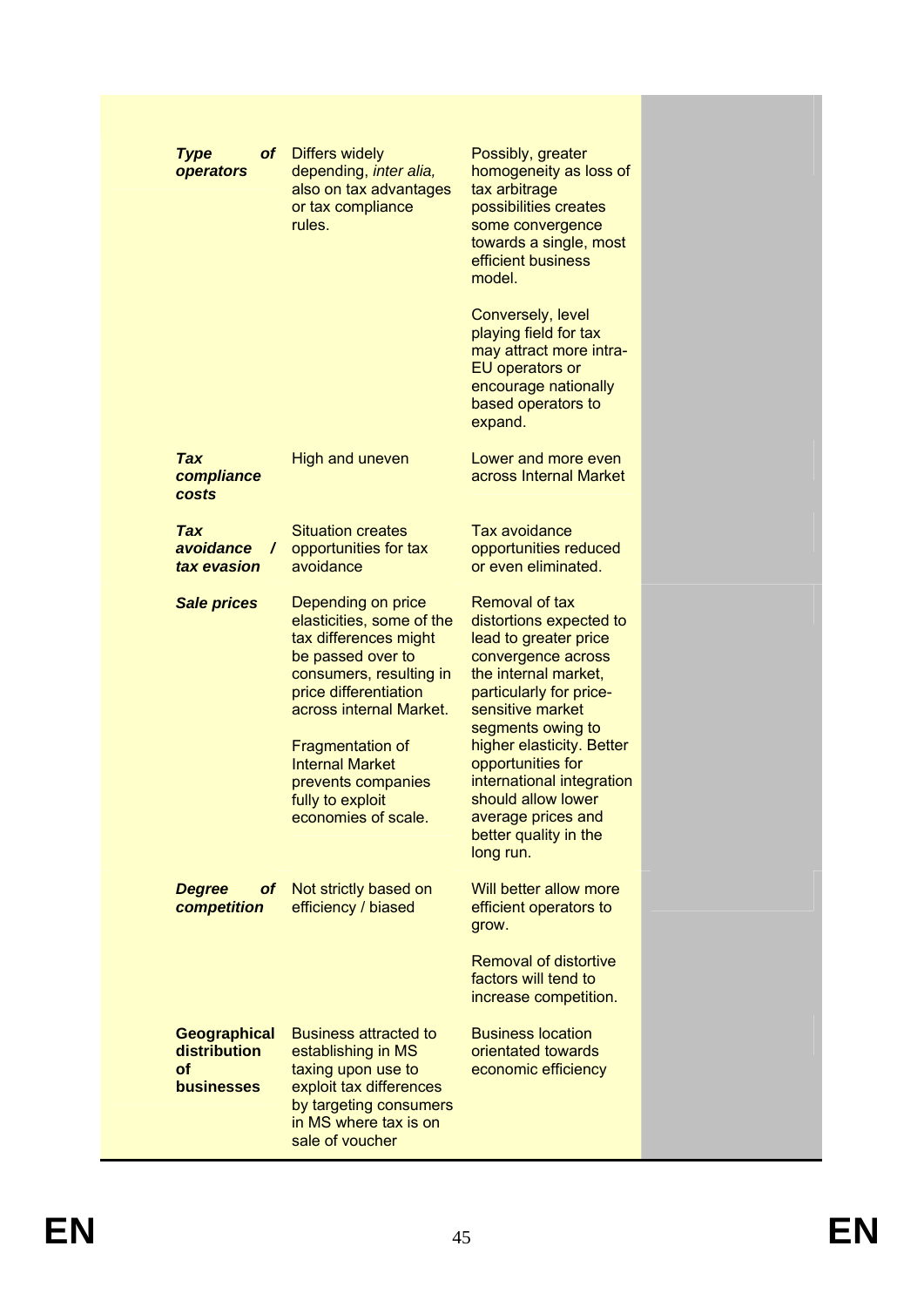The main objective of this initiative is to close down the currently existing loopholes in VAT legislation which allow or at least facilitate schemes aiming at avoiding taxation. From the perspective of tax administrations, the principal desired impact is therefore a reduction in tax avoidance or unintended non-taxation on this account. Secondary benefits involve the elimination of the risk of double taxation and the distortion this generates, as well as a reduction in economic agent's uncertainty about the legal obligations needed to ensure tax compliance.

This is not an initiative which is likely to have a major impact on the operation of the EU's common VAT system outside the sector specifically targeted. The intention is to deal with conditions which have arisen through developments in technology, and to a certain extent deregulation, and which were not envisaged at the time the provisions of the VAT Directive were first enacted.

Other than those already provided for in the Directive and implemented by Member States, no new obligations for taxpayers or tax administrations are envisaged.

The changes envisaged will close down certain openings for tax avoidance or evasion which are being exploited today. These however are not activities which readily declare themselves and accordingly it is not possible to quantify the impact of their elimination. Nevertheless, one can evaluate the potential benefits against a number of considerations. First, the telecommunications sector, where the study has identified the biggest market segment for vouchers at around €36 billion, is of great importance: it directly accounts for about 3% of EU GDP and, according to the latest data, almost  $\epsilon$  50 billion in annual investment. Second, the sector is at the forefront of technological innovation and a key driver of innovation and growth in other sectors as well. Third, within the high technology sector, the European telecommunications industry has been performing relatively well in terms of the international competition and has therefore demonstrated an important potential to contribute to maintaining EU competitiveness. It is therefore crucial not to distort the functioning of the sector by allowing investment and trading choices to be dictated by the desire to exploit tax loopholes instead of maximising economic efficiency. This is all the more true as the dimension of the problem is bound to grow in the absence of any regulatory action as traders 'learn by doing' and reinvest their profits in new schemes. Furthermore, the economic possibilities inherent in the increasing common ground between mobile telecommunications and mobile payments risk been stifled if there is no clarity on the tax treatment applicable or if the tax system does not assure neutrality in competition between competitors.

Inaction at EU level would on the other hand bring with itself a clear risk that individual Member states introduce ad-hoc solutions in an uncoordinated manner, which would result in undermining the Internal Market in the sectors concerned. Conversely, removing uncertainty and inconsistency in the tax treatment of voucherfacilitated transactions, particularly in telecommunications, is expected to facilitate business development and give some reduction in overall compliance costs.

In the course of the public consultation and in ongoing dialogue, these points were repeatedly made by private sector stakeholders. They did not however quantify their expectations for enhanced business and no independent data is available but there is a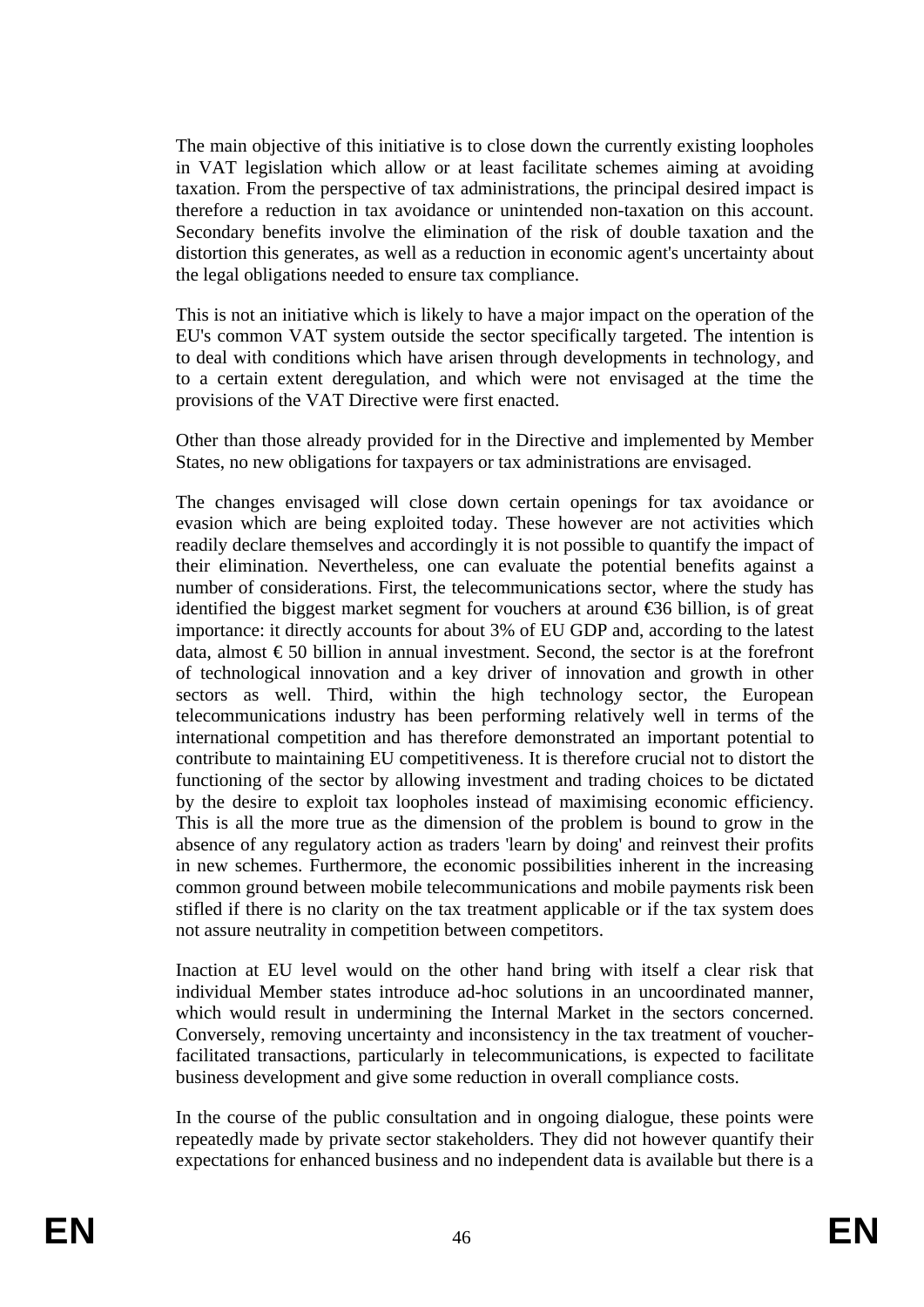reasonable expectation of positive economic impacts even if these are difficult to quantify. The overall size of the market, for prepaid telecommunications in particular, is however both significant and continues to grow<sup>59</sup>. This in itself would provide sufficient justification for removing any unnecessary tax-based barriers for business and the economic benefits can only be positive.

Actual compliance cost savings are hard to quantify but this does not mean that they can be dismissed. Little or no impact is expected on recurring standard VAT compliance costs (record keeping, periodic declarations, *etc*) as no changes are envisaged in the obligations which create them. Any savings are likely to be found elsewhere. Responding to uncertainty, inconsistency and complexity in VAT, particularly when this is attributed to differences between Member States in applying the tax, usually manifests itself in once-off or intermittent actions. Their cost will vary according to how business deals with them and the saving generated by their partial or total elimination would not be easy to verify. The fact that these savings are difficult to measure, particularly on a global basis, does not diminish their value. Modernising the legislation and removing the likelihood of individual Member States implementing diverse or *ad hoc* solutions will bring definite compliance cost savings to businesses which operate in more than one Member State. The consequent reduction in uncertainty is likely to translate into cost savings for the businesses concerned generally.

# <span id="page-46-0"></span>**5.2. Modernising the definitions of vouchers**

There are currently no definitions of vouchers in the VAT Directive. The definitions being contemplated follow broadly the approaches taken by tax administrations with whom the Commission has had frequent discussions over the year.

To that extent therefore, any legislative change would merely bring the Directive into line with the practices which have evolved on the basis of pragmatic solutions.

No real evidence has emerged that businesses would have any difficulty with this although some concerns were expressed in the consultation process about future developments leading to obsolescence which in turn would create tension for new business models or innovations in technology. This however is unlikely given the very general and high level approach taken which would be unlikely to act as a constraint on innovation within any reasonable time perspective.

The economic impact here is not readily quantifiable. A reduction in compliance costs would however be expected from more consistent interpretations across all Member States, particularly for pan-EU businesses or those seeking to exploit single-market opportunities.

The maximum economic benefit would be expected from a legislation based solution. Soft law is unlikely to deliver the same degree of certainty and uncertainty about the taxing outcome is generally regarded as highly undesirable.

# <span id="page-46-1"></span>**5.3. Distribution of vouchers through a chain and the distributor's margin**

Distribution chains (typically for prepaid telecommunications vouchers but often described as a "credit top-up" or similar) operate on one of two broad bases. Either the distributor changes

<sup>59</sup> This is confirmed by the Deloitte study.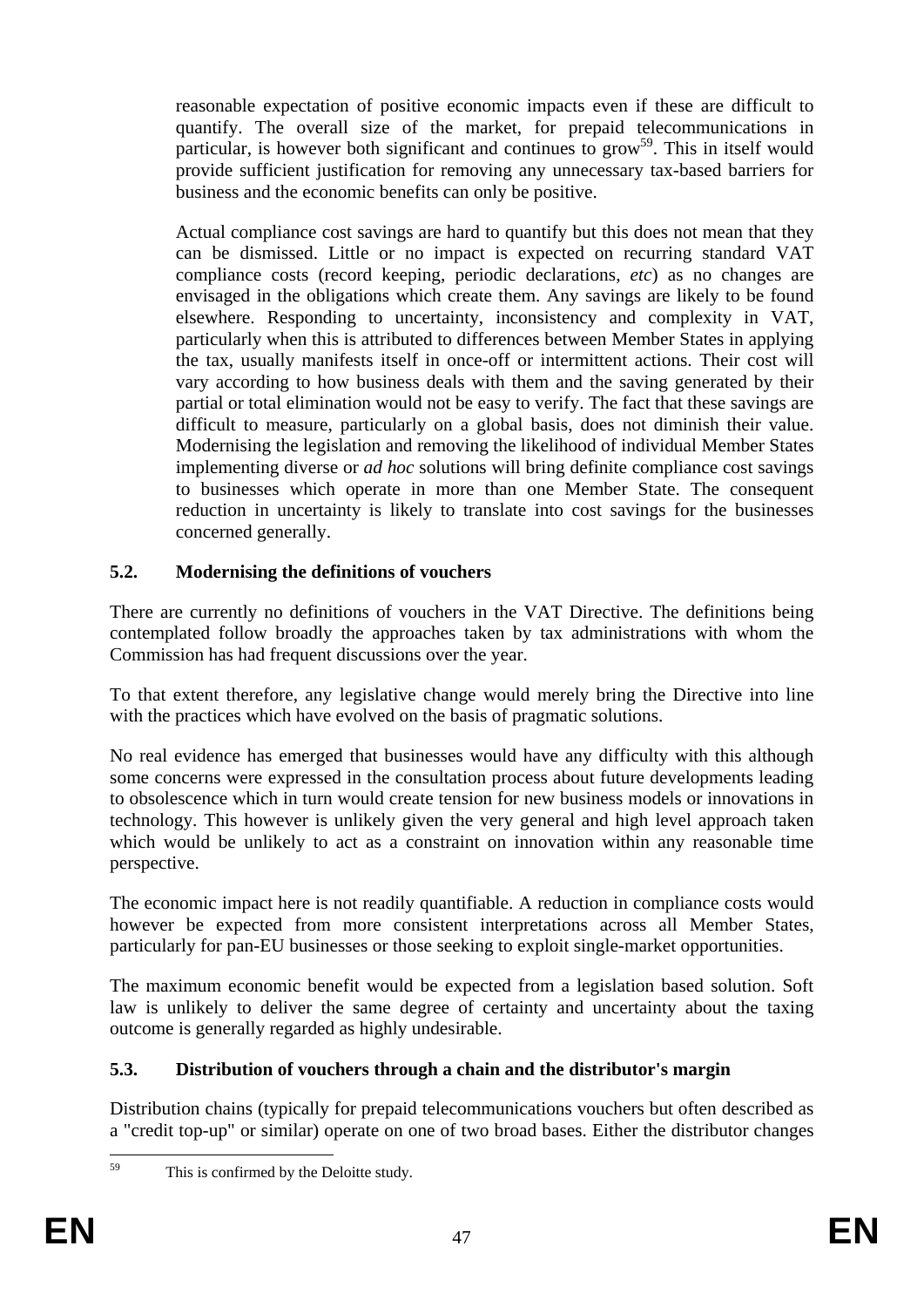a stated fee for the distribution service or takes a mark-up in the process. The contemplated changes are predicated on the notion that these are economically equivalent and should be taxed in the same way.

Amending the VAT Directive to reflect this and to ensure neutral treatment should not in itself have any significant for most businesses or tax administrations. It should however facilitate cross-border distribution chains when the Directive sets common rules for the treatment of distributors' income.

It cannot however be excluded that this setting of common rules will be disruptive in a very small number of instances, particularly where small distributors of prepaid telecommunications vouchers are covered by specific local arrangements which would be difficult to incorporate in the Directive. These include concessional or *forfaitaire* schemes or high registration thresholds for small businesses.

By their nature, it is not always easy to get a clear picture of such local arrangements and it would be impossible to construct something at the level of the VAT Directive to take account of all local variations. In the unlikely event of this giving rise to insurmountable problems or having a disproportionate negative impact, the Commission would seek to find a solution on the basis of dialogue with the Member State concerned.

As the impact is uncertain (because in many instances, existing practices may be based on concessional arrangements which are often not documented), it is not practical to quantify it. The overall economic impact, particularly in so far as the outcome facilitates business, should however be positive and even extend to clear practical benefits such as the opening up of pan-EU distribution chains.

# <span id="page-47-0"></span>**5.4. Taxable amount for transactions involving vouchers**

Clarification of the taxable amount is not likely to have any significant impact on either business of tax administrations, beyond the benefit of clarifying the correct procedure to follow in chain transactions.

In so far as that the existing situation has been a source of litigation, and this has not yet solved all of the interpretation issues involved, positive economic benefits should be expected. These would include reduction in costs created by uncertainty and, in some circumstances, removal of barriers which hinder economic expansion.

Here, as elsewhere, litigated solutions are an expensive and often unsatisfactory in bringing clarification. Removing the need to have recourse to the Court puts an end to a potentially significant economic burden for both taxpayers and tax administrations.

# <span id="page-47-1"></span>**5.5. Time of taxation**

Where the purchase of prepaid telephone cards cannot be considered to be an advance payment for future supplies of certain goods or services and, on that ground, is not subject to VAT, the tax must become due at the time the holder of the card actually uses it for the purposes of making payment for specific supplies of goods or services (Article 63 of the VAT Directive). It normally remains the responsibility of the supplier of the service to ensure tax compliance in such circumstances.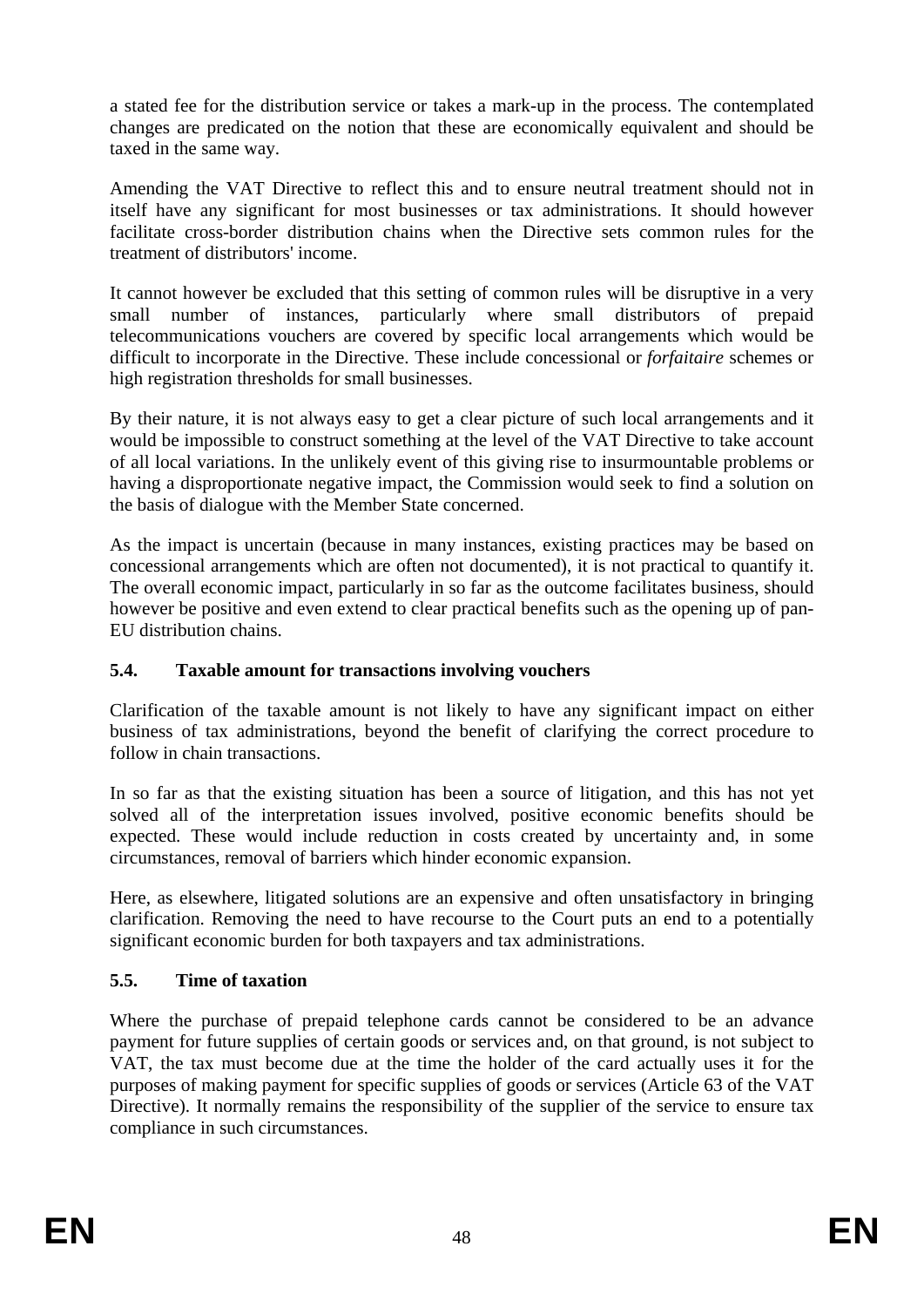In the most circumstances the likely changes will have little effect on the tax outcome. Acquiring telecommunications services by means of a voucher (prepaid credit) should not endanger the application of the rules of taxation. For B2C telecommunications services, these are currently taxed on the basis of where the supplier is established (provided this is within the EU).Uncertainty about the time of taxation can however lead to uncertainty about the place (Member State) of taxation where Member States have mismatched practices.

Following recent changes in the rules for place of taxation, from 1 January 2015 telecommunications services will be taxed where the consumer is established. For an essentially anonymous service, such as prepaid telephone credits, linking the place of taxation to where a sim card is issued would generally be a path to securing this result.

Achieving a correct taxing outcome will not be incompatible will the established operating model for most telecommunications service providers or sellers of prepaid telecommunications service. That the tax system might include measures to ensure that vouchers cannot be employed to frustrate normal tax rules or to sustain other mischief can never be seen as having a burdensome impact on compliant businesses.

By ensuring a clear and consistent tax outcome, the contemplated changes will give reassurance to both businesses and tax administrations, particularly where cross-border transactions are involved.

In most cases, this will not have any significant impact. The changes will however remove residual uncertainty about the time of taxation which may act a barrier to commercial arrangements.

Aligning the time of taxation for voucher-facilitated transactions will close opportunities to avoid taxation on certain types of transactions and which cause concern to tax administrations. This will have an economic impact on operators who currently exploit such loopholes. It is however impossible to quantify this. Even where tax-arbitraging or simple tax avoidance is the driving force behind a particular business model, it will usually be presented in such a way as to conceal or minimise such motivation. Identifying schemes which are created purely to generate a tax advantage (VAT or otherwise) is not always straightforward.

There is no measurable impact here but the economic benefits can be envisaged in more qualitative terms. Clear and consistent tax rules should provide a growing industry (and one which is increasingly pan-European) with an environment which enables them better to reap the economic benefits of the Internal Market.

# **5.6. Impact on Member States from modifying the VAT Directive**

If a proposal from the Commission to amend the VAT Directive along the lines indicated above is adopted by the Council, Member States will be required to take the necessary steps to ensure their legislation is in conformity.

On the basis of the information and explanations available to the Commission, it does not appear that any Member State currently has legislation in place which reflects in full the particular measures envisaged for a proposal. The absence of any common rules has meant that Member States have found their own solutions over the years (as shown by the identified mismatches in section 2.2 above). The obligation to bring national legislation and practice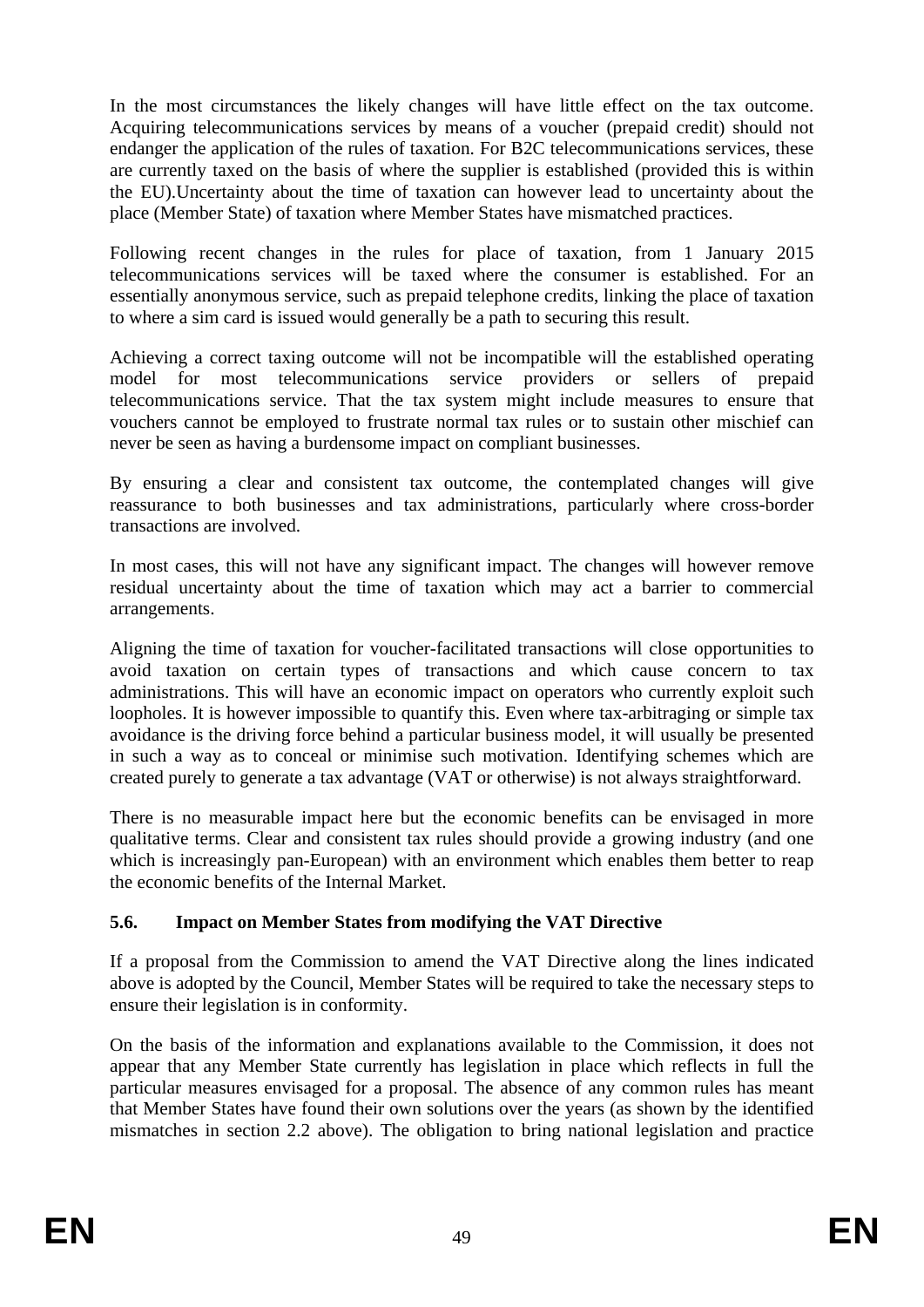into line with EU provisions will probably involve all Member States in taking measures to achieve that.

Member States who have responded to problems through concessional or extra-statutory arrangements will have to ensure that these are placed in conformity with their EU obligations. As these practices are not always fully documented, it is not possible to indicate which Member States might face significant conformity issues. It is noticeable however that in the course of the discussions mentioned in section 1.1, not one of the Member States gave any indication that bringing their legislation in line with a common EU practice would be seen as unduly onerous.

Those Member States who have indicated that they suffer revenue losses because of mismatches in taxation under the current rules would see an end to those losses. As indicated elsewhere however, there is reluctance on their part to supply specific data on tax losses, making it difficult to quantify any beneficial impact.

There is however no reason to expect that any Member States will face negative revenue consequences because of these measures. Moreover, the removal of obstacles to intra-EU commerce is potentially beneficial for all.

### **5.7. Neutrality between competing payment systems**

Defining vouchers has the consequence that some operations may cease to qualify as vouchers if they fall outside that definition. As MPVs acquire increased functionality, they become more like a mainstream payment service. The implications of this is analysed in section 2.2.1.

If the outcome is to qualify certain services now offered by telecommunications service providers as payment services and if these services are treated as exempt, there will be consequences associated with partial exemption including some restriction on recovery.

It is possible that some of the service providers concerned will see this as a negative consequence but it would be difficult to ignore the competitive imbalance that would result from any other treatment. Current uncertainty about what constitutes a voucher for VAT purposes and where the dividing line is to be drawn between vouchers and general payment systems may allow certain operations to benefit from a more advantageous tax regime. This is contrary to the notion of neutrality in competition which is central to the VAT system and cannot continue.

<span id="page-49-0"></span>The Commission has however already made a proposal $^{60}$  which is currently under discussion in the Council which would allow providers of otherwise exempt financial services to opt to tax them. If this is accepted by the Council, there would then be no negative economic impact for businesses that are deemed as providing payment services.

### <span id="page-49-1"></span>**6. COMPARING THE OPTIONS**

| <b>Policy</b>     | 1. Doing nothing | 2. Soft law approach | 3. Modification of the |
|-------------------|------------------|----------------------|------------------------|
| <b>Objectives</b> |                  |                      | <b>VAT Directive</b>   |

 $60^{\circ}$ 

<sup>60</sup> Proposal for a Council Directive amending Directive 2006/112/EC on the common system of value added tax, as regards the treatment of insurance and financial services [COM(2007) 746].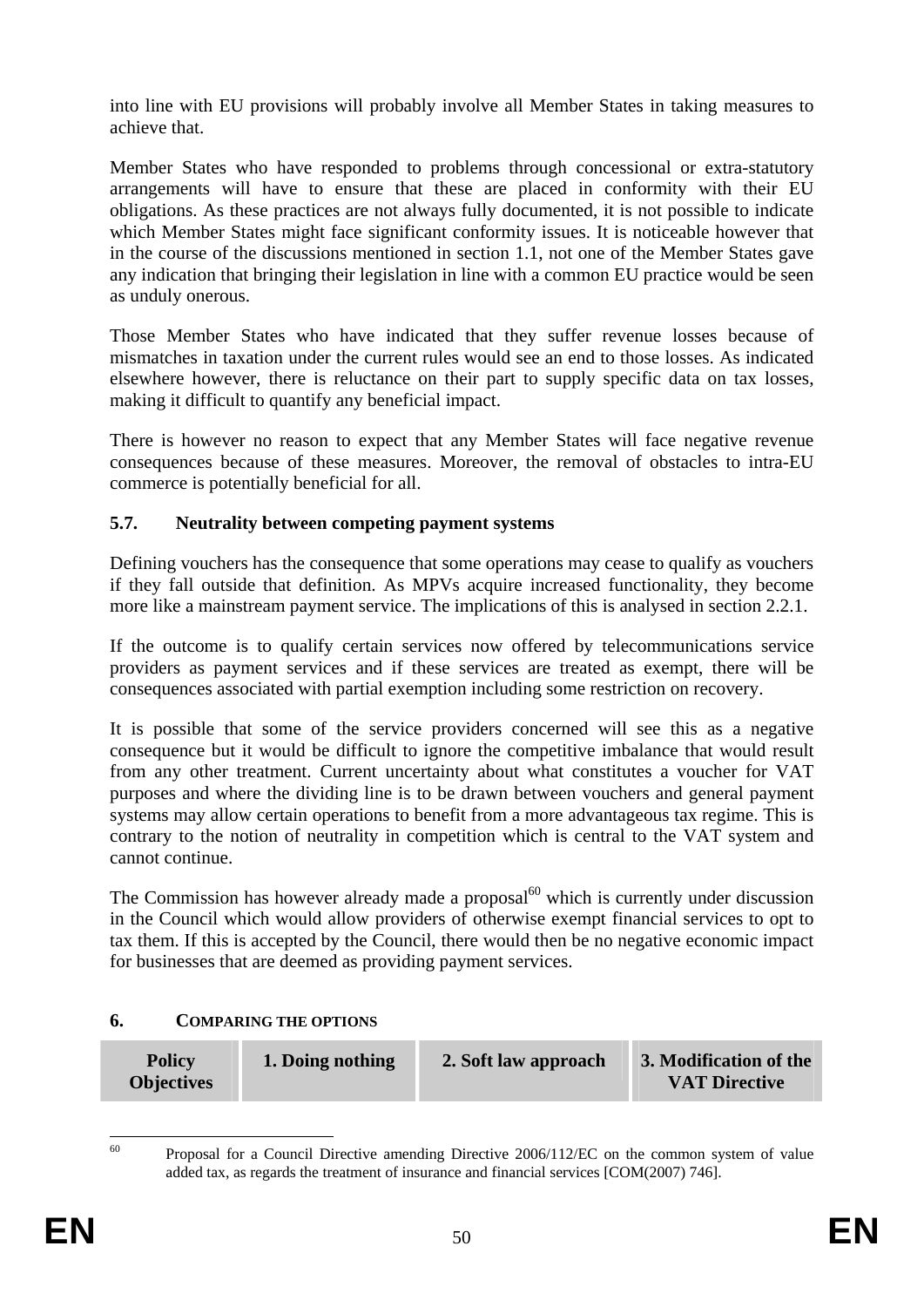| Removing<br>uncertainty<br>from tax<br>system.                     | The outcome would<br>be continued reliance<br>on the ECJ to<br>overcome the<br>legislative gaps. As<br>already mentioned<br>this is cumbersome<br>and does not always<br>deliver clarity.             | As with option 1, litigated<br>solutions would remain a<br>feature. As there is really<br>no clear rule at all in the<br>VAT Directive, there is<br>no core element of law<br>from which guidance<br>might be drawn. | The only certain way<br>of meeting this<br>objective would be to<br>modernise the<br>Directive by inserting<br>new provisions dealing<br>with vouchers.                                                                 |
|--------------------------------------------------------------------|-------------------------------------------------------------------------------------------------------------------------------------------------------------------------------------------------------|----------------------------------------------------------------------------------------------------------------------------------------------------------------------------------------------------------------------|-------------------------------------------------------------------------------------------------------------------------------------------------------------------------------------------------------------------------|
| Protect public<br>revenue.                                         | <b>Revenue losses</b><br>attributable to<br>mismatches or<br>aggressive tax<br>planning will<br>continue. Member<br>States often find<br>their options for<br>dealing with the<br>latter are limited. | Threats to revenue would<br>persist and it is unlikely<br>that Member States would<br>accept this as a<br>sufficiently robust<br>response.                                                                           | Clear legislation which<br>assures correct taxation<br>in all circumstances is<br>the best way of<br>protecting tax revenue.                                                                                            |
| Deliver<br>neutrality in<br>competition.                           | Existing absence of<br>level playing field<br>would persist.                                                                                                                                          | Existing absence of level<br>playing field would<br>probably persist.                                                                                                                                                | When VAT works<br>properly, neutrality is<br>assured. This can only<br>be achieved by filling<br>the gaps in the system,<br>an outcome that can<br>only be assured by<br>legislative measures.                          |
| Deal with<br>mismatches in<br>place and/or<br>time of<br>taxation. | Mismatches would<br>persist, leading to<br>unintended double or<br>non taxation.                                                                                                                      | Existing absence of level<br>playing field would<br>probably persist. This<br>instrument is not really<br>suited to solving conflicts<br>of interpretation between<br>different Member States.                       | Mismatches in taxation<br>can be attributed to the<br>shortcomings in the<br>Directive.<br>Clear comprehensive<br>provisions in the<br>Directive, applied<br>consistently by<br><b>Member States would</b><br>end this. |
| Dealing with<br>the<br>consequences<br>of ECJ<br>judgements.       | Litigation would<br>remain the main way<br>to deal with<br>problems of<br>application.<br>Problems with<br>existing<br>jurisprudence which                                                            | Litigation would in all<br>likelihood still be seen as<br>a remedy. Guidance (say<br>in the form of VAT<br>Committee output) would<br>only provide a remedy to<br>minor interpretational<br>problems or unevenness   | Although it is<br>impossible to rule out<br>future litigation, some<br>reduction could be<br>expected from<br>modernised legislation.<br>In so far as it is                                                             |